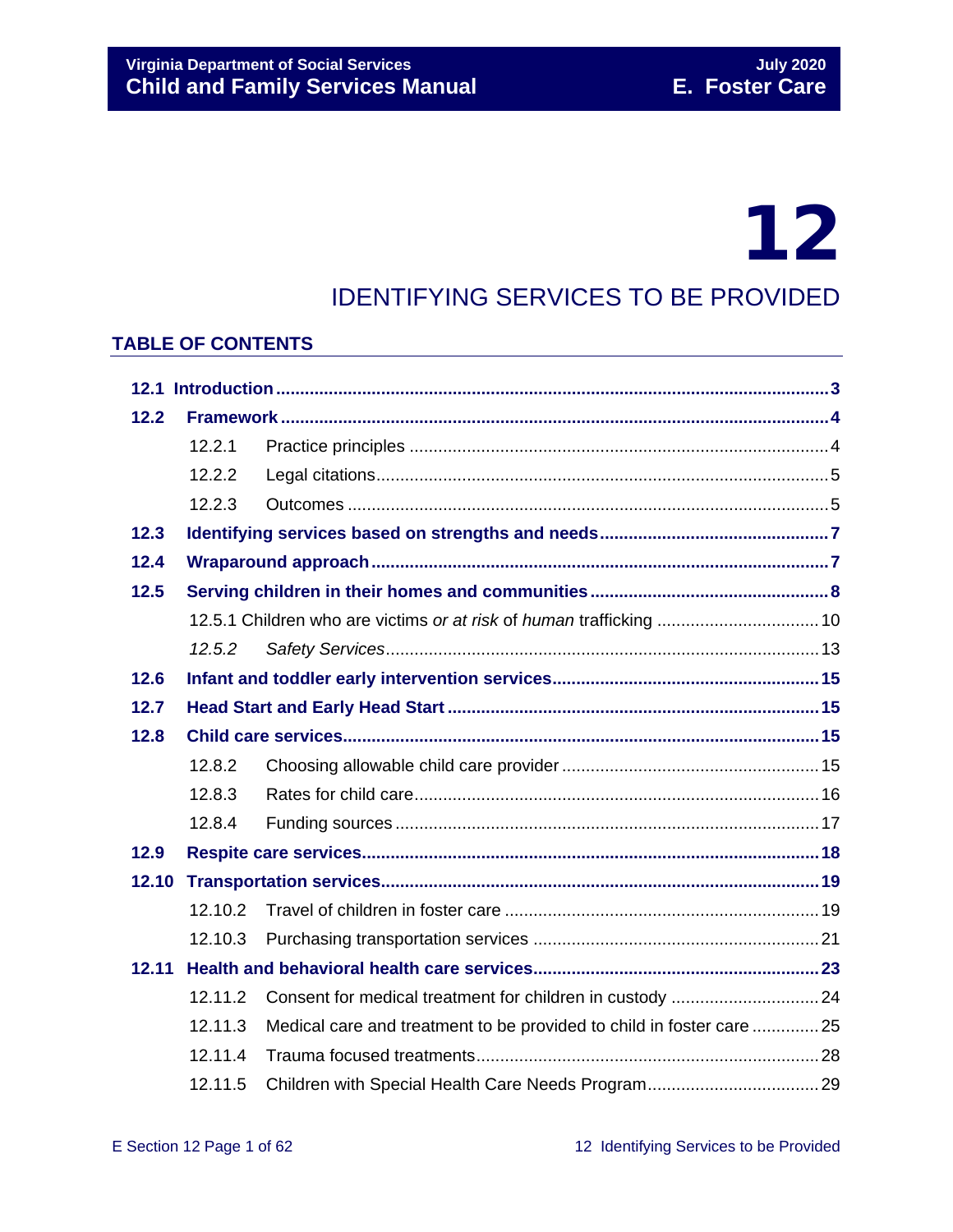**Virginia Department of Social Services July 2020 Child and Family Services Manual E. Foster Care**

| 12.11.6 |  |
|---------|--|
| 12.11.7 |  |
| 12.11.8 |  |
| 12.11.9 |  |
|         |  |
|         |  |
|         |  |
|         |  |
|         |  |
|         |  |
|         |  |
|         |  |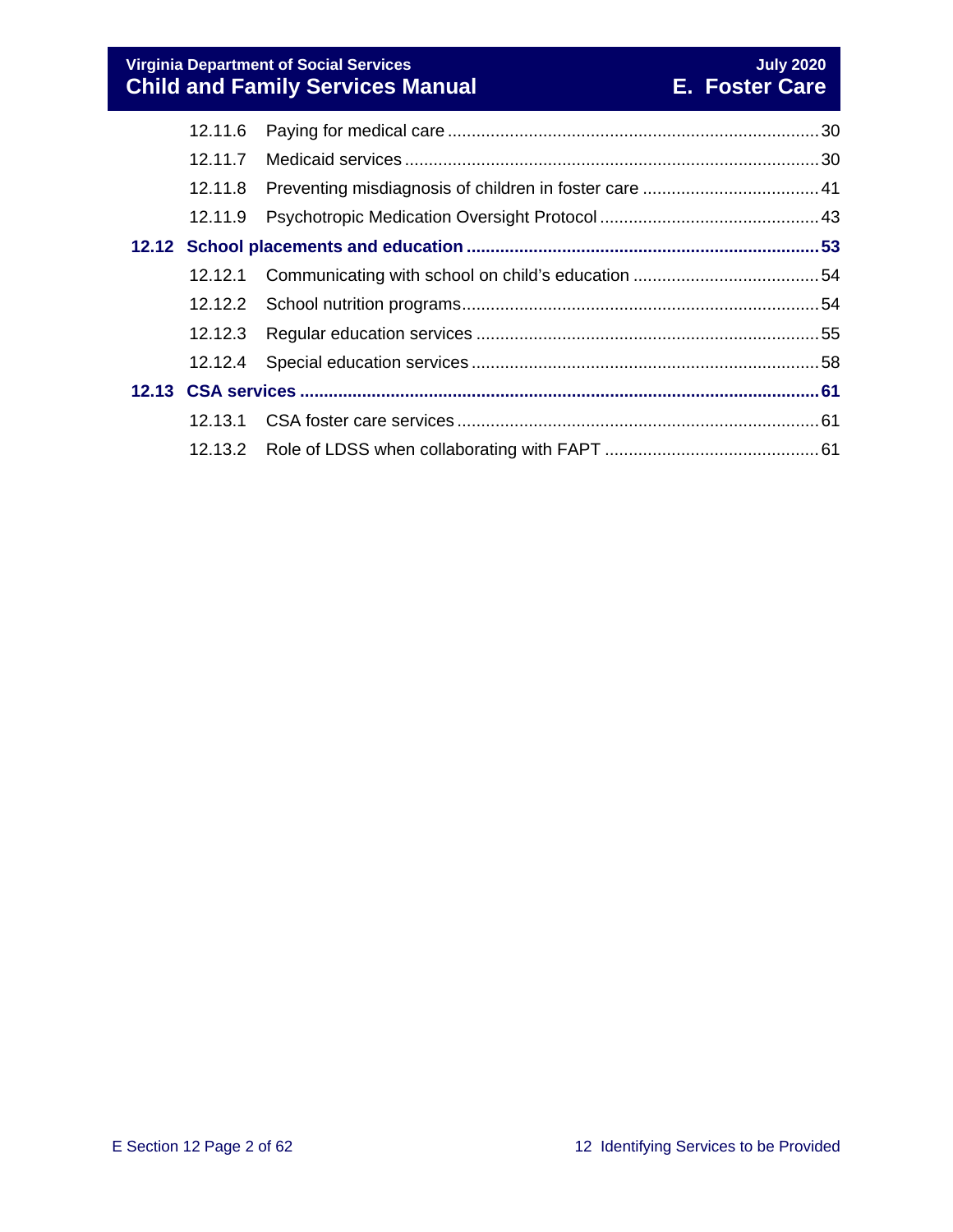# 12

# IDENTIFYING SERVICES TO BE PROVIDED

# <span id="page-2-0"></span>**12.1 Introduction**

To achieve better outcomes for the children and families involved with the child welfare system, the planning and delivery of services should focus on:

- Preventing further abuse and neglect.
- Preventing unnecessary separation of children from their homes.
- Minimizing how long children stay in foster care.
- Finding and sustaining stable, permanent families for all children.
- Meeting the social and emotional well-being needs of children, including addressing:
	- o Needs from experiencing maltreatment, trauma, and/or exposure to violence.
	- o Health needs (developmental, physical, medical, and dental needs).
	- o Behavioral health needs (mental health & substance abuse needs).
	- o Educational needs.
- Respecting the cultural heritage and connections to family, community, and social support networks of children.

Families should be at the center of services that prevent and remedy situations that lead to child abuse and neglect. An array of services for children and their families should be available, from the first awareness that a family is at risk, to early intervention, to foster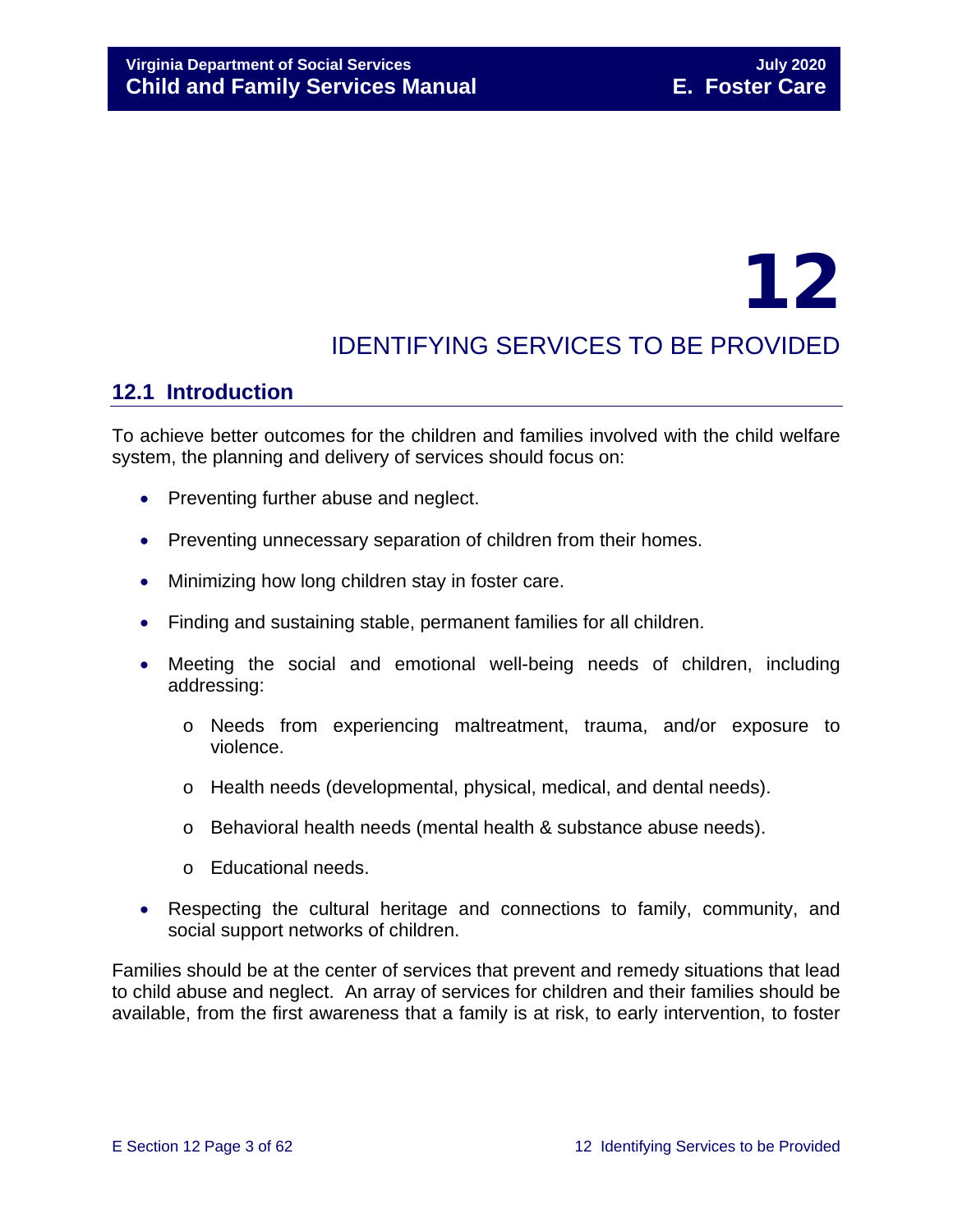care for those children whose safety and well-being is threatened, through permanency and the services necessary to sustain permanency.<sup>[1](#page-3-2)</sup>

# <span id="page-3-0"></span>**12.2 Framework**

Local departments of social services (LDSS) shall meet federal and state legal requirements and should use sound practice principles to achieve desired outcomes and to guide decision making in providing foster care services for children and their families.

#### <span id="page-3-1"></span>**12.2.1 Practice principles**

Three fundamental principles inherent in Virginia's Children's Services System Practice Model guide service delivery include:

#### **First, we believe that all children and communities deserve to be safe.**

• Safety is primary. Every child has the right to live in a safe home, attend a safe school and live in a safe community. Ensuring safety requires a collaborative effort among family, agency staff, and the community.

#### **Second, we believe in family, child, and youth-driven practice.**

- It is our responsibility to understand children, youth, and families within the context of their own family rules, traditions, history, and culture.
- Children, youth, parents, and family members are partners in decision making on service and educational planning and in placement decisions, whenever appropriate.

#### **Third, we believe that all children and youth need and deserve a permanent family.**

- Children have a right to connections with their biological family and other caring adults with whom they have developed emotional ties.
- Services should be high quality, timely, efficient, and effective.
- We partner with others to support child and family success in a system that is family-focused, child-centered, and community-based.
- Services to families shall be delivered as part of a total system with cooperation, coordination, and collaboration occurring among families, service providers, and community stakeholders.

<span id="page-3-2"></span>Ĩ. 1 Adapted from the "Child Welfare League of America Statement on Optimal Child Welfare Service [Delivery"](http://www.cwla.org/advocacy/financingoptimaldeliv.htm).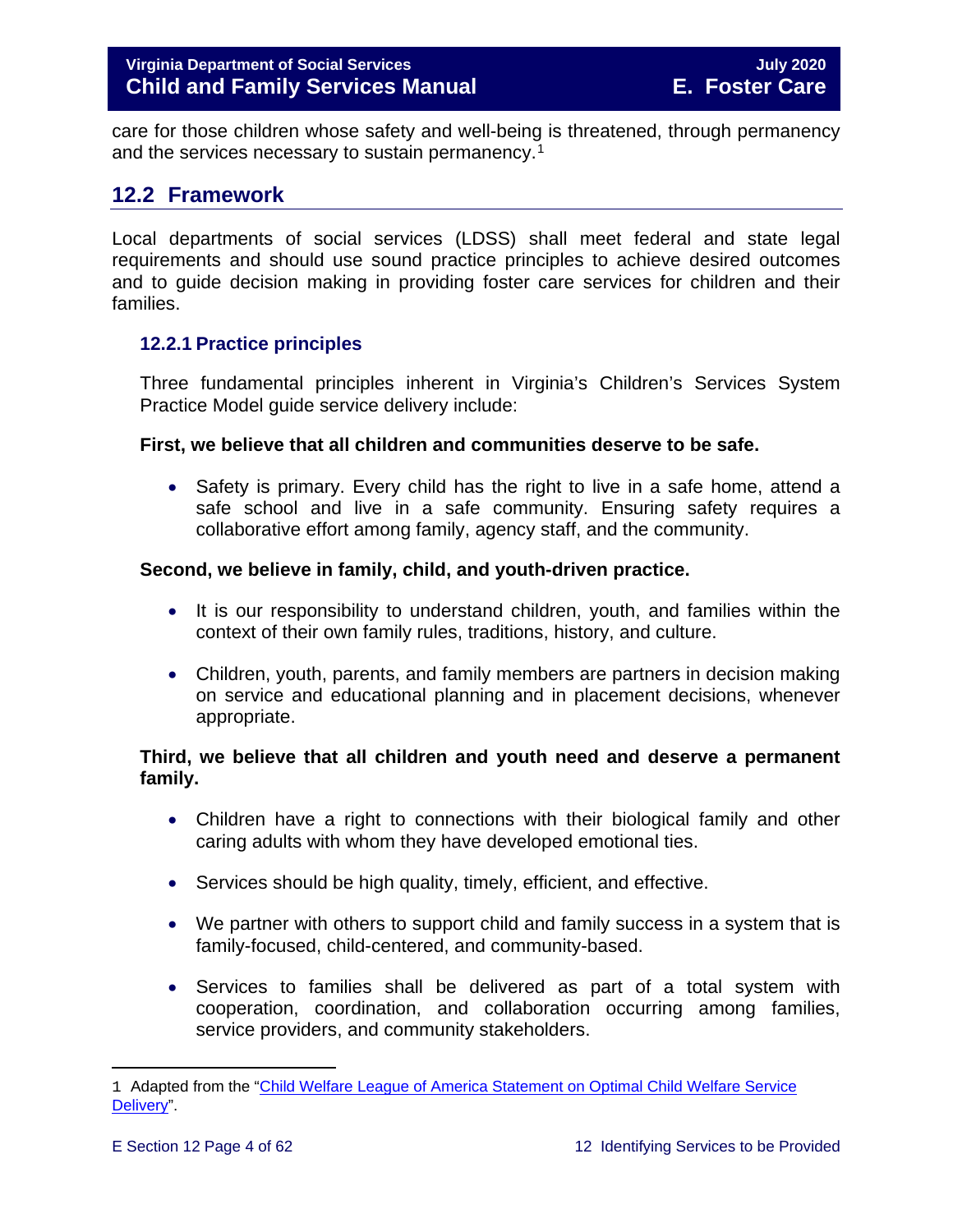• All stakeholders share responsibility for child safety, permanency, and wellbeing.

#### <span id="page-4-0"></span>**12.2.2 Legal citations**

The legal framework and specific requirements for providing services to families are delineated in state law. See the law for complete language by clicking on the citations.

- **Foster care services** 
	- o § [63.2-905](https://law.lis.virginia.gov/vacode/63.2-905/)
- **Children's Services Act (CSA)**
	- o §§ [2.2-5200](https://law.lis.virginia.gov/vacode/2.2-5200/) through [2.2-5214](https://law.lis.virginia.gov/vacode/2.2-5214/)
- **Education requirements when placing child**
	- o **Ensure educational stability for the child**
		- o [Social Security Act, Title IV, § 475 \(1\) \(G\) \[42 USC 675\]](http://www.ssa.gov/OP_Home/ssact/title04/0475.htm)
		- o [The Child and Family Services Improvement and Innovation Act](http://www.gpo.gov/fdsys/pkg/PLAW-112publ34/html/PLAW-112publ34.htm)**;**  Public Law 112-34
		- $\circ$  § [63.2-900.3](https://law.lis.virginia.gov/vacode/63.2-900.3/)
		- $\circ$  § [22.1-3.4](https://law.lis.virginia.gov/vacode/22.1-3.4/)
	- o **Notify new school of placement; records; enrollment**
		- o § [63.2-900](https://law.lis.virginia.gov/vacode/63.2-900/) D
		- $\circ$  § [22.1-3.4](https://law.lis.virginia.gov/vacode/22.1-3.4/)
		- o § [22.1-289 E](https://law.lis.virginia.gov/vacode/22.1-289/)

#### <span id="page-4-1"></span>**12.2.3 Outcomes**

Providing effective, quality and timely services for children in foster care is essential to achieving outcomes required in the federal Child and Family Services Review. The outcomes and specific measures are listed below:

#### **Outcome 1: Families have enhanced capacity to provide for their children's needs.**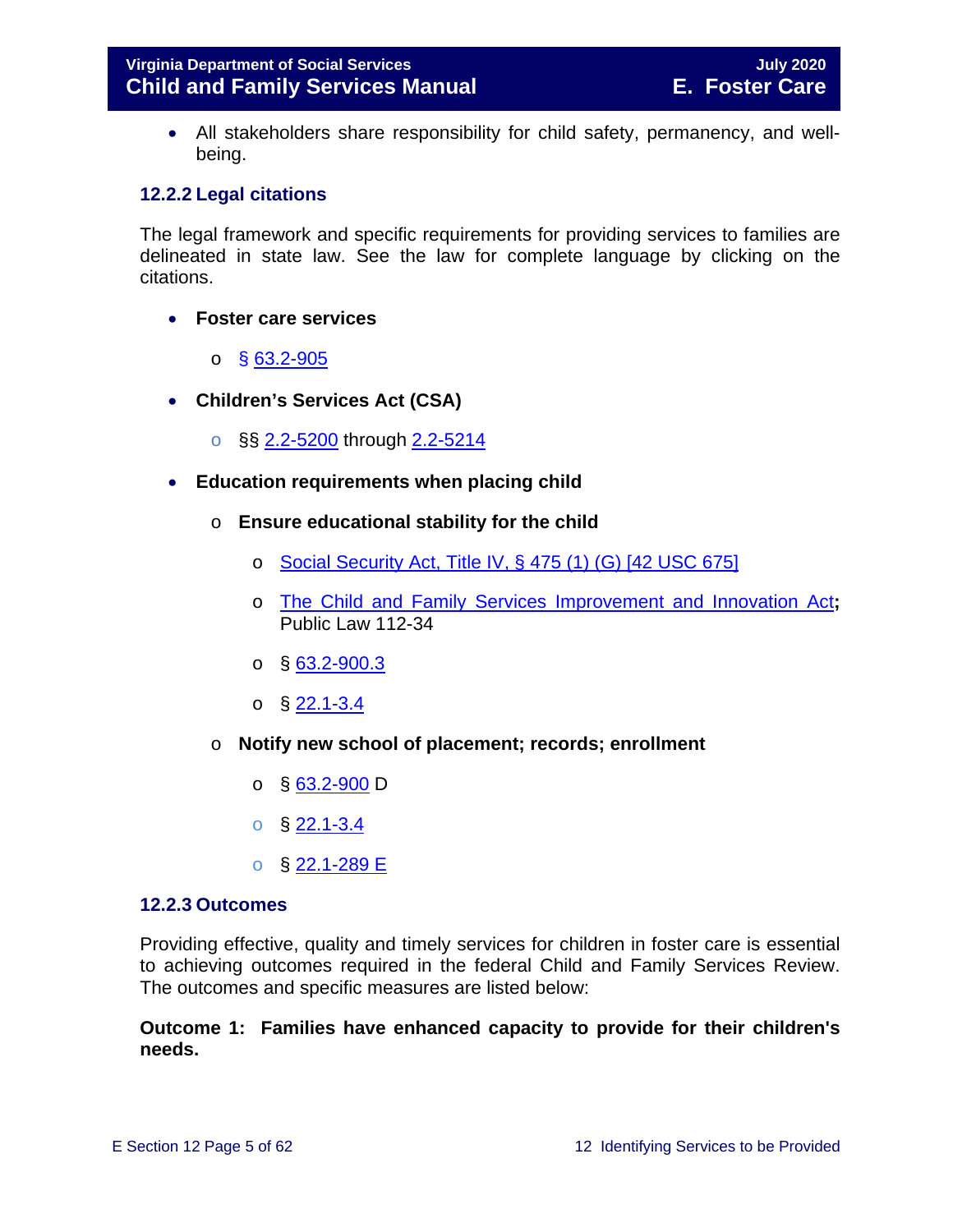• Needs and services of child, parents, and foster parents are assessed and met.

#### **Outcome 2: Children have permanency and stability in their living situations.**

- More children leave foster care and achieve permanency.
- Children achieve permanency with shorter lengths of stay in foster care.
- Increased timeliness to permanency.
- Fewer placement moves and disruptions.
- Fewer children in out-of-home care.
- More children placed in family-based care.
- More children placed in relative foster homes.
- Fewer children placed in residential care.
- Fewer children re-enter out-of-home care.

#### **Outcome 3: The continuity of family relationships and connections is preserved for children.**

- More children in foster care placed in close proximity to families and communities.
- More children in foster care placed with their siblings.

#### **Outcome 4: Children receive adequate services to meet their physical and mental health needs.**

- Children's health needs are assessed upon entering foster care.
- Children's physical health needs are met consistently.
- Children's dental health needs are met consistently.
- Children's trauma needs are met consistently.
- Children's behavioral health needs are met consistently.

#### **Outcome 5: Children receive appropriate services to meet their educational needs.**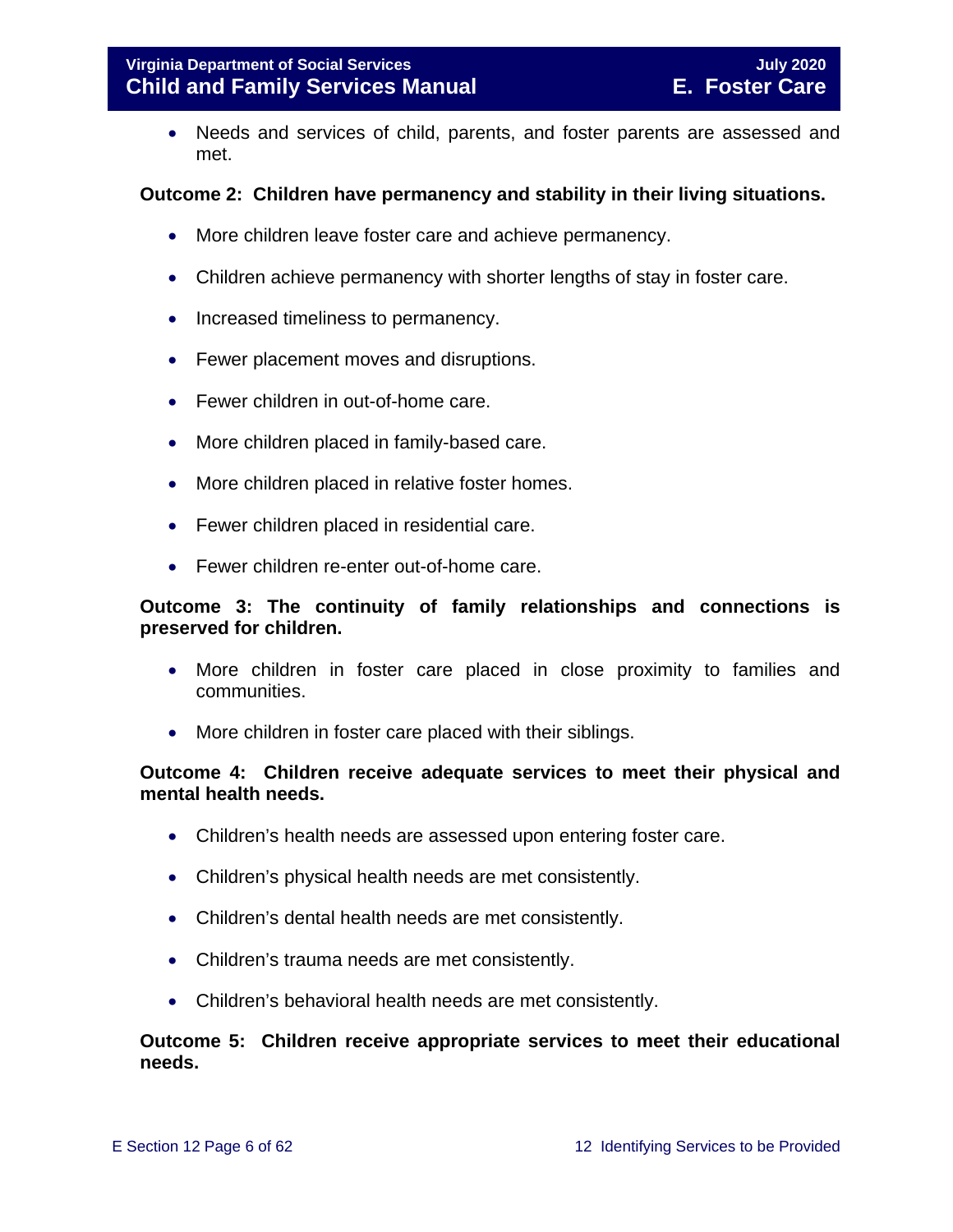<span id="page-6-0"></span>• Children's educational needs are assessed and met.

### <span id="page-6-2"></span>**12.3 Identifying services based on strengths and needs**

Once a comprehensive assessment of the child and family has been completed, the service worker, the Family Partnership Team, and/or the Family Assessment and Planning Team (FAPT) should brainstorm creative ways to build upon the strengths, resources, and natural supports of the child and family to meet their unique needs.

Additional resources that can help identify services based on the child's needs include:

- Virginia Commission on Youth's [Collection of Evidence-based Practices for](http://vcoy.virginia.gov/collection.asp)  [Children and Adolescents with Mental Health Treatment Needs](http://vcoy.virginia.gov/collection.asp) and its [Reference Chart of Disorders and Evidence-based Practices.](http://vcoy.virginia.gov/documents/collection/Reference_Chart.pdf)
- SAMHSA's [National Registry of Evidence-based Programs and Practices](https://www.samhsa.gov/capt/tools-learning-resources/finding-evidence-based-programs)  [\(NREPP\)](https://www.samhsa.gov/capt/tools-learning-resources/finding-evidence-based-programs) provides a searchable online registry of mental health and substance interventions available for implementation.
- California Evidence-Based Clearinghouse for Child Welfare (CEBC) Topic Areas provide child welfare professionals with easy access to information about selected child welfare related programs This interactive search enables the service worker to search based on specific criteria and then browse through a wide range of programs that match that criteria.
- Blueprints for Healthy Youth Development [Program Selector](http://www.blueprintsprograms.com/programSelector.php) on model and promising programs, includes problem behavior, education, emotional well-being, physical health, and positive relationships.
- [Evidence-Based Treatments for Children and Adolescents: An Updated Review](http://www.childfirst.ucla.edu/Chorpita%20et%20al%20(2011)-Evidence-Based%20Treatment%20for%20Children.pdf)  [of Indicators of Efficacy and Effectiveness](http://www.childfirst.ucla.edu/Chorpita%20et%20al%20(2011)-Evidence-Based%20Treatment%20for%20Children.pdf) by Bruce Chorpita, et al. 2011. This updated review of evidence-based treatments follows the original review performed by the Hawaii Task Force. Over 750 treatment protocols from 435 studies were coded and rated on a 5-level strength of evidence system. Results showed large numbers of evidence based treatments applicable to anxiety, attention, autism, depression, disruptive behavior, eating problems, substance use, and traumatic stress. Provides a list of options and information available to guide decisions about treatment selection.

# <span id="page-6-1"></span>**12.4 Wraparound approach**

LDSS should use a wraparound approach to help achieve the child's permanency goal and well-being and to address the child and family's needs. The process involves an intensive, individualized process for planning, implementing, and managing care to achieve positive outcomes with the child and family.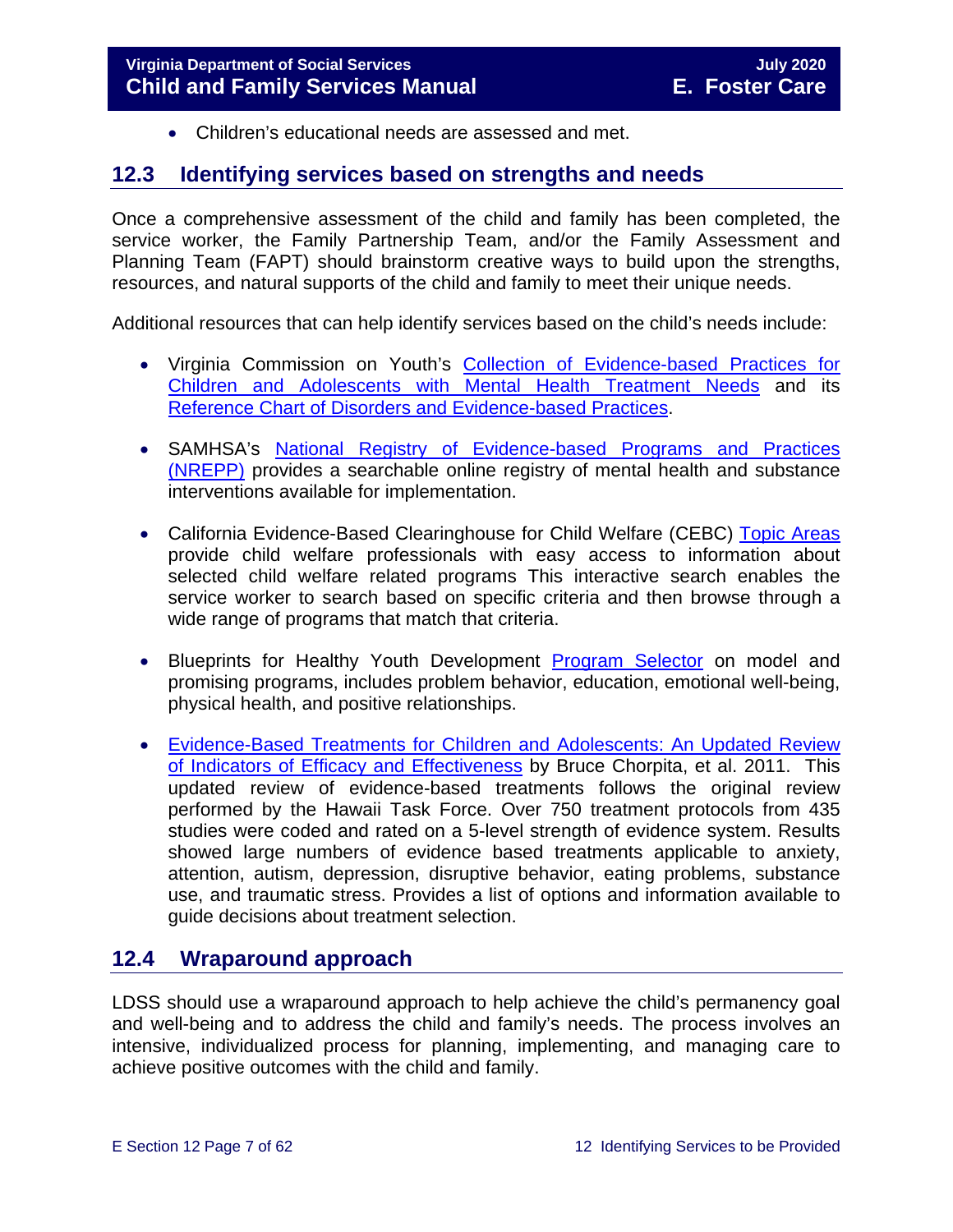#### **Virginia Department of Social Services July 2020 Child and Family Services Manual E. Foster Care**

A team of people, relevant to the child's life, collaboratively develops and implements a creative wraparound plan. This holistic plan is designed based on an assessment of the needs of the child, caregivers, and siblings. A wraparound set of services and supports is individually designed with the child and family to meet their identified needs. The services creatively build upon and enhance the unique strengths, resources, and natural supports of the child and family.

The planning process, as well as the services and supports provided, are individualized, family-driven, culturally-competent, youth-guided, and community-based. The process and plan are strengths-based, including activities that purposefully help the child and family recognize, use, and build their talents, assets, and positive capacities.

The process strives to develop the coping skills, problem-solving skills, and self-efficacy of the child and family members. It increases the "natural support" available to the family by strengthening their interpersonal relationships and using other available resources in the family's network of social and community relationships. It emphasizes integrating the child into the community and building the family's social support network.[2](#page-7-1)

For more information and practical tools on the wraparound process:

- The [CSA website](http://www.csa.virginia.gov/html/systems_of_care/Wraparound_strategies.cfm) has training slides developed by expert consultants in wraparound strategies that were used in Virginia. It also provides links to national resources.
- The [National Wraparound Initiative](http://www.nwi.pdx.edu/) (NWI) convened national experts to define the wraparound practice model, develop standards, compile resources, strategies and tools, and disseminate guidance and information on high quality wraparound implementation to achieve positive outcomes for youth and families.
- The NWI ["Resource Guide to Wraparound"](http://www.nwi.pdx.edu/NWI-book/) provides information on the basics, principles, theory and research, wraparound practice, and supports for implementation.

# <span id="page-7-0"></span>**12.5 Serving children in their homes and communities**

Children who have significant emotional, behavioral, and mental health needs can successfully live in family homes and communities with the support of effective behavioral health services. Over the past twenty years, two major federal initiatives addressed the needs of children and youth with significant mental health conditions: Substance Abuse and Mental Health Services Administration's (SAMHSA) Children's Mental Health Initiative (CMHI) and the Centers for Medicare & Medicaid Services (CMS) Psychiatric Residential Treatment Facility (PRTF) Demonstration Program. Results from these programs across the country have consistently found that the implementation of home and community-based services for this population have made significant improvement in the quality of life for these children, youth, and their families.

<span id="page-7-1"></span>t <sup>2</sup> Adapted from Wraparound Basics on the <u>National Wraparound Initiative website</u>.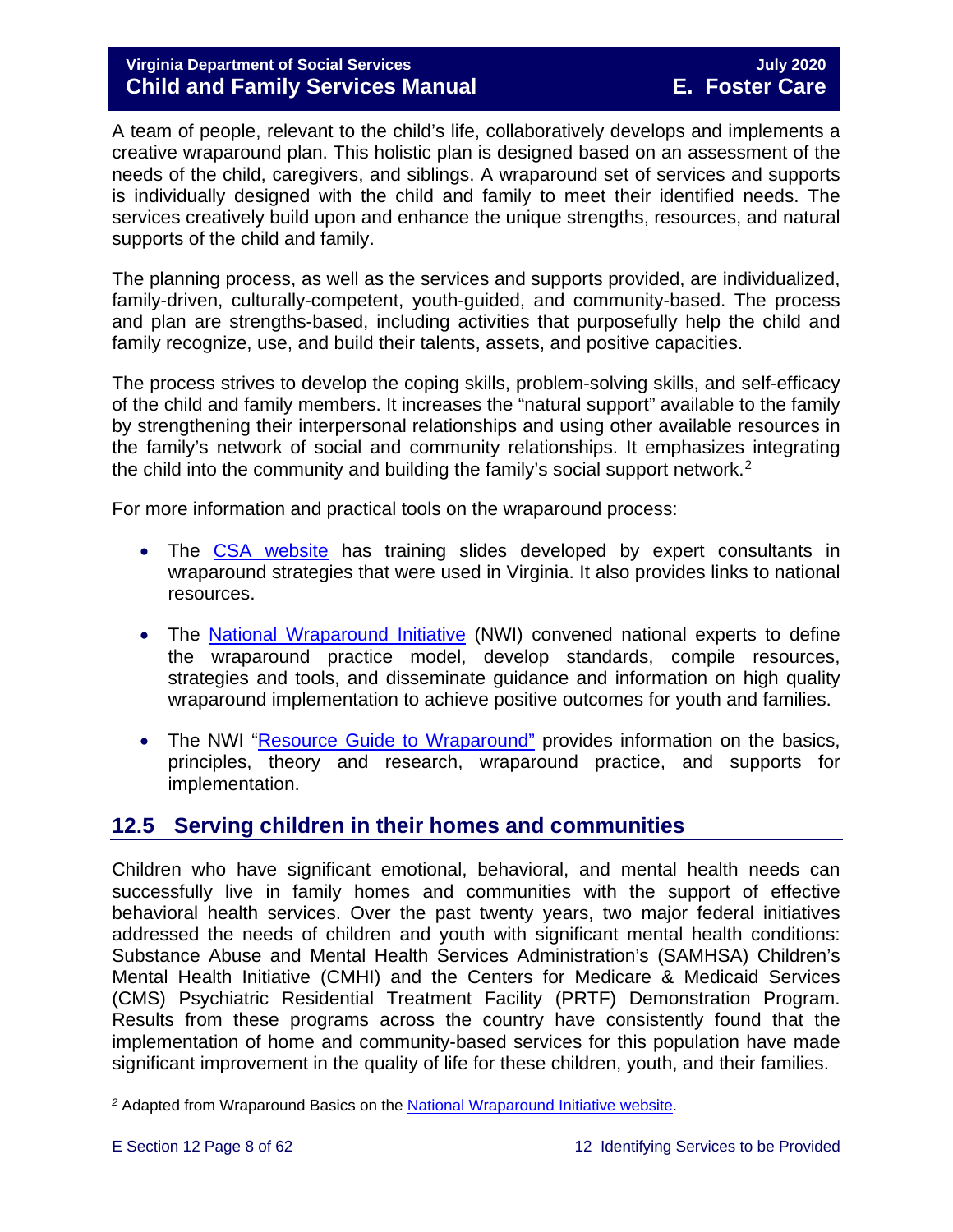Results from these federal initiatives have demonstrated that the provision of home and community-based services resulted in:

- More stable living situations.
- Increased behavioral and emotional strengths.
- Improved clinical and functional outcomes.
- Reduced suicide attempts.
- Improved school attendance and performance.
- Improved attendance at work for caregivers.
- Decreased contacts with law enforcement.
- Reduced costs of care.

Programs in these federal initiatives that helped achieve these results include:

- Intensive Care Coordination Wraparound Approach.
- Peer Services: Parent and Youth Support Services.
- Intensive In-Home services.
- Respite services.
- Mobile crisis response and stabilization services.
- Flex funds.  $3$

For more information on these results and services, see information bulletin on [Coverage of Behavioral Health Services for Children, Youth and Young Adults with](http://www.medicaid.gov/federal-policy-guidance/downloads/CIB-05-07-2013.pdf)  [Significant Mental Health Conditions.](http://www.medicaid.gov/federal-policy-guidance/downloads/CIB-05-07-2013.pdf)

Examples of evidence-based programs that have also demonstrated results of serving children in the community include:

- [Multisystemic](http://mstservices.com/index.php/what-is-mst) Therapy (MST).
- [Functional Family Therapy](http://fftllc.com/) (FFT).

<span id="page-8-0"></span>t *<sup>3</sup> Information in this section excerpted and adapted primarily from Joint CMCS and SAMHSA Informational Bulletin on [Coverage of Behavioral Health Services for Children, Youth and Young Adults](http://www.medicaid.gov/federal-policy-guidance/downloads/CIB-05-07-2013.pdf)  [with Significant Mental Health Conditions](http://www.medicaid.gov/federal-policy-guidance/downloads/CIB-05-07-2013.pdf) dated May 7, 2013.*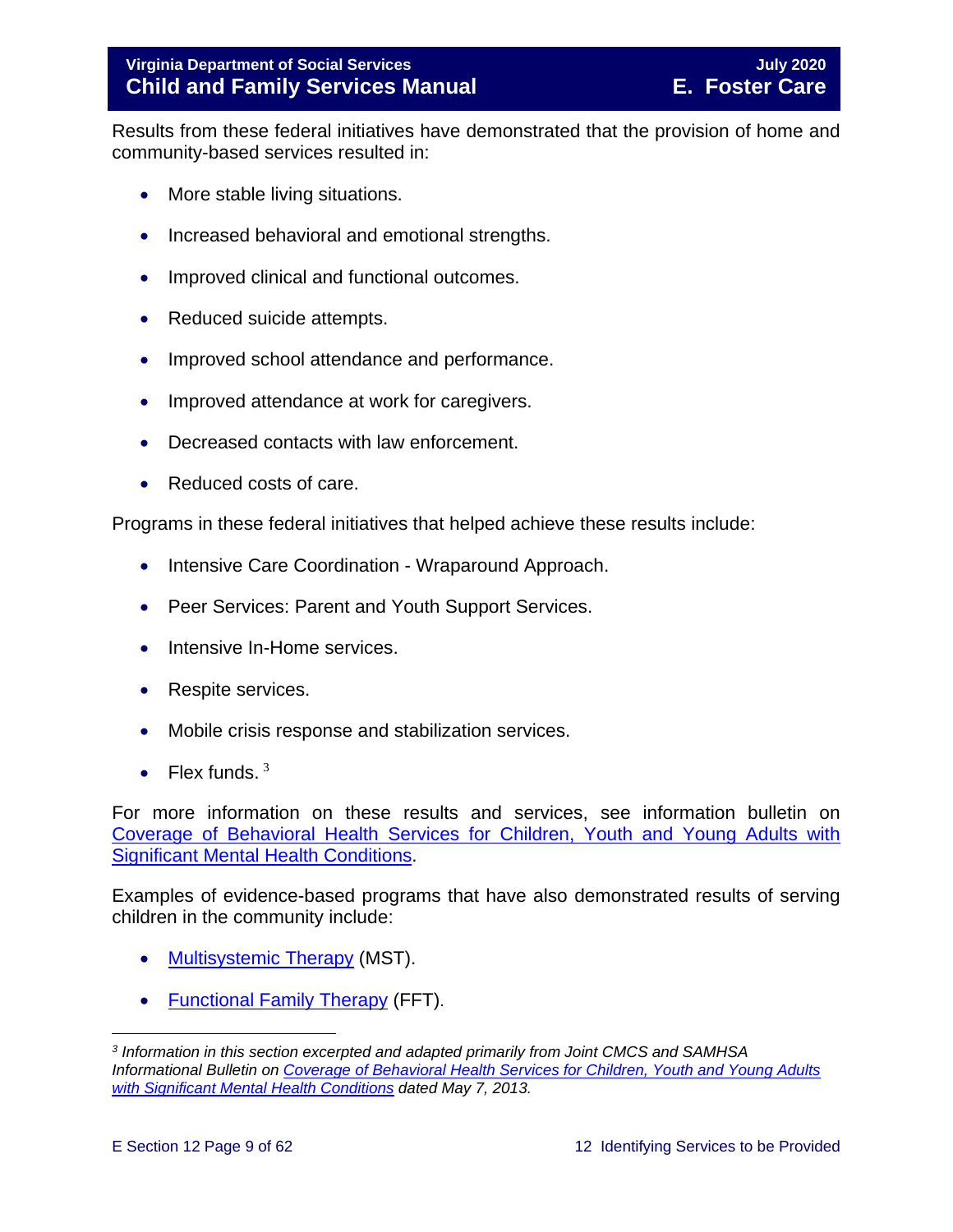- Multidimensional Treatment Foster Care.
- Attachment and Biobehavioral Catch-up (ABC)
- Trauma Focused Cognitive Behavioral Therapy (TF-CBT).

#### <span id="page-9-0"></span>**12.5.1 Children who are victims** *or at risk* **of** *human* **trafficking**

*Human Trafficking refers to both sex and labor trafficking. Severe forms of trafficking include: sex trafficking in which a commercial sex act is induced by force,*  fraud, or coercion, or in which the person induced to perform such act has not *attained 18 years of age; or labor trafficking which is the recruitment, harboring, transportation, provision, or obtaining of a person for labor or services, through the use of force, fraud, or coercion for the purpose of subjection to involuntary servitude, peonage, debt bondage, or slavery.*

Sex Trafficking is a multi-billion dollar industry<sup>[4](#page-9-1)</sup> worldwide and it is rapidly growing in the United States and in Virginia. Research suggests that children currently or formerly in foster care are at higher risk of being trafficked. Common risk factors<sup>[5](#page-9-2)</sup> include but are not limited to:

- Limited or severed family connections;
- *Gang affiliations*;
- *History or current episode of runaway (See [Section 17.13.5](https://fusion.dss.virginia.gov/Portals/%5bdfs%5d/Files/DFS%20Manuals/Foster%20Care%20Manuals/Foster%20Care%20Manual%2007-2020/Final%20Foster%20Care%20Manual%2007-2020/section_17_managing_foster_care_services.pdf#page=25) for screening after a runaway episode);*
- A history of trauma, physical or sexual abuse; and,
- Prior involvement with law enforcement.

The Preventing Sex Trafficking and Strengthening Families Act of 2014 [\(P.L.113-](https://www.congress.gov/113/plaws/publ183/PLAW-113publ183.pdf) [183\)](https://www.congress.gov/113/plaws/publ183/PLAW-113publ183.pdf) requires states to make efforts in identifying, documenting and determining the appropriate services *specifically* for children and youth who are victims or at risk of being sex trafficked. This applies to children who:

- Are under the age of 18 and in the placement, care or supervision of a title IV-E agency.
- Are under the age of 18, have an open case with a LDSS agency but were not removed from their home.

<span id="page-9-2"></span><span id="page-9-1"></span>ī 4 International Labour Organization (Geneva 2014). <u>Profits and poverty: the economics of forced labour.</u> 5 Department of Health and Human Services Administration for Children, Youth and Families (2014). Guidance to states and services on addressing human trafficking of children and youth in the United States.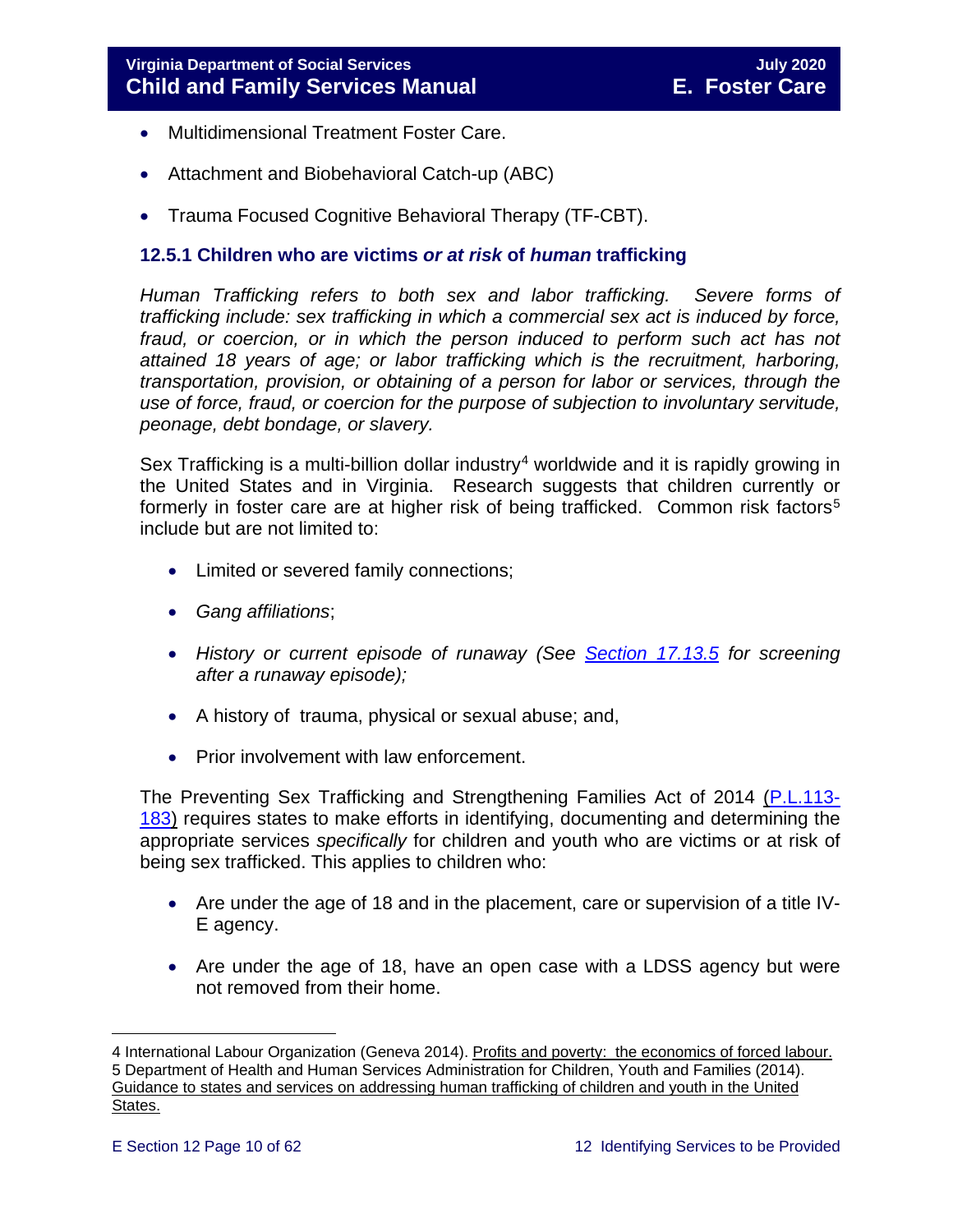- Are under the age of 18 and have run away from foster care.
- Are between the ages of 18 and 21 and *in the Fostering Futures Program*.

The information obtained in this process may assist in identifying characteristics, signs and vulnerabilities to respond to youth who have been sex trafficked and inform communities how to help combat future incidents. The LDSS shall report within 24 hours to law enforcement after receiving information on a child or youth who has been identified as being a sex trafficking victim. *Additionally, LDSS should assess and identify any factors that may place the child or youth at a heightened risk for sex trafficking.* 

*LDSS are also required to complete human trafficking assessments for all complaints or reports alleging that a child is victim of human trafficking, unless it is determined an investigation or family assessment is required (as outlined in [Section](#page-11-0)  [12.5.1.2\)](#page-11-0). If the child has been a victim of human trafficking, the LDSS must complete the assessment on the child and implement services that can assist the child and family.* 

*If the child is identified as a victim of sex trafficking at any point in the foster care case, the service worker must update the sex trafficking screen under the client in the foster care case to indicate the child was a victim of sex trafficking.*

#### *12.5.1.1 Services for children who are victims or at risk of* **sex** *trafficking*

When determining the services for children who were victims *or at risk* of sex trafficking, the service worker shall consider several factors when developing a treatment plan and document efforts made to provide appropriate services in the youth's foster care plan. These factors include:

- Access to safe and suitable housing.
- A safety plan to keep perpetrators away from the victim and his/her treatment setting.
- A safety plan for youth who have been trafficked should they be approached by the perpetrator when away from the treatment setting.
- Access to trauma-informed evidence based mental health services by experienced professionals in complex trauma.
- Access to physical health services, STD testing, and specialized care such as OB/GYN or drug rehabilitation.
- Access to legal services.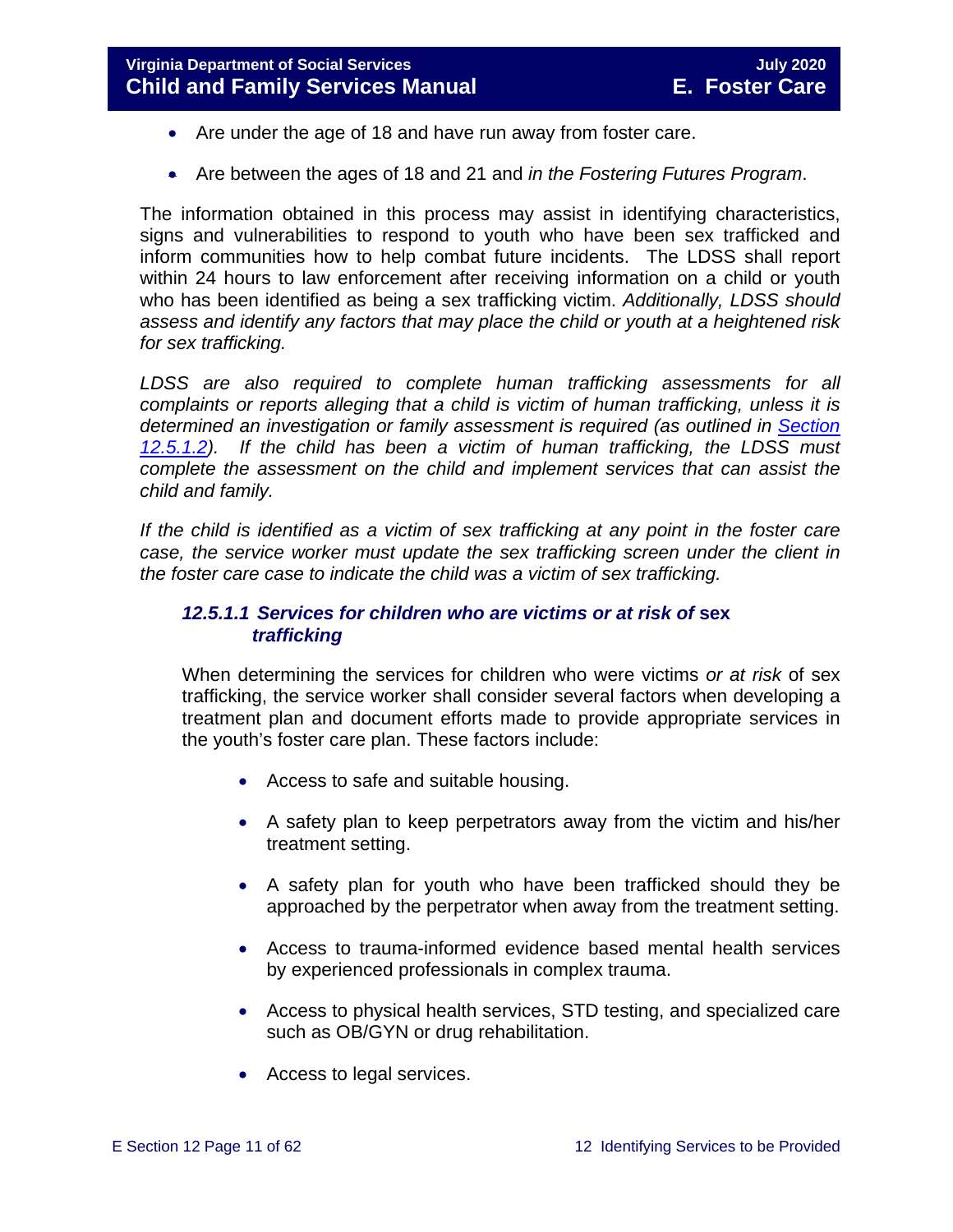- Access to rehabilitative service including counseling, education and job training.
- *Access to services that may reduce their risk factors for sex trafficking, such as sex trafficking prevention programs, healthy relationships programs, educational support, counseling or other treatment programs.*

*Service workers should explore community-based services that are traumainformed and evidence-based that can be provided to the child or youth in the least-restrictive, most family-like setting.*

#### <span id="page-11-0"></span>*12.5.1.2 Human trafficking assessments and children and youth in foster care*

*Beginning July 1, 2019, the Code of Virginia (§ [63.2-1506.1\)](https://law.lis.virginia.gov/vacode/63.2-1506.1/) requires all LDSS to complete a human trafficking assessment for all complaints or reports alleging that a child is victim of human trafficking, unless it is determined an investigation or family assessment is required. Human trafficking includes sex and labor trafficking.*

• *All complaints or reports alleging a child is a victim of human trafficking require the LDSS to complete a human trafficking assessment, unless during the course of the human trafficking assessment it is determined an investigation or family assessment is required by law or is necessary to protect the safety of the child. The completion of a human trafficking assessment does not require the complaint or report meet the four validity criteria outlined in [22 VAC 40-705-50 B.](https://law.lis.virginia.gov/admincode/title22/agency40/chapter705/section50/) The completion of an investigation or family assessment on a complaint or report alleging a child is a victim of human trafficking requires a valid complaint or report and each of the four validity criteria outlined in [22 VAC 40-705-50 B](https://law.lis.virginia.gov/admincode/title22/agency40/chapter705/section50/) must be satisfied. [\(Section 4.2](https://fusion.dss.virginia.gov/Portals/%5Bdfs%5D/Files/DFS%20Manuals/CPS%20Manuals/Manual--2020/section_4_assessments_investigations%20July%202020.pdf) of Child Protective Services guidance)*

When service workers receive information of a human trafficking incident *involving a child in foster care, the service worker must make a child protective services report to the locality where the human trafficking occurred or was discovered. This will allow the locality to review the report and determine if an investigation or family assessment is required by law or is necessary to protect the safety of the child. If the locality determines the report is invalid, that locality will screen out the report and open a human trafficking assessment from the invalid referral.*

*For youth in foster care, the human trafficking assessment will be a separate case from the foster care case in the child welfare information system. In order to maintain the integrity of the foster care case and comply with the requirements of the human trafficking assessment, it is crucial not to change the case type from foster care to human trafficking assessment.*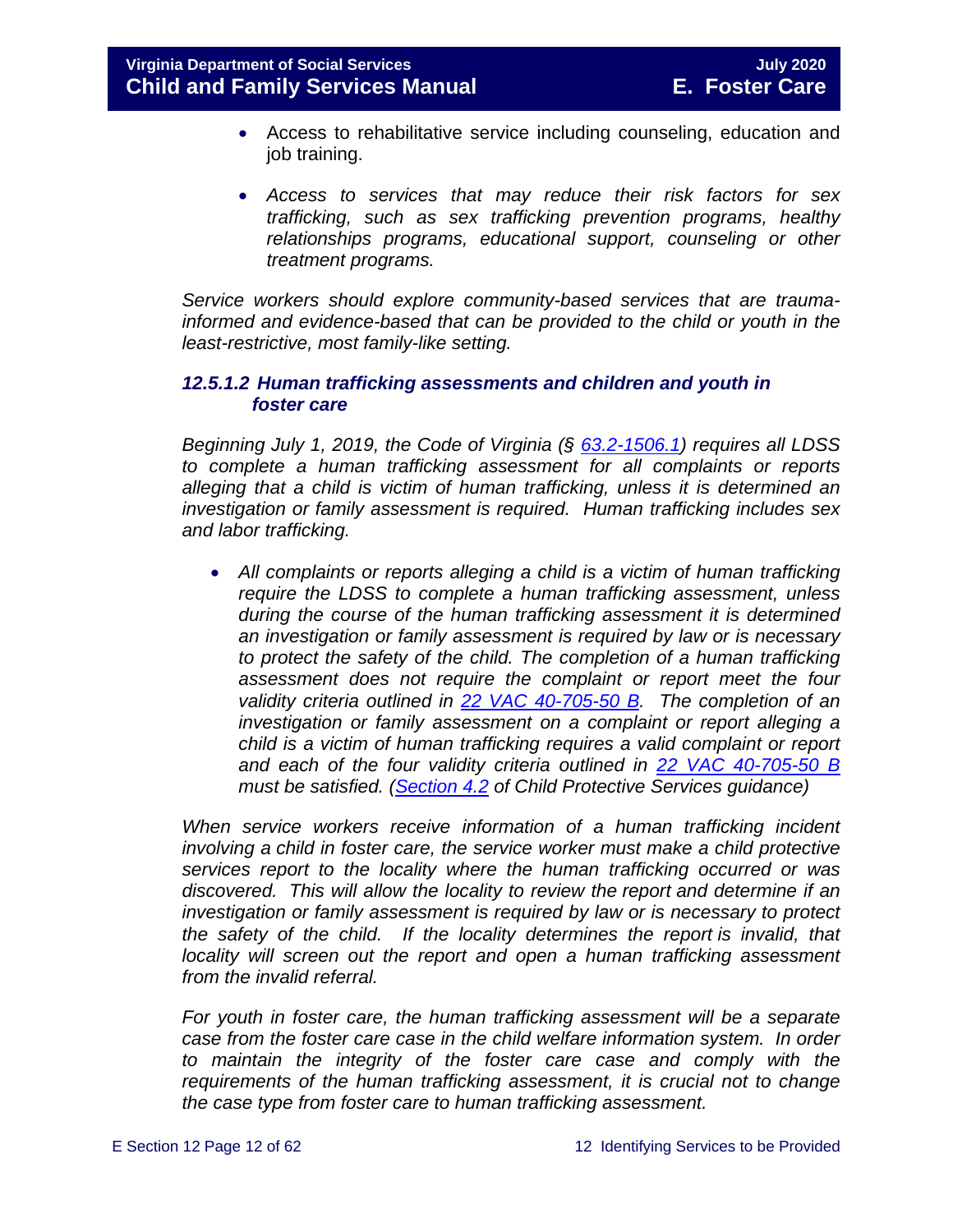*In cases where the locality with custody of the youth and the locality where the human trafficking occurred or was discovered are different, the locality with custody of the youth will have primary assignment and the locality where the trafficking occurred or was discovered may have a secondary assignment to ensure the child's immediate safety if there is significant distance and the locality with custody of the youth cannot respond immediately. This is different from how Child Protective Services cross-jurisdictional cases are typically handled. However, since the locality with custody of the youth is already responsible for ensuring the youth receives services and has a relationship with the youth, assigning this locality as primary prevents duplication of services and efforts.*

*When the locality with custody of the youth and where the human trafficking occurred or was discovered are the same, the locality can determine case assignment in their locality. It is recommended that the human trafficking assessment be a joint case between foster care and child protective services. The foster care service worker is familiar with the child and family and is already providing services through the foster care case. However, child protective services can help ensure that human trafficking guidance is followed and the corresponding screens are completed. Agencies may assign prevention workers to these cases as well. Agencies have autonomy and flexibility to determine what works best to serve the youth in their care.*

#### *12.5.1.3 Resources*

- [Human Trafficking Screening Tool.](http://centerforchildwelfare.fmhi.usf.edu/kb/policymemos/HT_ScreeningTool_FPTraining.pdf)
- [Building Child Welfare Response to Sex Trafficking \(includes screening](http://www.luc.edu/media/lucedu/chrc/pdfs/BCWRHandbook2011.pdf)  [tools\)](http://www.luc.edu/media/lucedu/chrc/pdfs/BCWRHandbook2011.pdf)
- [VDSS public website.](http://www.dss.virginia.gov/family/fc/index.cgi)
- [The Polaris Project.](http://www.polarisproject.org/about-us/overview)
- [The National Human Trafficking Resource Center.](http://www.traffickingresourcecenter.org/?gclid=CIi1wZa578cCFdQYHwoda9cBkA)
- [Identifying Minors and Young People Exploited Through Sex Trafficking:](https://library.childwelfare.gov/cwig/ws/library/docs/capacity/Blob/106060.pdf?w=NATIVE(%27SIMPLE_SRCH+ph+is+%27%27Identifying+Minors+and+Young+People+Exploited+Through+Sex+Trafficking:+A+Resource+for+Child+Welfare+Agencies%27%27%27)&upp=0&order=native(%27year/Descend%27)&rpp=25&r=1&m=1)  [A Resource for Child Welfare Agencies](https://library.childwelfare.gov/cwig/ws/library/docs/capacity/Blob/106060.pdf?w=NATIVE(%27SIMPLE_SRCH+ph+is+%27%27Identifying+Minors+and+Young+People+Exploited+Through+Sex+Trafficking:+A+Resource+for+Child+Welfare+Agencies%27%27%27)&upp=0&order=native(%27year/Descend%27)&rpp=25&r=1&m=1)

#### <span id="page-12-0"></span>*12.5.2 Safety Services*

*Child and family safety must be continuously assessed in every child welfare program area throughout the life of the case (See [Section 17.8.1](https://fusion.dss.virginia.gov/Portals/%5bdfs%5d/Files/DFS%20Manuals/Foster%20Care%20Manuals/Foster%20Care%20Manual%2007-2020/Final%20Foster%20Care%20Manual%2007-2020/section_17_managing_foster_care_services.pdf#page=14) and the [Home Visit](https://fusion.dss.virginia.gov/Portals/%5Bdfs%5D/Files/Foster%20Care/Job%20Aids%20%26%20Resources/Monthly%20Worker%20Visit%20Checklist.pdf)  [Guidance Tool\)](https://fusion.dss.virginia.gov/Portals/%5Bdfs%5D/Files/Foster%20Care/Job%20Aids%20%26%20Resources/Monthly%20Worker%20Visit%20Checklist.pdf). Safety assessment is both a process and a product. A continuum of immediate protective intervention and safety services must be initiated throughout the life a child welfare case whenever safety issues are identified.*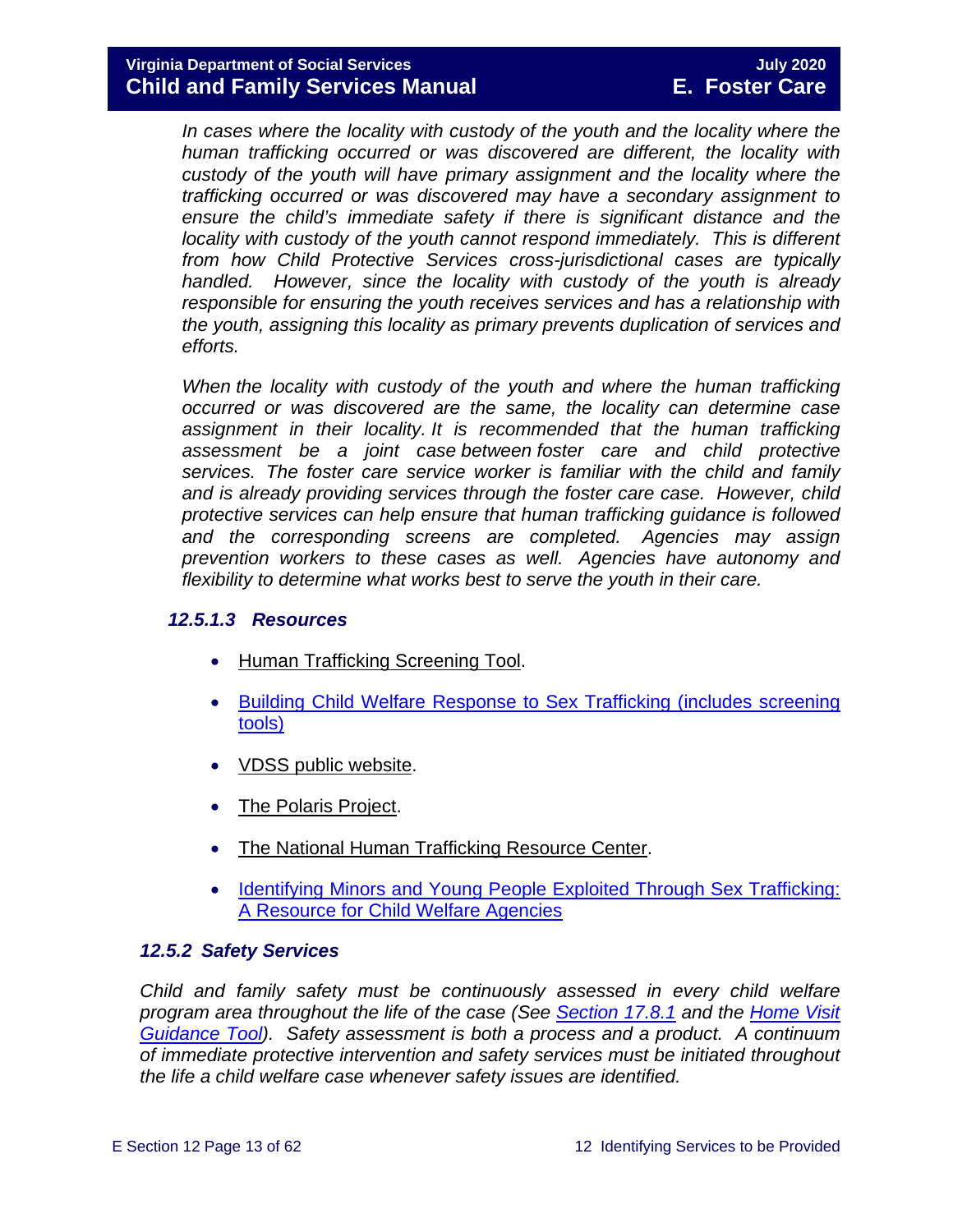*Safety services are formal or informal services provided to or arranged for the family with the explicit goal of ensuring the child's safety. These services must be immediately available and accessible and may be provided by professionals, family members or other willing parties as long as each involved individual understands their role and responsibility. The safety services must be clearly documented (i.e. safety plan, foster care plan, court order, etc.) for the involved parties and in the case record.* 

*In foster care cases, safety services may be put in place in response to a CPS allegation in a foster home, addressing safety issues during a trial home visit, and whenever there is a safety issue identified regardless of the child's placement. Safety services can be concrete items such as purchasing child locks or child care or they can be a service such as respite.* 

*As with all aspects of case planning, the family should be engaged in providing input and joint decision making throughout the process of identifying, implementing, and evaluating these interventions and safety services. Documentation in the automated child welfare system must clearly demonstrate how the actions taken provided the child with immediate protection from the safety issue and how each safety service contributes to addressing or eliminating the safety matters specific to the child.*

*Some of examples of safety services in foster care cases include:*

- *Child has significant behavioral needs and entered foster care due to physical abuse by the mother. After sufficient progress on foster care plan goals, the LDSS is prepared to start a trial home visit. Safety concerns still exist regarding the mother's ability to manage the child's behaviors continuously without escalation. During the FPM prior to the trial home visit, the agency put in place the safety service of respite provided by the child's foster parent. This service is available immediately and will continue throughout the trial home visit. Mom will access the service as needed and on a preventative basis as well. The service was documented as part of the FPM record in the OASIS and was documented in the foster care plan review that was submitted to court.*
- *Child is three years old and was placed immediately in a foster home upon entry into foster care. During his first night of placement, the child woke up in the middle of the night, dragged a chair to the front door, and unlocked all the locks. The child walked to another home on the neighboring street and was found by the homeowner. The police were called and LDSS was subsequently notified. Due to the safety concern identified, the safety service of purchasing safety locks for the family was put in place. The LDSS immediately assisted the foster family with purchasing and installing the safety locks on all entrances. The service was documented in the child's foster care plan and case contacts.*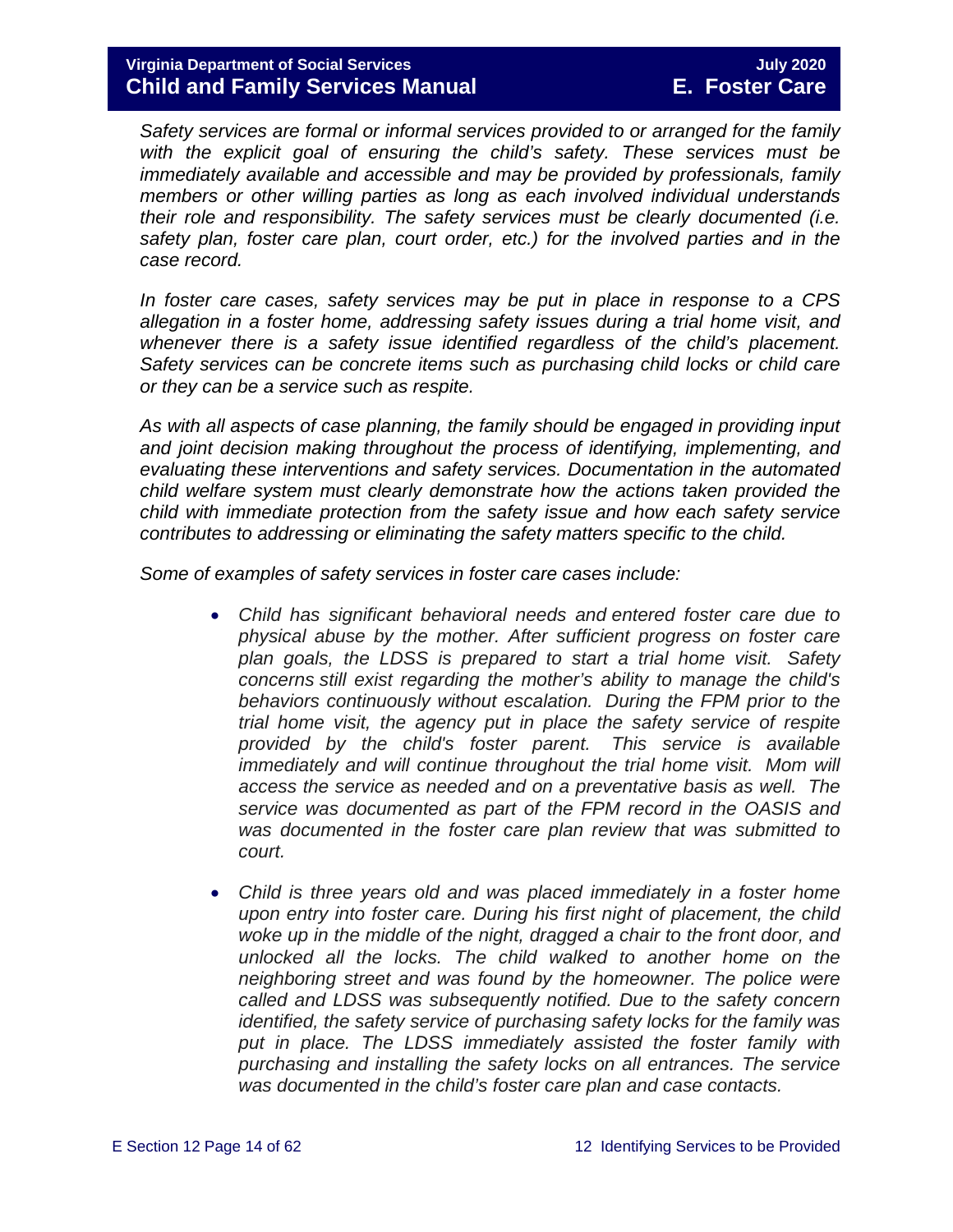### <span id="page-14-0"></span>**12.6 Infant and toddler early intervention services**

The [Infant & Toddler Connection of Virginia](http://www.infantva.org/fam-SupportServices.htm) provides early intervention supports and services to infants and toddlers from birth through age two who are not developing as expected or who have a medical condition that can delay normal development. To determine eligibility, the child's development is evaluated by at least two professionals from different professions or areas of development. When eligible, the family and professionals develop an Individualized Family Service Plan (IFSP).

# <span id="page-14-1"></span>**12.7 Head Start and Early Head Start**

Children whose families are served by the child welfare system often are developmentally vulnerable due to trauma stemming from early abuse and neglect as well as from risk factors that commonly co-occur, such as prenatal drug exposure, prematurity, low birth weight, poverty, homelessness, parent's depression and other mental health problems. The comprehensive services offered by Head Start and Early Head Start programs support children by providing a safe and enriched learning environment while facilitating early identification of developmental delays and access to early intervention, health care and mental health services. In addition, Head Start and Early Head Start programs provide a significant source of family support, parent education and adult developmental services for parents and other family members.

Foster children who meet program age requirements are automatically eligible for Head Start and Early Head Start even if the family or foster family income exceeds income guidelines.

Children whose custodial parents have an open case with the child welfare system but retain physical custody of their children are not automatically eligible for Head Start or Early Head Start, but a program may prioritize these children for enrollment due to the level of risk and the needs of the family.

Additional information on locating and enrolling in a local Head Start program may be found on the [Virginia Head Start Association, Inc.](http://www.headstartva.org/index.php) website.

### <span id="page-14-2"></span>**12.8 Child care services**

#### <span id="page-14-3"></span>**12.8.2 Choosing allowable child care provider**

The LDSS holding custody of a child shall consult with the foster/adoptive parent when selecting a child care provider. Considerations when making decisions about which provider to use include such things as the special needs of the child, travel distance from the foster/adoptive home, availability of the provider, provider costs in relation to other providers in the area, approval status of the provider, and the foster/adoptive parent request for specific services. Children's special needs include characteristics such as developmental disabilities, intellectual disabilities, emotional disturbance, sensory or motor impairment, or significant chronic illness which require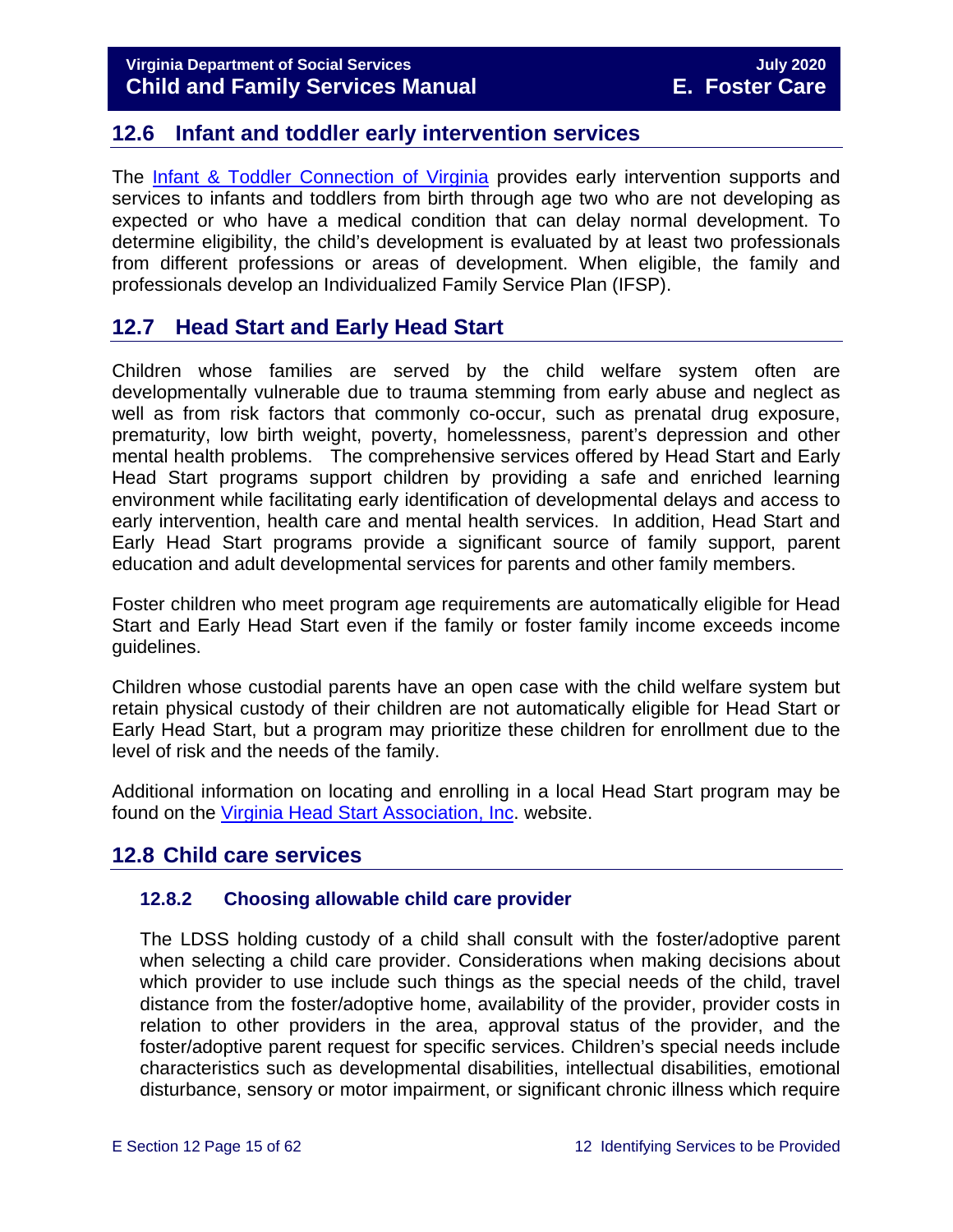special health surveillance or specialized programs, interventions, technologies, or facilities.

The providers identified below are considered as legally operating in Virginia and are allowable for child care services and payment from title IV-E funds. Authorization of the provider's status shall be verified online prior to use of the provider and a hard copy of the authorization shall be maintained in the case record of the child. See the VDSS [public website](http://www.dss.virginia.gov/family/cc/index.cgi) for contact information for verifying the status of specific daycare providers listed below.

- Voluntary registered family day homes.
- Licensed family day homes.
- Licensed child day centers.
- Certified pre-schools.
- Religiously exempt child day centers.
- Department of Education-approved child care facilities.
- Local ordinance-approved providers (available in Fairfax County, Alexandria, Arlington).
- Family day system homes

#### <span id="page-15-0"></span>**12.8.3 Rates for child care**

Localities shall make a diligent effort to secure fully approved child care for foster children at costs no greater than the established maximum reimbursable rates. These rates are established in accordance with federal regulatory requirements.

Rates are determined by type of provider, number of hours the child is in care, and the age of the child, as described below. For more information, see the Division of Child Care and Early Childcare Development, [Child Care Guidance.](https://fusion.dss.virginia.gov/ccecd/CCECD-Home/Child-Care-Subsidy-Program/Program-Guidance)

- **Provider type**. Two levels of maximum reimbursable rates shall be used based on the type of provider. The LDSS shall have a written agreement with the provider for child care services. The types of providers for each rate level are listed in Appendix E of the Child Care Guidance manual.
- **Number of hours in care**. The unit price for services shall be based on whether the child is in child care for a full day (five (5) or more hours a day) or a part day (fewer than five (5) hours for a day).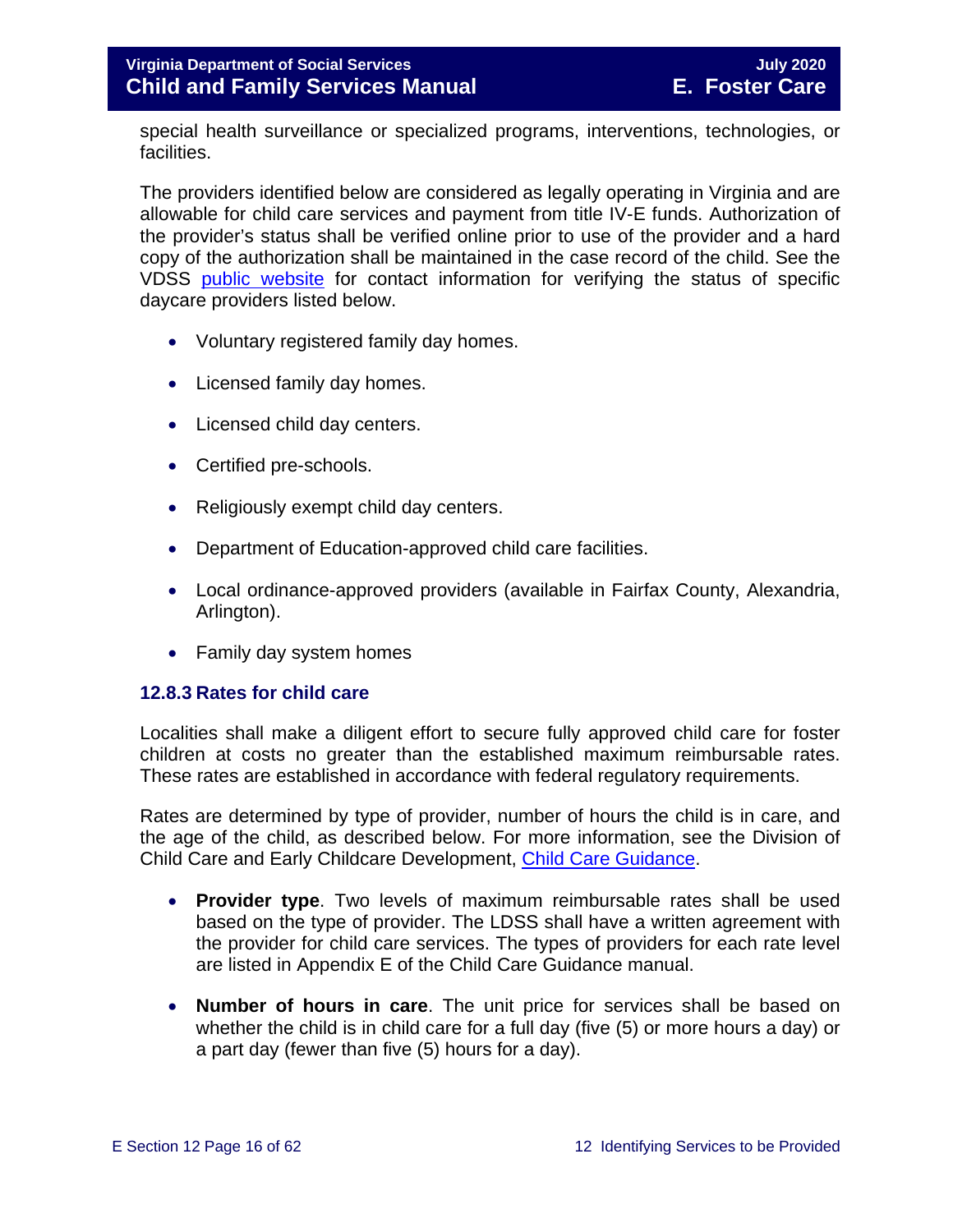- **Age groupings**. Rates shall be based on the age of children, as defined by the VDSS Division of Licensing Programs for child day centers:
	- o Infants. Children from birth up to 16 months.
	- o Toddlers. Children from 16 months up to 24 months.
	- o Preschool. Children from 24 months up to the age of eligibility to attend public school (five years by September 30). Children turning five after September 30 are considered pre-school until they start school the following year.
	- o School age. Children eligible to attend public school, age five or older by September 30 of that same year. Children turning five after September 30 are considered pre-school until they start school the following year. The School Age rate is effective starting the first Monday in September for all children who turn age 5 before September 30th.

The maximum reimbursable rates for child care are listed for each locality by full day and part day for each age group in the CCD Manual.

- Level 1 rates are listed in Appendix L.
- Level 2 rates are listed in Appendix M.

If the LDSS has made a diligent effort to secure child care at or lower than the maximum reimbursable rate and cannot locate a provider willing to accept that rate, the LDSS may choose to pay more if it is determined to be a reasonable cost. Reasonableness is determined based on the considerations used in selecting the provider. Providers whose costs cannot be justified as "reasonable" in comparison to costs charged by similar providers should generally not be used.

The service worker shall document in the case record the efforts made to secure the maximum reimbursable rate and factors used to determine reasonable cost.

#### <span id="page-16-0"></span>**12.8.4 Funding sources**

#### **Allowable title IV-E expenditures:**

Child care is an allowable title IV-E expenditure when the child care:

- Provides daily supervision during the foster parents working hours when the child is not in school.
- Facilitates the foster parent's attendance at activities which are beyond the scope of "ordinary parental duties."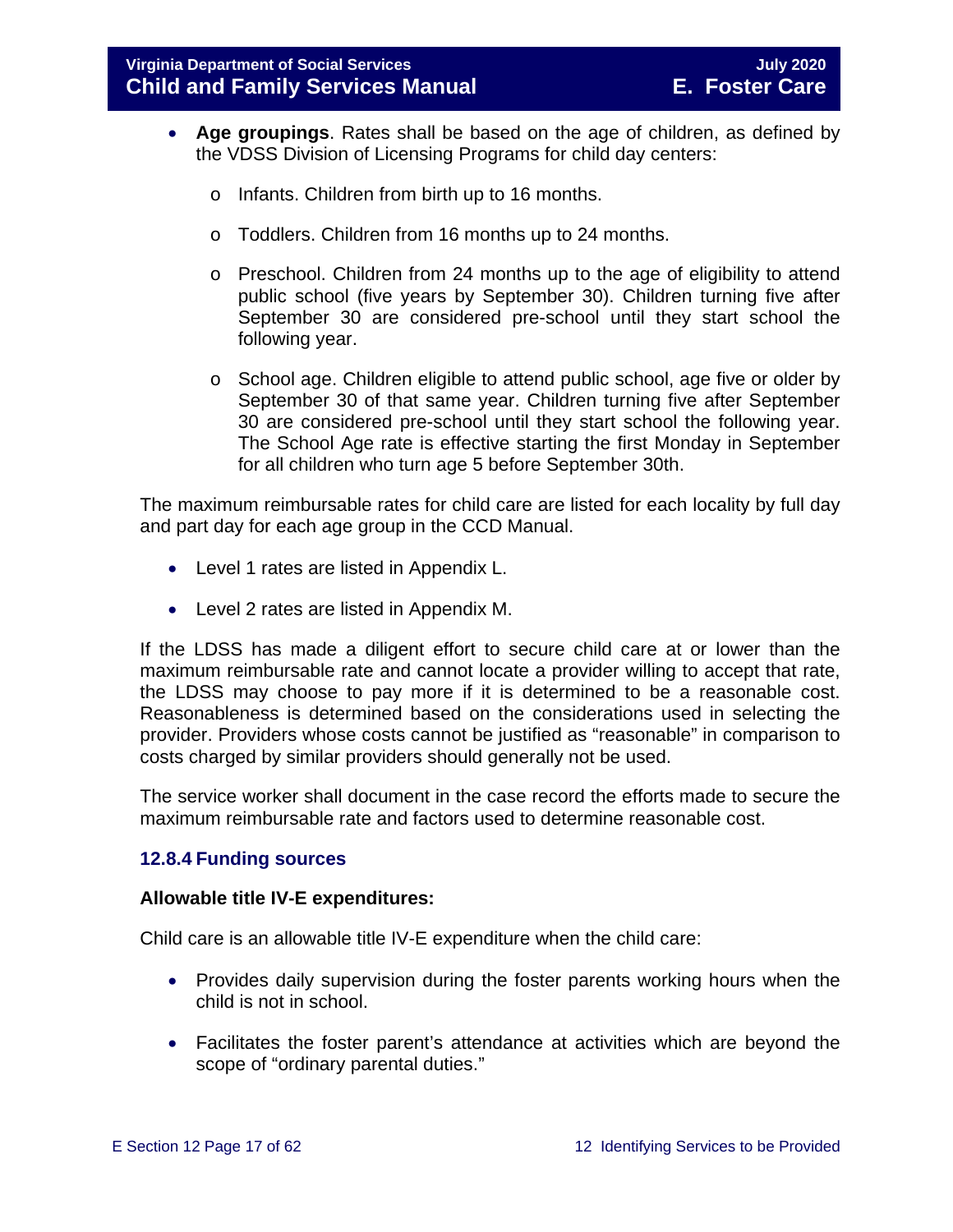• Is provided in a licensed day care facility or home.

As examples, child care is an allowable expenditure under title IV-E for the foster parent to attend:

- Judicial or administrative reviews.
- Mandated team meetings by the court or the LDSS.
- Approved foster parent training.
- College classes when the foster child is not in school.

#### **Not allowable title IV-E expenditures:**

Child care provided to a child in foster care cannot be paid with title IV-E to facilitate a foster parent's participation in activities that are:

- Within the realm of "ordinary parental duties."
- Deemed a social service.

As examples, the following activities are not allowable expenditures under title IV-E:

- Illness of the foster parent.
- Respite care.
- School conferences.

**State pool (CSA) funds** are used to fund child care for non-title IV-E children. The use of state pool funds for child care is governed by federal and state requirements for the provision of child care services to foster care children. State pool funds may not be used to circumvent federal and state requirements for the provision of services, i.e. to pay for a non-licensed provider, or to pay for circumstances disallowed by title IV-E such as activities that are within the realm of "ordinary parental duties".

#### <span id="page-17-0"></span>**12.9 Respite care services**

Respite care is a therapeutic support service designed to offer short-term relief to families caring for children by providing substitute care for children. The purpose of respite care for families, including foster families, is to reduce foster home disruption and provide a stable foster care placement for the child. It can be provided on an emergency or planned basis. The following requirements shall be met: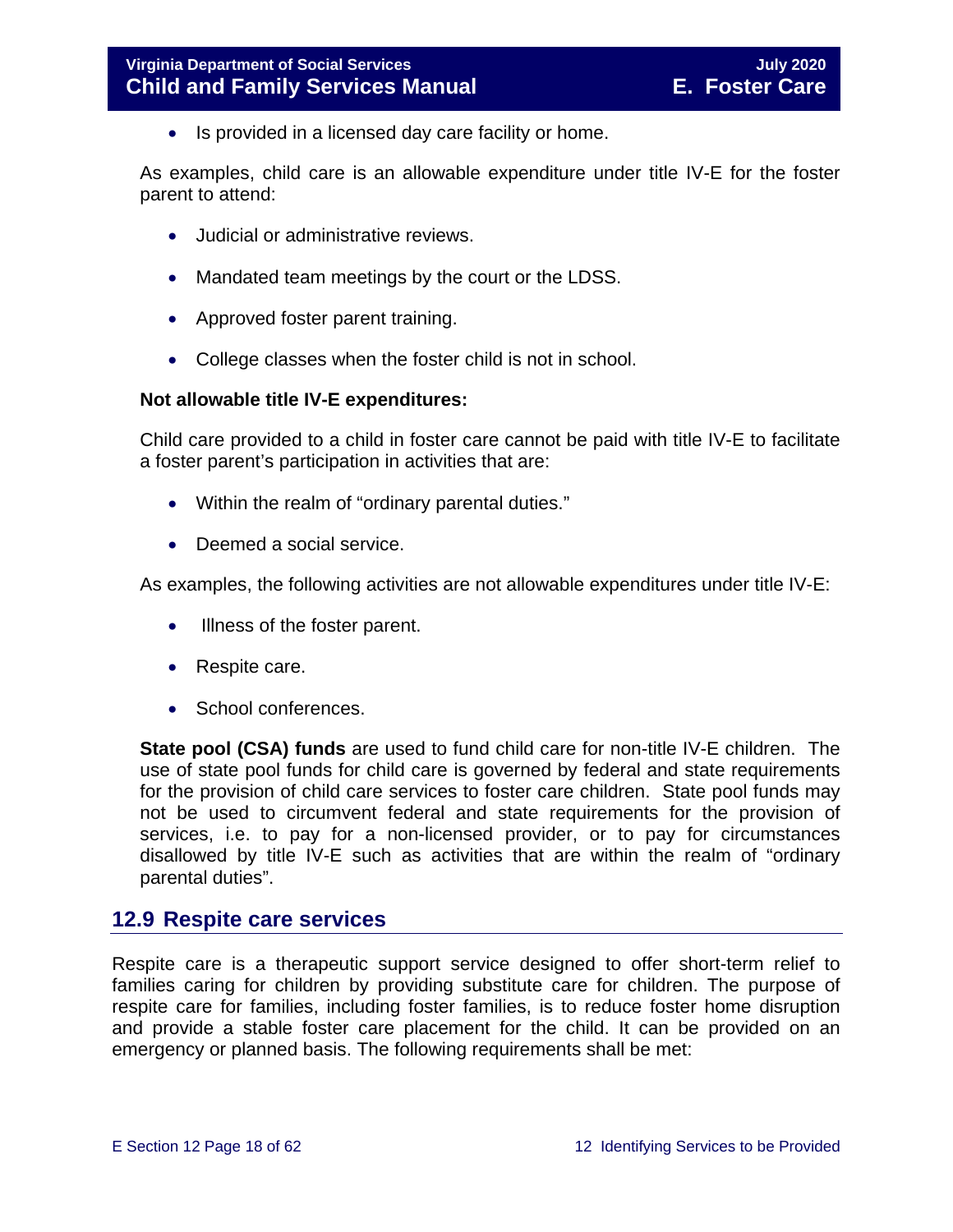#### **Virginia Department of Social Services July 2020 Child and Family Services Manual**

- The respite care provider shall be approved by the LDSS (See "Local Department [Foster and Adoptive Home Approval Guidance Manual"](https://fusion.dss.virginia.gov/dfs/DFS-Home/Family-Recruitment/Family-Recruitment-Guidance)).
- Respite care can be provided for up to 30 days per year. If more than 30 days per year is needed for a child with special needs, the reasons for the need for additional respite care should be documented in the record. Respite care should not extend beyond 60 days per year.
- Respite care is not the provision of an emergency placement when a placement has disrupted, or short-term placement of a child in a residential facility for the purposes of treatment.
- The LDSS shall assure that a basic orientation to the agency's mission and goals, policies, and procedures related to medical treatment, emergencies, liability, transportation, confidentiality, and information about the child is provided to the respite care provider prior to the commencement of services.
- While the child is receiving respite care, the foster parents shall continue to receive foster care maintenance payments.

# <span id="page-18-0"></span>**12.10 Transportation services**

#### <span id="page-18-1"></span>**12.10.2 Travel of children in foster care**

Decisions regarding children in foster care traveling out of state and/or out of the country should be made according to policies regarding normalcy for children in foster care. [See section 6.8.](https://fusion.dss.virginia.gov/Portals/%5bdfs%5d/Files/DFS%20Manuals/Foster%20Care%20Manuals/Foster%20Care%20Manual%2007-2020/Final%20Foster%20Care%20Manual%2007-2020/section_6_placement_to_achieve_permanency.pdf#page=28) The caregivers should consider the child's foster care plan including the child's school schedule, visitation schedule, treatment needs, etc. (The decision should be made with input from the child's team, including the birth family.)

#### **12.10.2.1 Requirement for approved child restraint devices**

- Children through age seven (until their 8<sup>th</sup> birthday), transported in a vehicle by LDSS staff, foster care providers, or any adult transporting a child, shall be properly secured in a child-restraint device of a type approved by the United States Department of Transportation. There is no height or weight requirement; age is the only requirement.
- Rear-facing child restraint devices shall be placed in the back seat. If the vehicle does not have a back seat, the child-restraint device may be placed in the front seat if the passenger side does not have an air bag or if it has been deactivated  $( $\S$  46.2-1095)$  $( $\S$  46.2-1095)$ .

Safety seat installation videos are available in English and Spanish at the [Virginia Department of Health website.](http://www.vahealth.org/injury/safetyseat/laws.htm)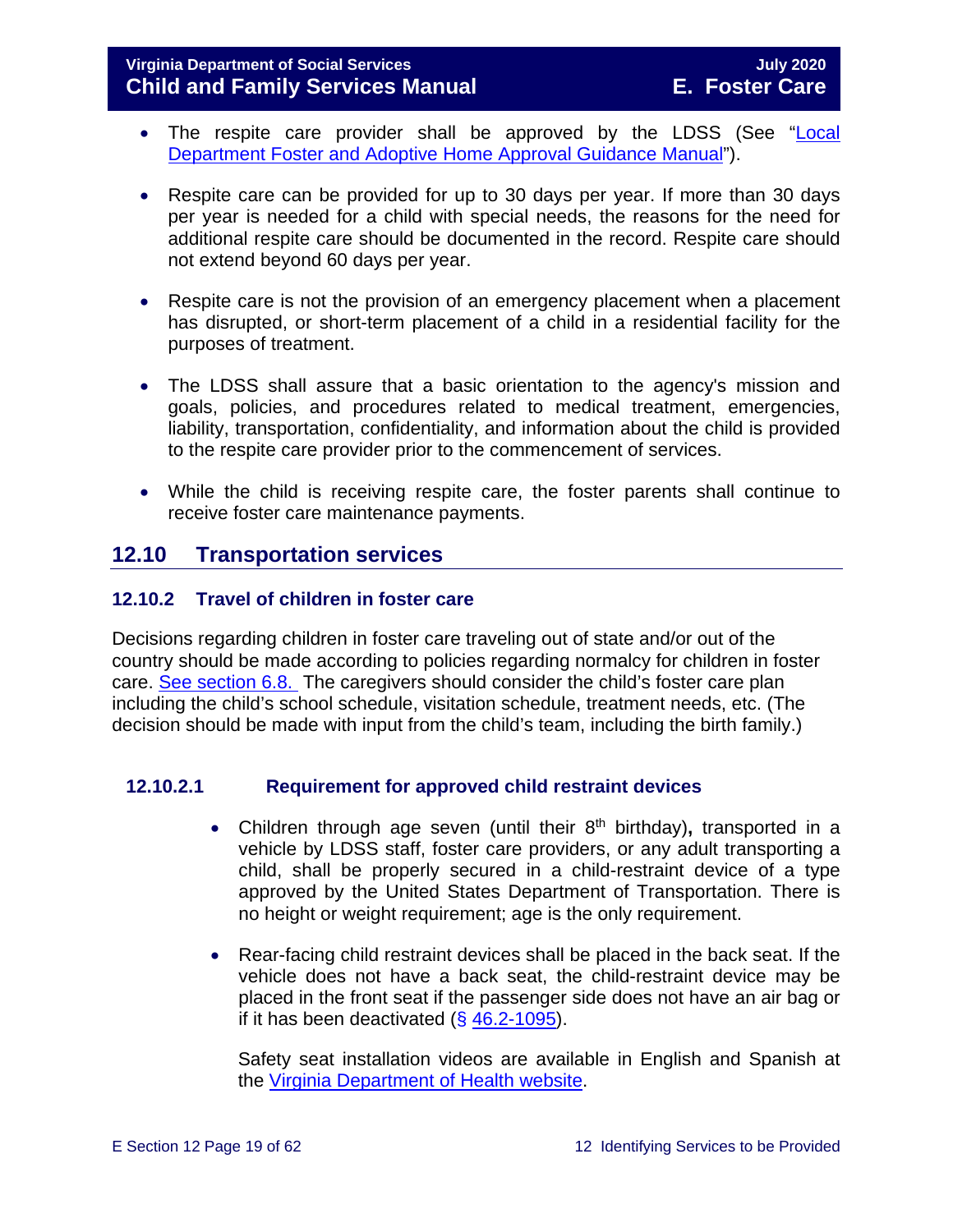Exceptions for certain children who may be exempted from the requirements for an approved restraint device in the following situation:

- o If a physician states that use of a child-restraint device would be impractical because of the child's weight, physical unfitness, or other medical reasons. The driver shall carry or keep in the vehicle a statement signed by the physician giving the child's name and the grounds for exemption (§ [46.2-1096\)](https://law.lis.virginia.gov/vacode/46.2-1096/).
- o A seat belt which is standard equipment in automobiles may be used for children at least four (4) years old but less than eight (8) year old when the driver carries or keeps in the vehicle a signed written statement of a physician that the child's weight, physical fitness, or other medical reasons makes the use of a child-restraint system impractical. The statement shall give the child's name and the grounds for exemption  $(\S 46.2-1100)$  $(\S 46.2-1100)$ .

Violation is sufficient for ticketing; no other violations need be committed prior to ticketing. There is a civil penalty of \$50.00 for failure to have a child in a child restraint device. Subsequent violations on different dates will be fined up to \$500.00.

There is an additional \$20.00 penalty for failure to carry a physician's written statement for a child exempted from the law due to medical reasons (§ [46.2-1098\)](https://law.lis.virginia.gov/vacode/46.2-1098/).

- Children age eight (8) and through age 17 (until their 18<sup>th</sup> birthday), transported in a vehicle by LDSS staff, foster care providers, or any other adults transporting the children shall be correctly secured by an appropriate safety belt  $(\S 46.2 - 1095)$ .
- Violation is sufficient for ticketing; no other violations need be committed prior to ticketing. There is a civil penalty of \$25.00 for failure to have a child correctly buckled.
- Children through age 15 (until 16<sup>th</sup> birthday) shall not be transported in the rear cargo area of a pickup truck, except for certain parades and farming activities  $( $\S$  46.2-1156.1)$ .

#### **12.10.2.2 How to pay for restraint devices**

Free child safety seats are available for eligible families who cannot afford them. To qualify, applicants shall meet all of the following:

- Parent, legal guardian, or foster parent of the child.
- Medicaid or FAMIS eligible or meet program [income eligibility guidelines.](http://www.vahealth.org/Injury/safetyseat/documents/2008/pdf/Income%20Guidelines%20Current.pdf)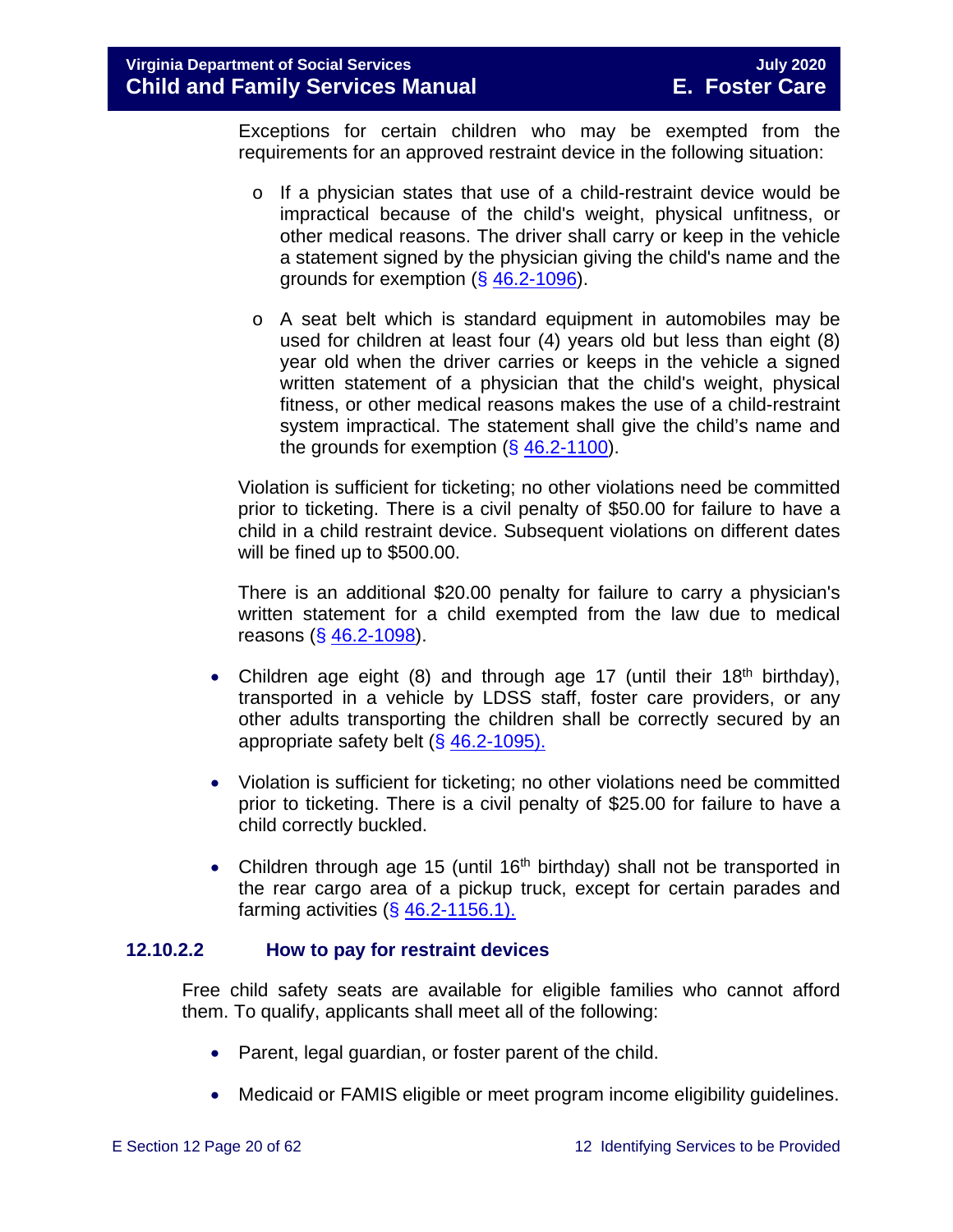- Resident of Virginia.
- Last trimester of pregnancy, or provided for children seven (7) years old or younger who fit within the program safety seat manufacturer's guidelines.
- Available to attend a safety seat installation and use class.
- Sign a waiver of liability release form.

Foster parents can learn how to apply for the program or obtain technical assistance on child protection at their [local distribution site.](http://www.vahealth.org/Injury/safetyseat/) For more information, contact the [Office of Family Health Services](http://www.vdh.virginia.gov/ofhs/) in the Virginia Department of Health either online or at 1-800-732-8333.

Child-restraint devices for LDSS use may be purchased from administrative funds. Payment for devices to be used by foster parents may be purchased from administrative funds.

#### <span id="page-20-0"></span>**12.10.3 Purchasing transportation services**

Transportation may be provided from State Pool Funds, Medicaid (title XIX), or title IV-E funds as follows:

#### **12.10.3.1 Using Medicaid to purchase transportation**

Transportation to obtain medical services for the child may be provided through the child's Managed Care Organization (MCO). Transportation to the nearest provider capable of rendering care for covered services is covered by Medicaid when no other transportation is available. Logisticare is one Medicaid transportation service provider which coordinates drivers to transport members from their medical appointments anywhere in Virginia. This and other transportation services are accessed through the child's MCO. Additional information about covered transportation services and limitations can be found in the [Transportation Manual](http://transportation.dmas.virginia.gov/Home.aspx) of the Department of Medical Assistance Services.

#### **12.10.3.2 Using title IV-E funds for transportation**

Title IV-E funds shall be used to pay for transportation costs for title IV-E eligible children when transportation is needed for two distinct purposes described below. These payments are made in addition to the basic maintenance payments.

• Transporting the child to visits with either parents or siblings.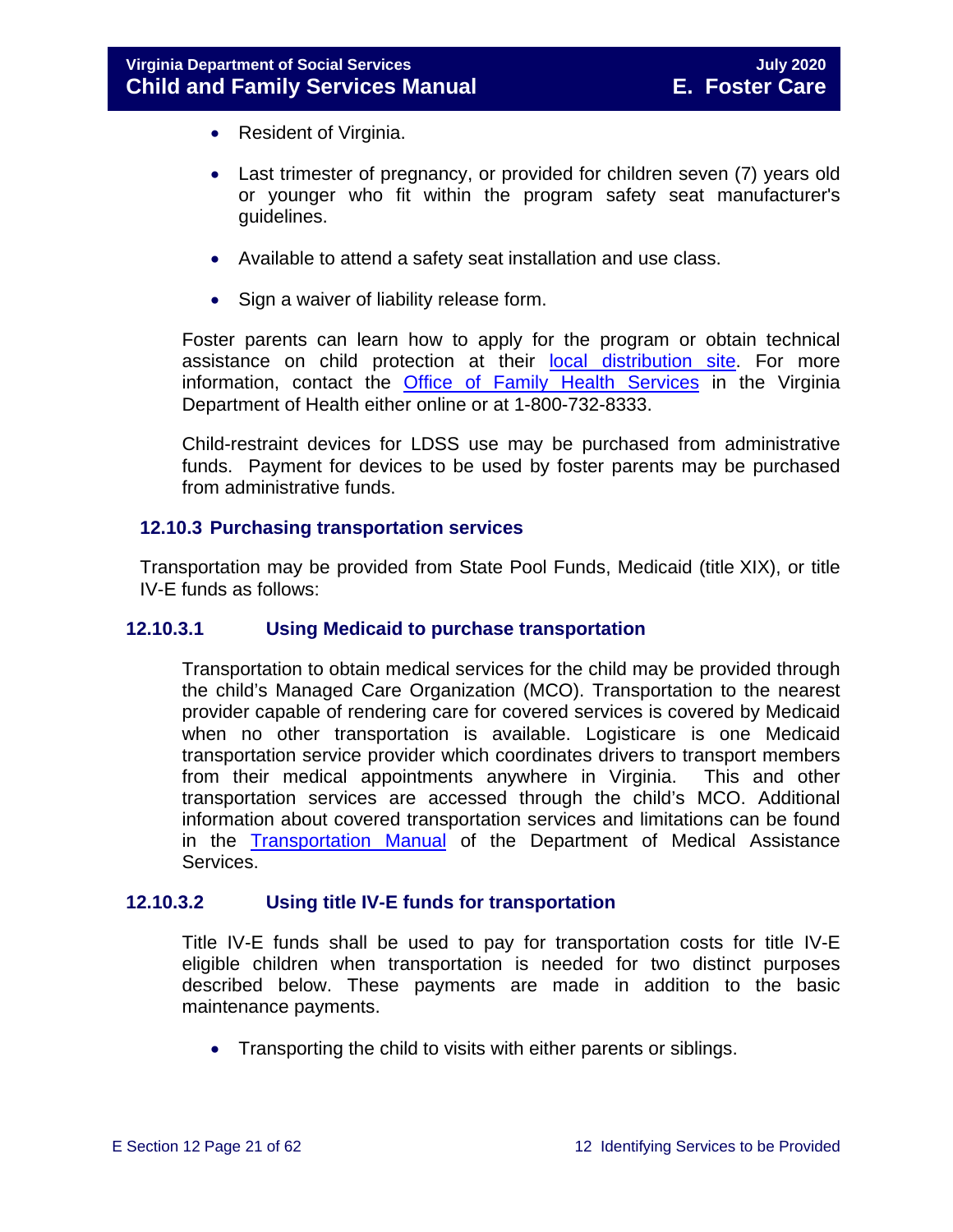Title IV-E funds cannot be used for parents to travel to visit children. Reasonable costs of travel for a child to visit siblings, parents, and prior custodians to whom the child is expected to return may be made if needed. Costs may include mileage (calculated at the state mileage reimbursement rate), bus tickets, or other transportation costs. Providers shall submit receipts for travel costs to the LDSS in order to receive reimbursement.

• Transporting the child to remain in the school in which the child was enrolled prior to entry into foster care or prior to placement change.

Reimbursement of transportation costs may be made to foster parents, friends, relatives, neighbors, and employees of child placing agencies and residential programs. Public transportation, such as bus fare or other similar transportation, is paid at the established rate. Providers shall submit receipts for travel costs to LDSS in order to receive reimbursement. The LDSS may reimburse the local school district's school bus transportation fund. There shall be a documented agreement or contract between the LDSS and the local education agency (LEA) or the company that manages the school bus system and a copy placed in the child's file. All travel costs require receipts and/or other documentation as determined by the LDSS. The LDSS shall maintain these receipts/documents per foster care record retention. Reasonable and necessary transportation costs shall be defined as those costs that are equivalent to the state/ federal mileage reimbursement rate. For those situations where the LDSS must negotiate a higher rate, the LDSS should have documentation to support why this is needed to meet the child's needs for school transportation. (For example: flat rates such as \$70 per day without a breakdown of the costs is unacceptable.) Federal language does not define reasonable or set maximum rates, however, monthly amounts that exceed the child's maintenance rate would require justification. Approval of transporters other than foster parents is at the discretion of the LDSS utilizing the local approval standards for this practice. It is the service worker's responsibility to review and approve the transportation costs then provide the supporting documentation (negotiated rate and justification) to the eligibility worker to determine eligibility for title IV-E funds.

For more information on funding transportation costs, see **Section 12.12.** 

Information on funding to support transportation expenses as part of maintenance costs is available in the [Finance Guidelines Manual](https://fusion.dss.virginia.gov/dof/DOF-Home/LOCAL-RESOURCES/Finance-Guidelines-Manual-LDSS), Section 4.25, LASER Budget Line and Cost Code Descriptions, 811.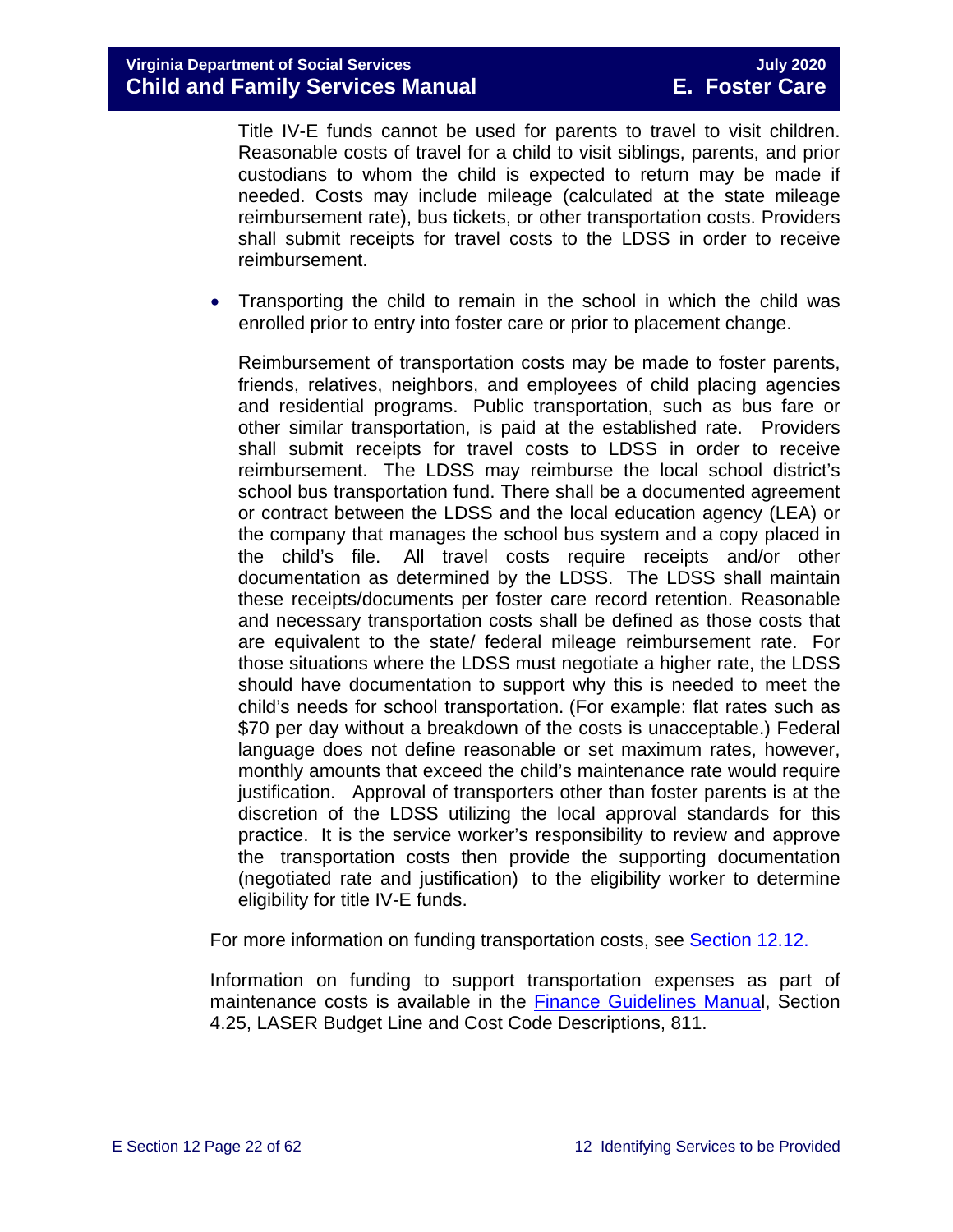#### **12.10.3.3 Using State Pool Funds to purchase transportation**

Transportation expenses for a non-title IV-E eligible child to remain in the school in which he or she was enrolled at the time of an initial or change in foster care placement are allowable maintenance costs and shall be purchased from State Pool Funds according to the criteria described in [Section 12.12.](#page-52-1) These payments are made in addition to the basic maintenance payments paid on behalf of the child. The LDSS and school shall have jointly determined that remaining in the same school is in the child's best interests.

State pool funds are not used for the transportation of foster care child or youth who require "specialized" transportation for purposes of special education, i.e. for children or youth who attend private day schools, or children or youth who have transportation accommodations noted within the IEP (require lift bus, special supervision, special restraints, etc). The local school division is responsible for "specialized" transportation.

Transportation purchased with state pool funds must meet all federal and state requirements for the provision of transportation for children and youth in foster care. The appropriate use of state pool funds for transportation of non title IV-E foster care children and youth is determined according to the same requirements established for use of title IV-E funds for the title IV-E eligible child or youth.

Payment may be made to specific providers as follows:

- Foster parents and employees of child placing agencies and residential facilities using their own cars to transport an eligible child to visitation, to school, or to a visit with parents or siblings are paid at the state mileage rate for actual miles driven. Individual providers shall have a valid driver's license and automobile insurance and shall submit proof of miles driven to the LDSS for reimbursement.
- Public transportation paid at the established rate.
- Friends, relatives, and neighbors of the child or foster parent are paid at the state mileage rate. They shall have a valid driver's license and automobile insurance and shall submit proof of miles driven to the LDSS for reimbursement.

### <span id="page-22-0"></span>**12.11 Health and behavioral health care services**

Improving outcomes for children in foster care requires addressing the social and emotional well-being needs of children, including addressing their:

• Maltreatment, trauma, and/or exposure to violence needs.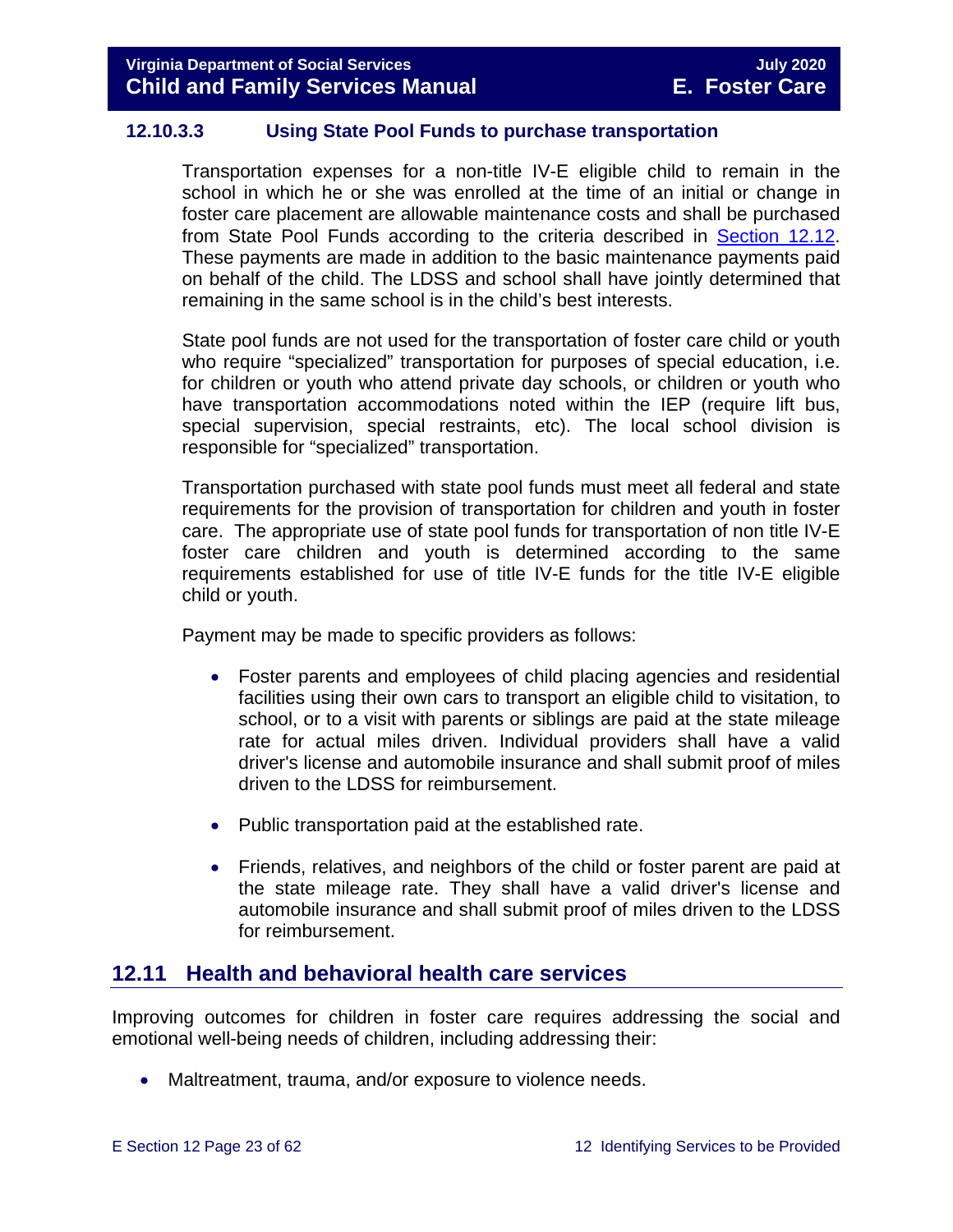- Health needs (developmental, physical, medical, and dental needs).
- Behavioral health needs (mental health & substance abuse needs).<sup>[6](#page-23-1)</sup>

#### <span id="page-23-0"></span>**12.11.2 Consent for medical treatment for children in custody**

Where possible, parent(s) of a child who is committed or entrusted to an LDSS should always be involved in the medical planning for the child. When parent(s) are not available, or their consent cannot be obtained immediately, a court order is required for major medical/surgery treatment. If the court order is not readily available, the LDSS director or his designee may consent  $(\S_{\mathbb{S}} 16.1-241)$  $(\S_{\mathbb{S}} 16.1-241)$  $(\S_{\mathbb{S}} 16.1-241)$  and  $54.1-$ [2969 A.2\)](https://law.lis.virginia.gov/vacode/54.1-2969/). A judge may give blanket authority to the LDSS to give consent. Such blanket authority should be in writing and signed by the judge. Any authorized person who consents to medical/surgical treatment of the child shall make a reasonable effort to notify parent(s)/guardians as soon as possible. Foster parents, adoptive parents prior to the final order, and residential facilities can obtain routine or minor medical care for the child.

#### <span id="page-23-2"></span>**12.11.2.1 Consent for medical treatment for children placed in foster care through non-custodial agreements when parent(s) retain custody**

Parent(s) or guardians of children in non-custodial foster care placements shall provide consent for medical treatment, except in those instances where consent has been delegated to the LDSS in the non-custodial foster care agreement.

#### **12.11.2.2 When a minor may consent to medical and health services**

A minor's consent is needed to:

- Determine the presence or treatment of venereal disease or any infections or contagious disease reportable to the state health department.
- Receive service for birth control, pregnancy, family planning, and outpatient care.
- Receive services for treatment or rehabilitation for substance abuse, mental illness, or emotional disturbance  $(\S 54.1 - 2969 E)$ .

<span id="page-23-1"></span>Ĩ. <sup>6</sup> *[Information Memorandum: Promoting Social and Emotional Well-Being for Children and](http://www.acf.hhs.gov/sites/default/files/cb/im1204.pdf)  [Youth Receiving Child Welfare Services](http://www.acf.hhs.gov/sites/default/files/cb/im1204.pdf) (ACYF-CB-IM-12-04; April 17, 2012).*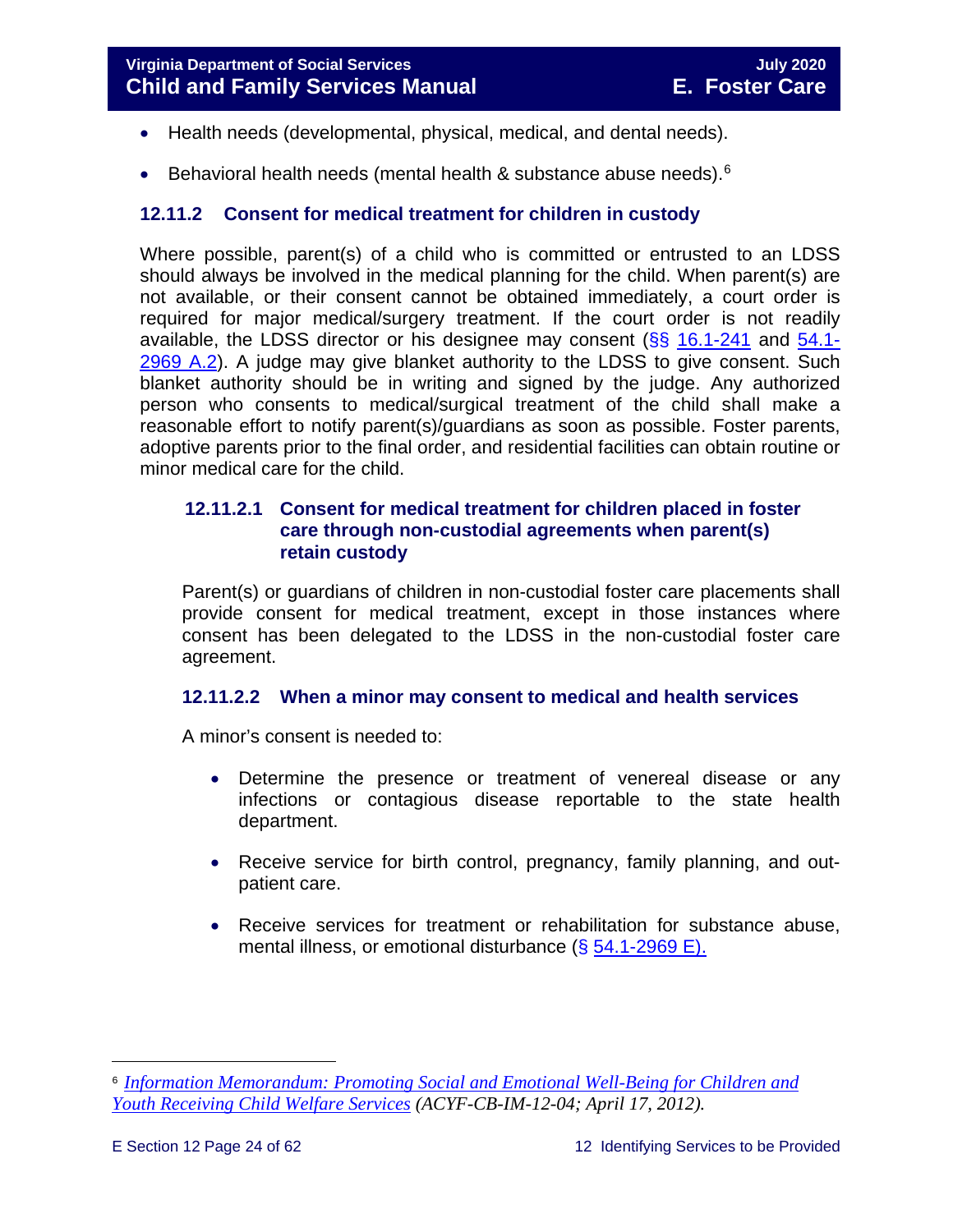#### **12.11.2.3 Authority of permanent foster parents to give consent for medical care**

The foster parent of a child in a court-approved Permanent Foster Care placement has the right to consent to surgery unless the court order for placement has modified this right  $(\S 63.2 - 908)$ .

#### <span id="page-24-1"></span>**12.11.2.4 Consent for treatment for young adults in foster care**

Upon reaching the age of 18, the former foster child is an adult and is responsible for consenting to his/her own medical treatment. The young adult should designate someone to make health care treatment decisions on his/her behalf, if the young adult becomes unable to participate in the decisions and does not have or want a relative who would otherwise be authorized by State law to make these decisions. The young adult, after reaching age 18, may designate a health care power of attorney by completing the form, entitled [Virginia Advance Medical Directive,](http://www.vdh.virginia.gov/OLC/documents/2008/pdfs/2005%20advanced%20directive%20form.pdf) on the Virginia Department of Health (VDH) website, which complies with Virginia law [\(Patient Protection and](http://www.gpo.gov/fdsys/pkg/PLAW-111publ148/pdf/PLAW-111publ148.pdf)  [Affordable Care Act P.L. 111-148;](http://www.gpo.gov/fdsys/pkg/PLAW-111publ148/pdf/PLAW-111publ148.pdf) § [54.1-2995\)](https://law.lis.virginia.gov/vacode/54.1-2995/). The LDSS should encourage and assist the youth in seeking guidance from an attorney to address any questions he/she has. The young adult should provide a copy of this document to his/her physician, and close relatives and/or friends.

#### **12.11.1.5 Consent for psychotropic medication**

Except in those instances noted in [Sections 12.11.1.1](#page-23-2) through [12.11.1.4,](#page-24-1) the local department has authority to give informed consent for psychotropic medication for a child in the care of the local department. In order to grant consent for a child to take psychotropic medication, the local department is required to identify a Psychotropic Medication Consenter (PMC). Approved PMCs review the prescription for the medication, gather the necessary information, and make a decision to provide or to deny consent. PMCs are required to complete additional training as outlined in [Section 12.11.8.](#page-48-0) When selecting an individual to serve as a PMC, agencies should select someone who has the experience and knowledge to effectively advocate for the child.

#### <span id="page-24-0"></span>**12.11.3 Medical care and treatment to be provided to child in foster care**

The service worker shall ensure the child receives:

• A medical evaluation **within 72 hours** of initial placement in foster care, when the child has conditions that indicate such an evaluation is necessary [\(22](http://leg1.state.va.us/cgi-bin/legp504.exe?000+reg+22VAC40-201-50)  [VAC 40-201-50](http://leg1.state.va.us/cgi-bin/legp504.exe?000+reg+22VAC40-201-50) C). When the child has urgent health, mental health, or substance abuse needs upon entering foster care, the service worker shall immediately refer the child to a licensed health or mental health professional for an appropriate evaluation to be completed within 72 hours.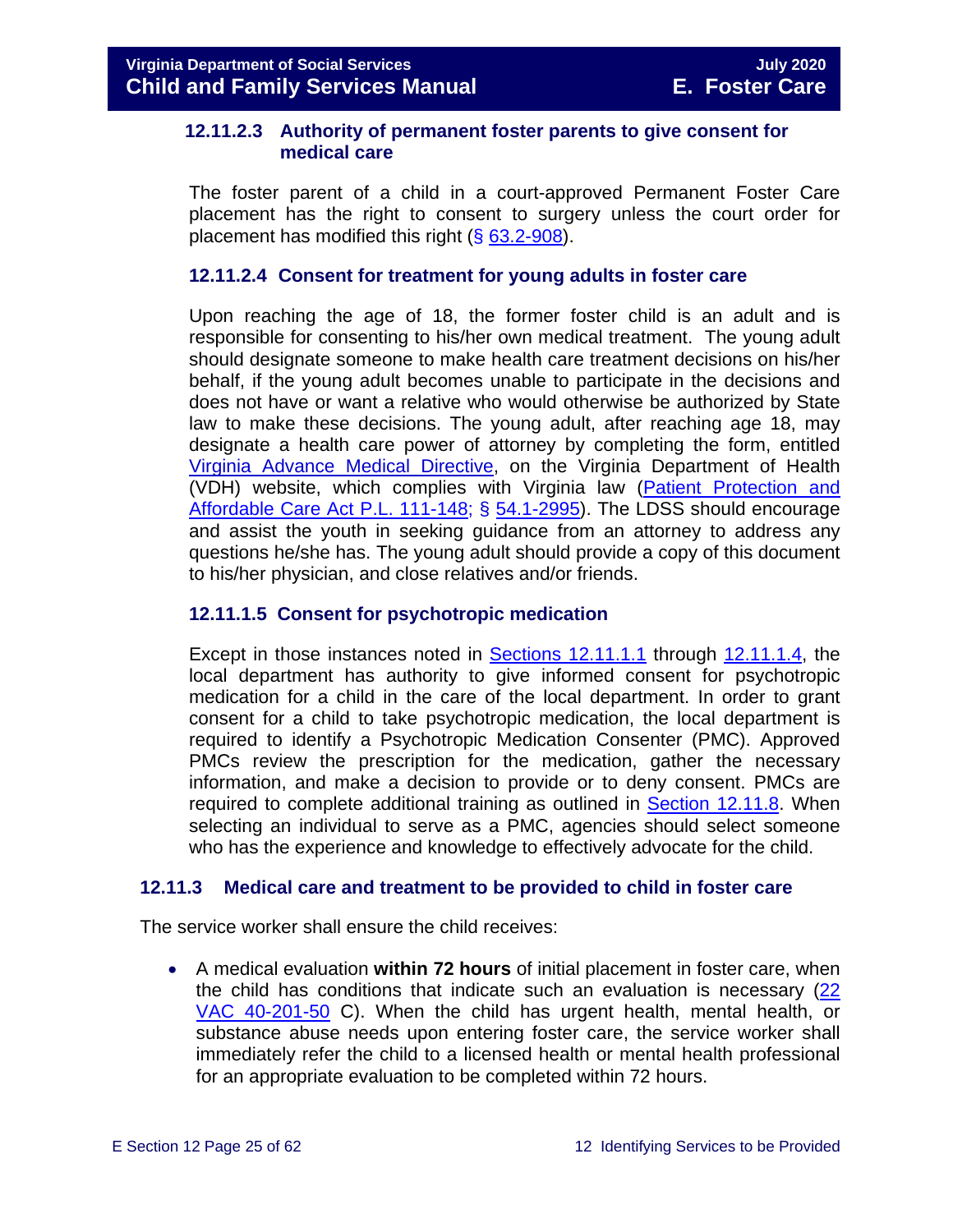- A medical examination **no later than 30 days** after initial placement in foster care [\(22 VAC 40-201-50](http://leg1.state.va.us/cgi-bin/legp504.exe?000+reg+22VAC40-201-50) C). The provider should be a Medicaid provider for the Medicaid eligible child or a provider covered by the child's health insurance.
- Periodic screenings (well-child visits) at regular intervals based on Virginia's EPSDT periodicity schedule. The child shall receive well-child visits while in foster care, including:
	- o At birth, at age 3-5 days, and by 1 month of age.
	- o At age 2 months, 4 months, 6 months, and 9 months.
	- o At age 12 months, 15 months, 18 months, 24 months, and 30 months.
	- o Annually at age 3 years up to 18 years.

The Virginia Department of Medical Assistance Services (DMAS) uses the American Academy of Pediatrics and Bright Futures guidelines to develop the schedule. See:

- o Well Child Visit Schedule, see [EPSDT Periodicity Chart.](http://www.dmas.virginia.gov/Content_atchs/mch/mch-epsdt_poi2.pdf)
- o [American Academy of Pediatrics \(AAP\) Recommendations for](http://pediatrics.aappublications.org/cgi/data/120/6/1376/DC1/1)  [Preventive Pediatric Health Care.](http://pediatrics.aappublications.org/cgi/data/120/6/1376/DC1/1)
- o [American Committee on Immunization Practices \(ACIP\) Child &](http://www.cdc.gov/vaccines/schedules/index.html)  [Adolescent Immunization Schedules.](http://www.cdc.gov/vaccines/schedules/index.html)
- Inter-periodic screenings when any caregiver or professional who interacts with the child requests an unscheduled check-up or problem focused assessment at anytime because of illness or change in the child's condition while in foster care.
	- o When it appears the child may have trauma, mental health, or substance abuse issues, as identified through the medical examination or comprehensive assessment conducted within the first thirty (30) days of entering foster care, the child shall receive a comprehensive mental health evaluation with a licensed mental health professional **within 60 days** of entering foster care.

Medical care shall be provided for the child who is ill or injured and ongoing medical treatment for the child with physical, mental, or emotional needs.

• Dental examinations while the child is in foster care **beginning at whichever is later, six (6) months of age or when the child gets teeth and every six (6) months** thereafter. This schedule is based on guidelines by the American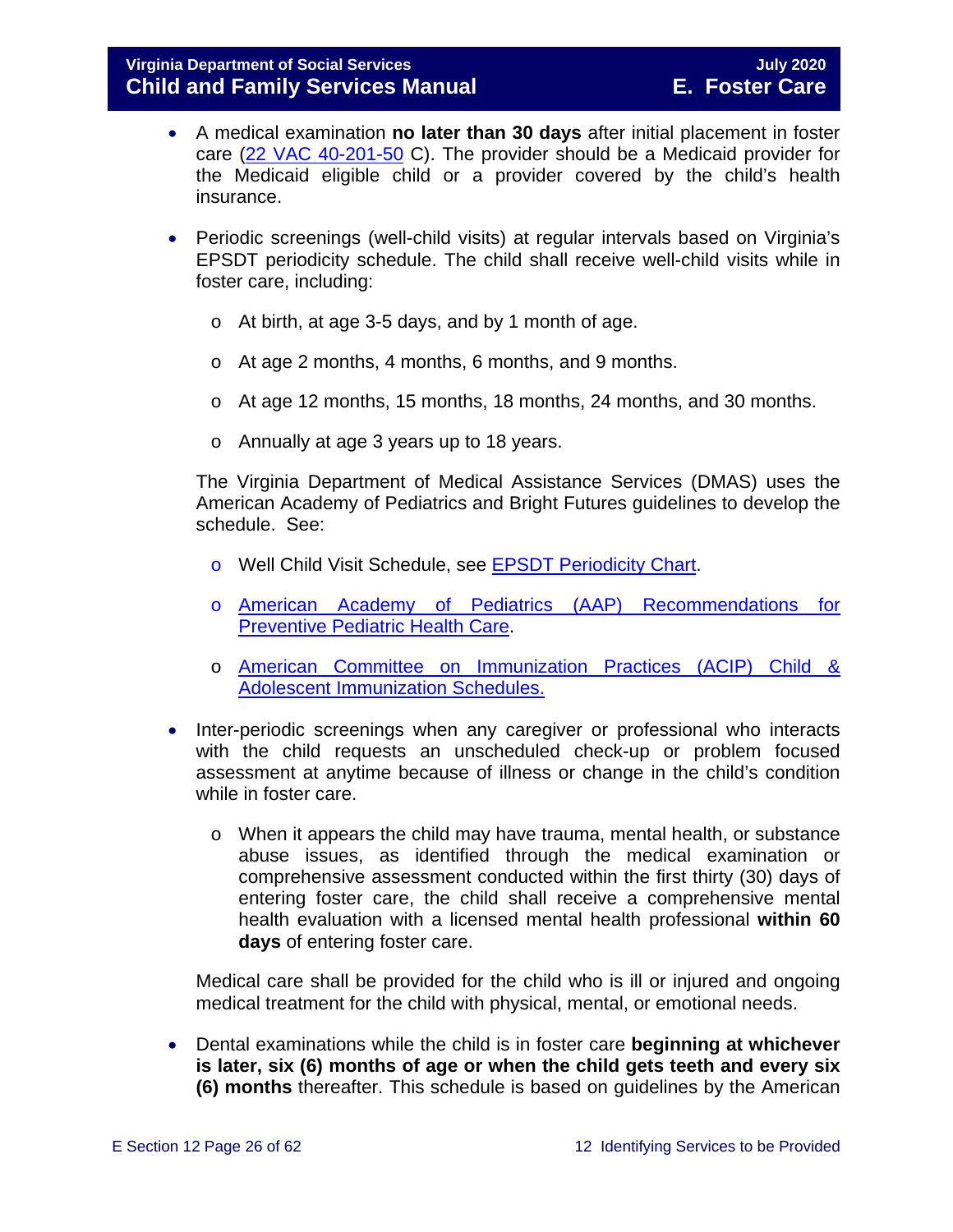Academy of Pediatric Dentistry, the American Dental Association, and the American Academy of Periodontology. For Medicaid enrolled children, this schedule is in accordance with DMAS' Smiles for Children Program.

o See Dental Visit Schedule, see [Dental Health Guidelines.](http://www.dmas.virginia.gov/Content_atchs/dnt/dnt-schdl.pdf)

Prior to the child being placed on a new psychotropic medication, the child should receive the following inter-periodic screens/assessments:

- A pediatric medical examination to ensure symptoms are not indicative of a medical problem, except in the case of an emergency. In an emergency, a physical examination should be conducted as soon as possible.
- A comprehensive child and adolescent behavioral health evaluation by a licensed mental health professional to identify psychosocial interventions.

Note: When the child's condition has already been evaluated and the doctor is changing treatment or psychotropic medication after a treatment or psychotropic medication did not work, these examinations are not necessary (see [Section](#page-45-0)  [12.11.8.2\)](#page-45-0).

Medical examinations are provided in accordance with the Early Periodic Screening, Diagnosis, and Treatment (EPSDT) Program, whether or not the child has Medicaid coverage. EPSDT is a comprehensive and preventive child health program for individuals under age 21 through the Medicaid program (see [Section 5.9.3\)](https://fusion.dss.virginia.gov/Portals/%5bdfs%5d/Files/DFS%20Manuals/Foster%20Care%20Manuals/Foster%20Care%20Manual%2007-2020/Final%20Foster%20Care%20Manual%2007-2020/section_5_conducting_child_and_family_assessment.pdf#page=21).

The service worker should involve the birth parents in attending the child's medical appointments when appropriate. Participating in these visits helps educate the birth parents on the child's needs and health care and helps provide continuity of care when the child returns home.

The service worker shall document on the Health Information Screens in OASIS and the foster care paper case record that the medical and dental examinations were obtained for the child as required. Documentation shall include the date, type of examination, name and address of health care provider, results, and any follow-up instructions. Bright Futures resources on children's health information

The service worker should inform the child's birth parent or guardian, family members, foster care provider, and/or caregiver of Bright Futures resources that provide comprehensive information and guidelines on children's health.

• Bright Futures is the American Academy of Pediatrics' standard reference book on children's health information for pediatricians. It is a set of principles, strategies and tools that are theory-based, evidence-driven and systems oriented that can be used to improve the health and well-being of children. It provides a comprehensive set of expert guidelines, as well as a practical developmental approach to providing health supervision for children from birth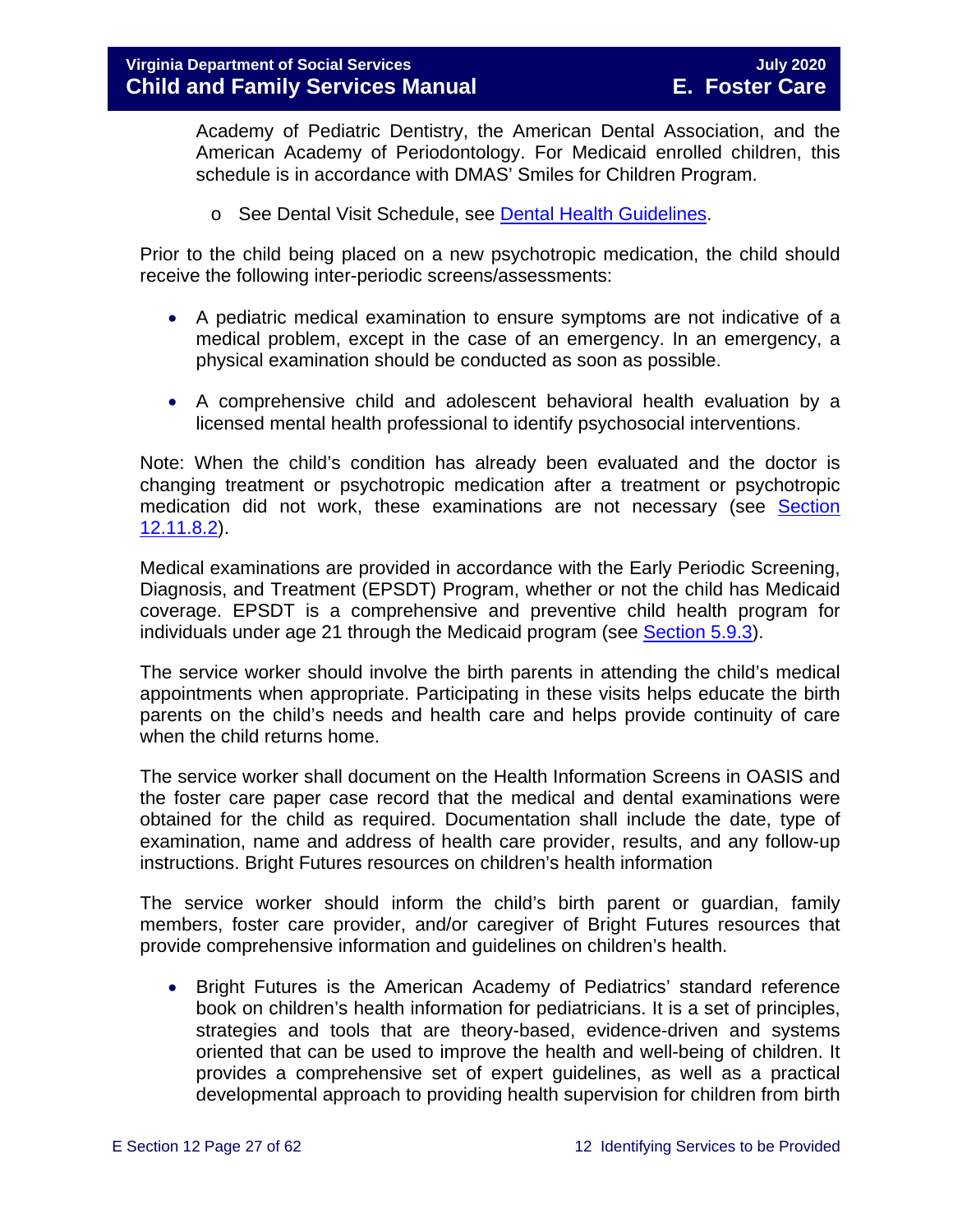to age 21 in the context of family and community. The guidelines are designed to present a single standard of care and a common language based on a model of health promotion and disease prevention.

- o [American Academy of Pediatrics website on Bright Futures.](https://brightfutures.aap.org/Pages/default.aspx)
- o For information about Virginia's Bright Futures, see the Virginia [Department of Health website.](http://www.vahealth.org/Brightfutures/index.htm)
- o The [Healthy Futures website](https://www.vdh.virginia.gov/brightfutures/default.html) is an online version of Bright Futures designed for parents and caregivers of all children, from newborns to older teens. It shares children's health information from Bright Futures through short videos and text. Parents and caregivers can use this website to learn about what to expect at routine doctor's visits, child development milestones, and specific topics like nutrition and mental health. They can also learn how to be active participants in promoting a child's health and well-being.

#### <span id="page-27-3"></span><span id="page-27-0"></span>**12.11.4 Trauma focused treatments**

Complex trauma affects a child's sense of safety, ability to regulate emotions, and capacity to relate well to others. Since complex trauma often occurs in the context of the child's relationship with a caregiver, it interferes with the child's ability to form a secure attachment. Consequently, an important goal of service delivery is to help children and youth develop positive social emotional functioning, restore appropriate developmental functioning, and reestablish healthy relationships.[7](#page-27-1)

Trauma-informed care redirects attention from treating symptoms of trauma (e.g., behavioral problems, mental health conditions) to treating the underlying causes and context of trauma. Trauma-specific interventions include medical, physiological, psychological, and psychosocial therapies provided by a trained professional that assist in the recovery process from traumatic events. Treatments are designed to maximize a child's sense of physical and psychological safety, develop coping strategies, and increase a child's resilience.<sup>[8](#page-27-2)</sup>

Examples of evidence-based therapies for trauma include:

- Trauma-Focused Cognitive Behavioral Therapy (TF-CBT).
- Cognitive Behavioral Intervention for Trauma in Schools (CBITS).

<span id="page-27-1"></span>Ĩ. <sup>7</sup> *Excepted from the [Tri-Agency Letter on Trauma Informed Treatment](http://www.medicaid.gov/Federal-Policy-Guidance/Downloads/SMD-13-07-11.pdf) dated July 11, 2012 from the United States Department of Health and Human Services' Administration for Children and Families (ACF), Centers for Medicare & Medicaid Services (CMS), and Substance Abuse and Mental Health Services Administration (SAMHSA).*

<span id="page-27-2"></span><sup>8</sup> *Information in this section excepted and adapted from [Implementing Trauma-Informed Practices in](http://childwelfaresparc.org/wp-content/uploads/2013/11/Implementing-Trauma-Informed-Practices.pdf)  [Child Welfare.](http://childwelfaresparc.org/wp-content/uploads/2013/11/Implementing-Trauma-Informed-Practices.pdf) Klain, Eva J. White, Amanda R. State Policy Advocacy and Reform Center (SPARC). First Focus. American Bar Association Center on Children and the Law. 2013.*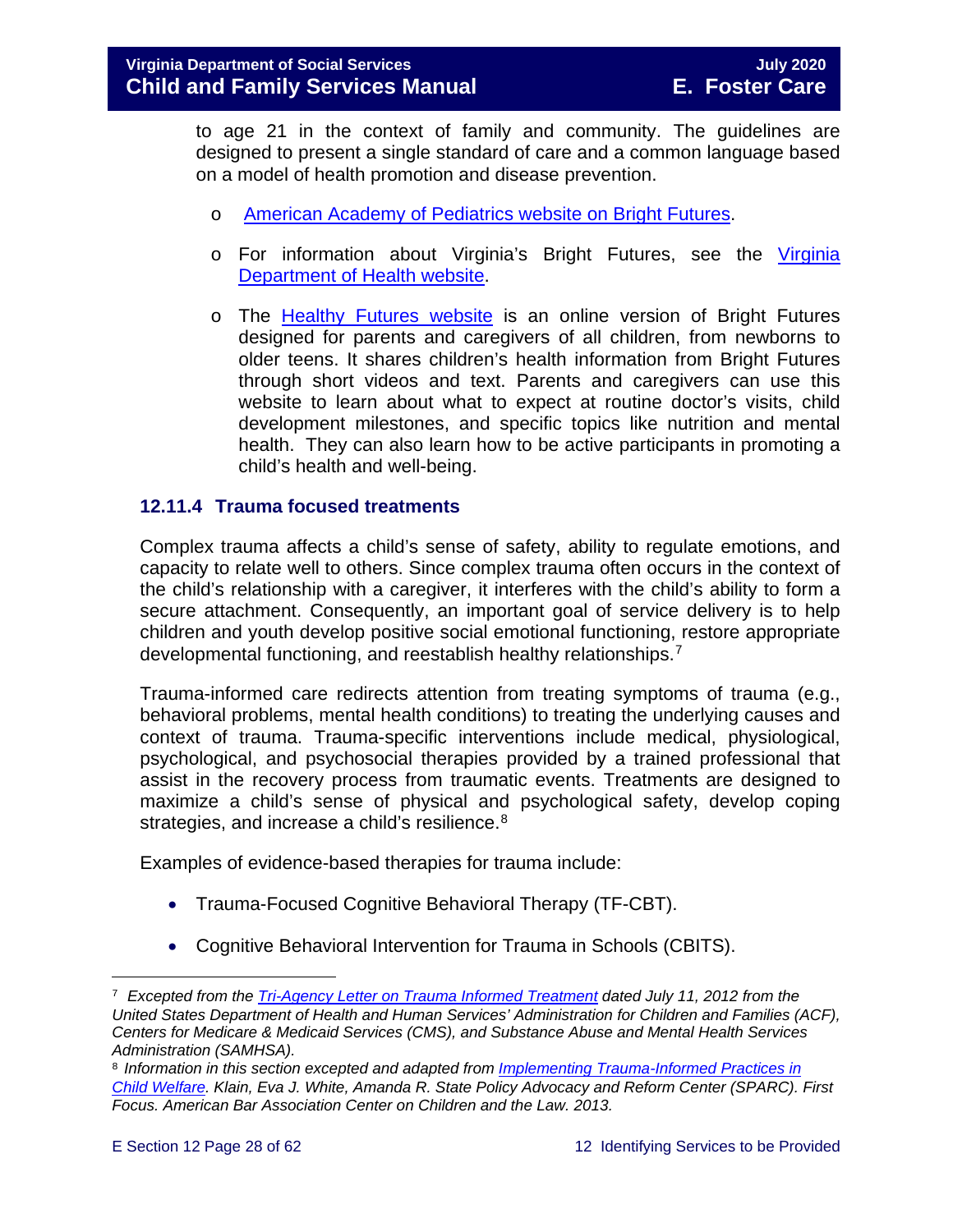- Parent-Child Interactive Therapy (PCIT).
- Child-Parent Psychotherapy (CPP).
- Dialectical behavioral therapy (DBT).
- Trauma and Grief Component Therapy for Adolescents (TGC T-A).

Examples of other types of therapy used with trauma include:

- Behavioral therapy.
- Play therapy.
- Group therapy.
- Parent coaching.

For resources to address trauma, see:

- The [National Child Traumatic Stress Network](http://www.nctsn.org/) and the [National Child](http://www.nctsn.org/resources/topics/treatments-that-work/promising-practices)  [Traumatic Stress Network Empirically Supported Treatments and Promising](http://www.nctsn.org/resources/topics/treatments-that-work/promising-practices)  [Practices.](http://www.nctsn.org/resources/topics/treatments-that-work/promising-practices)
- SAMSHA's [National Registry of Evidence-based Programs and Practices](https://www.samhsa.gov/nrepp)  [\(NREPP\)](https://www.samhsa.gov/nrepp) searchable online registry of mental health and substance interventions available for implementation.
- National Institute of Justice: [Children Exposed to Violence.](https://www.crimesolutions.gov/TopicDetails.aspx?ID=60)

Providing trauma-specific interventions is one component of serving children who have experienced traumatic stress. The LDSS and child-serving systems need to collaborate in instituting trauma-informed practices. All stakeholders (e.g., the child, parents, caregivers, service workers, supervisors, administrators, service providers, judges, attorneys) should be involved in recognizing and responding to the impact of traumatic stress on children and their caregivers. They should all be involved in helping to facilitate resiliency and recovery.

#### <span id="page-28-0"></span>**12.11.5 Children with Special Health Care Needs Program**

The [Children with Special Health Care Needs \(CSHCN\) Program](http://www.vahealth.org/specialchildren/) by the Virginia Department of Health promotes optimal health and development of Virginia's children with special health care needs by working in partnership with families, service providers, and communities.

• [Care Connection for Children](http://www.vdh.virginia.gov/ofhs/childandfamily/childhealth/cshcn/care.htm) is a statewide network of Centers of Excellence for children with special health care needs. The [centers](http://www.vdh.virginia.gov/ofhs/childandfamily/childhealth/cshcn/documents/2012/pdf/City-County%20Map%20oct-10%20CCC%20Centers%20with%20phone%20numbers.pdf) provide access to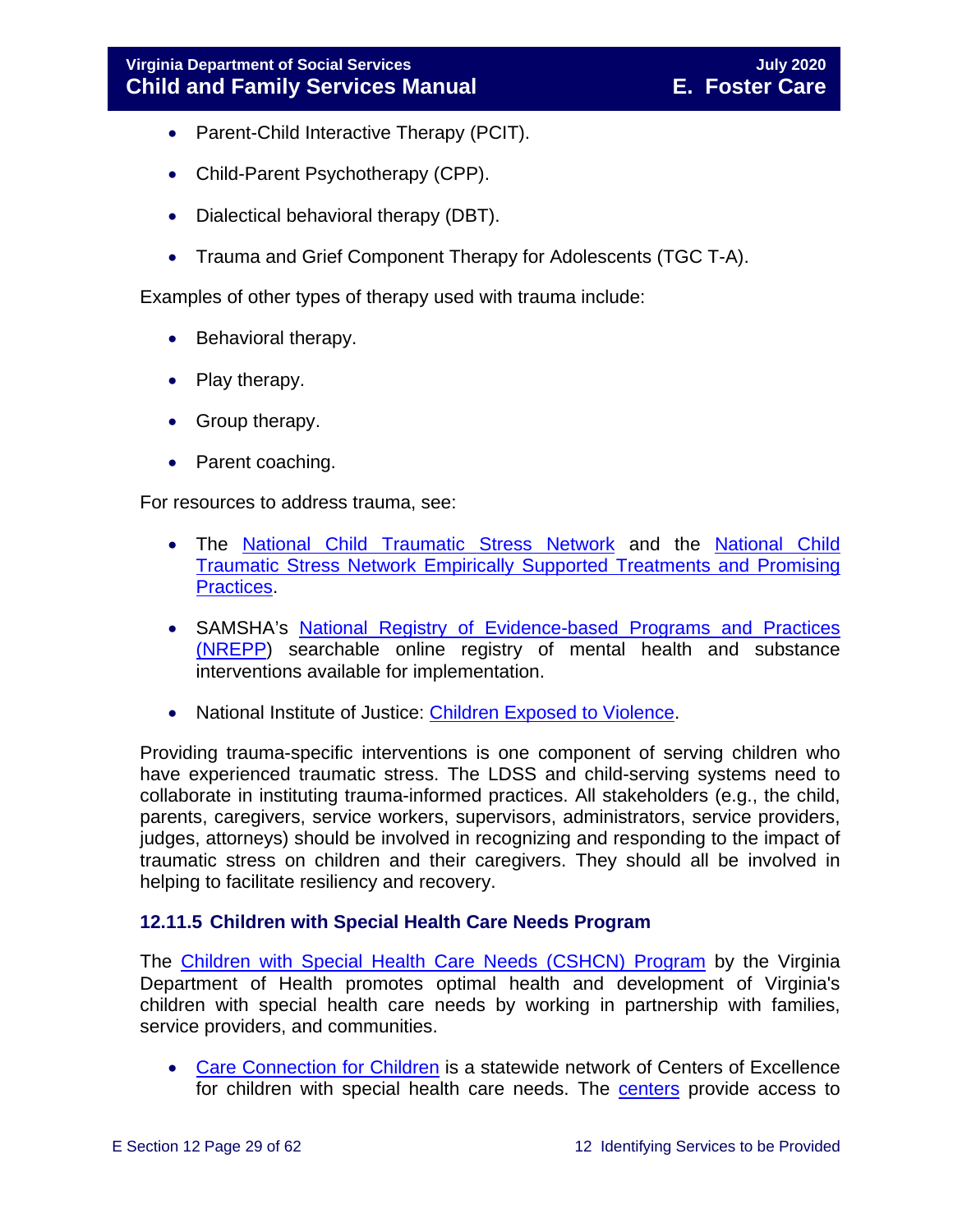specialty medical services; assistance coordinating care and services; assistance in obtaining health insurance for the child; information and referral to community resources; family-to-family support; and training and consultation with community providers.

• [Child Development Services Program](http://www.vdh.virginia.gov/ofhs/childandfamily/childhealth/cshcn/developmentServices.htm) is a specialized program for children and adolescents who are suspected of having developmental and behavioral disorders. A professional team, with a pediatrician, nurse, social worker, educational consultant, and psychologist, provides services. Core services of the [child development clinics](http://www.vdh.virginia.gov/ofhs/childandfamily/childhealth/cshcn/cdsClinics.htm) include diagnostic assessment and care planning, follow-up care coordination and referral.

#### <span id="page-29-0"></span>**12.11.6 Paying for medical care**

For the Medicaid eligible child, Medicaid may be used to pay for medical needs including transportation to the Medicaid provider when other transportation is not available.

Other funding can only be used to pay for medical needs not covered under Medicaid, or medical services provided by vendors or in facilities not covered by Medicaid under fee-for-service or the responsible managed care organization (MCO). (Note: Medicaid will pay for providers that are in the MCO provider network that are not in the DMAS Medicaid provider network.) The foster care provider or service worker should ask the medical provider to verify eligibility prior to services being provided to ensure coverage of services.

Resources for costs of medical care not covered by Medicaid include:

- Child's own income or resources including parents' health insurance and SSI/SSA.
- General relief.
- State pool funds (CSA).

#### <span id="page-29-1"></span>**12.11.7 Medicaid services**

The **[Medicaid Program](http://dmasva.dmas.virginia.gov/Content_pgs/rcp-home.aspx)** is managed by the Virginia Department of Medical Assistance Services (DMAS). Medicaid services most related to children and youth in foster care are identified in this section; not all Medicaid services are listed. For a complete listing and description of covered and non-covered services, see the [Medical Assistance for Families and Children](http://dmasva.dmas.virginia.gov/Content_atchs/atchs/medbook-eng.pdf) Handbook.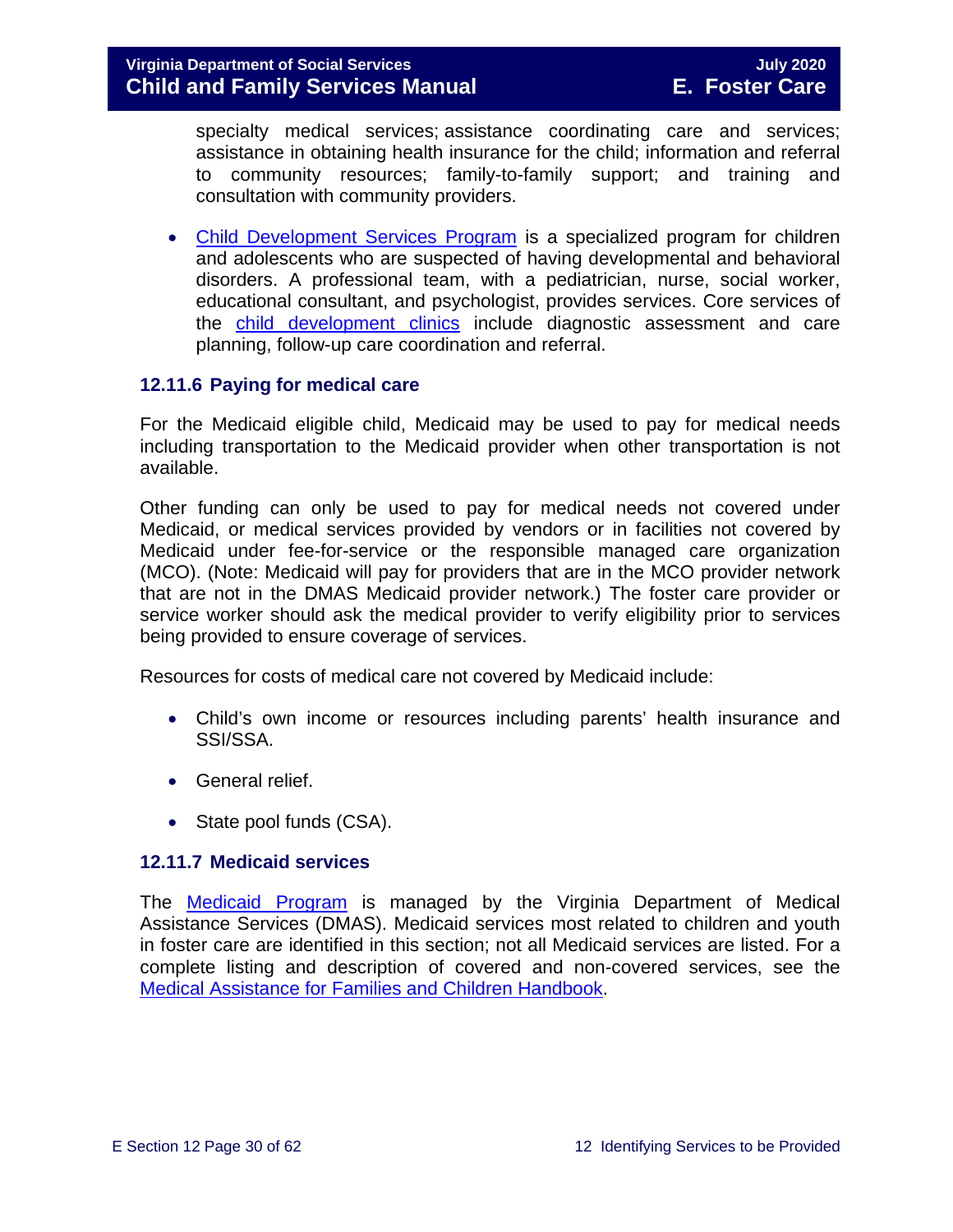#### **12.11.7.1 Medicaid eligibility**

Children in foster care placement are eligible for Medicaid unless they are not considered Virginia residents, or they have income or other financial resources that make them ineligible for Medicaid.

#### **12.11.7.1.1 Medicaid eligibility under age 26 for children in foster care**

Effective January 1, 2014, the young adult who was formerly in foster care in Virginia (title IV-E and non-title IV-E eligible) may be eligible to receive Medicaid up to age 26. Effective July 1, 2014, former foster care youth from other states may also be eligible for Virginia Medicaid up to age 26. Youth must meet the following four (4) requirements. The youth:

- Was under the care and responsibility of any state's foster care agency.
- Was receiving Medicaid until his discharge from foster care upon turning 18 years or older.
- Is not eligible for Medicaid in another mandatory Medicaid covered group; and
- Is under age 26 years.

The young adult does not need to meet financial eligibility requirements. However, the young adult must meet all other Medicaid requirements. An application is not required, unless the youth is no longer receiving Medicaid through foster care or was a former foster care youth from another state. Former foster care status will be verified with documentation by the young adult, agency records, or contact with the LDSS that held custody.

The service worker should provide notification to the benefits program specialist to perform a partial review of eligibility for a youth who is turning 18, is a Virginia resident, and meets eligibility requirements stated above.

The youth's transition plan should address any services related to his/her health care needs including insurance coverage and coordination with the benefits program specialist during the course of the youth's transition out of foster care (see [Section 13.14\)](https://fusion.dss.virginia.gov/Portals/%5bdfs%5d/Files/DFS%20Manuals/Foster%20Care%20Manuals/Foster%20Care%20Manual%2007-2020/Final%20Foster%20Care%20Manual%2007-2020/Section_13_achieving_permanency_for_older_youth.pdf#page=37).

If the eligible youth was: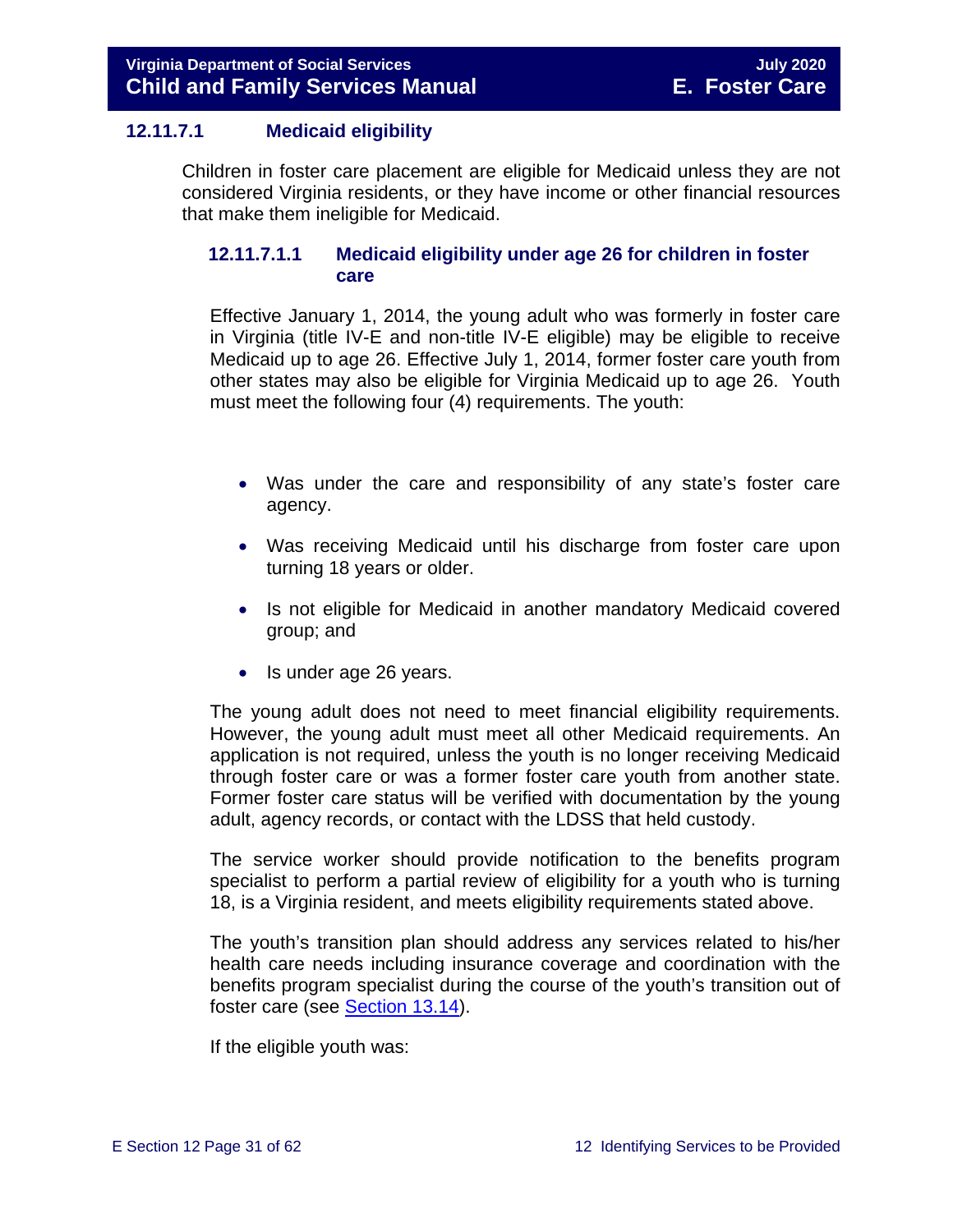- In foster care and enrolled in Medicaid during the month foster care ended, the youth is entitled to Medicaid coverage beginning the first day of the month following the month the child was no longer in foster care.
- If the eligible youth was a former foster care youth and Medicaid was previously discontinued when the youth turned 18, the youth may reapply for coverage and be eligible in this covered group when meeting eligibility requirements.

#### **12.11.7.1.2 Residency requirements for Medicaid**

Per federal guidance, the SSI eligible child is considered a resident of the state in which he is living. Being a non-title IV-E child does not negate eligibility to receive Medicaid in Virginia. The SSI eligible child is eligible for Medicaid and is not required to meet the Virginia Medicaid residency requirement. Additional residency clarification is listed below:

- A IV-E foster care child receiving a maintenance payment is a resident of the state in which he is living.
- A IV-E adoption assistance child is a resident of the state in which he is living whether or not a maintenance payment is being made.
- An SSI child is a resident of the state in which he is living.
- A non-IV-E foster care child who is not an SSI recipient is a resident of state which holds his custody.

### **12.11.7.1.3 Medicaid out-of-state**

If a title IV-E child is placed out-of-state, information certifying the child's title IV-E status shall be sent to the Interstate Placement Unit in Home Office so that it may be sent to the receiving state. Title IV-E foster children and children receiving title IV-E adoption subsidy are eligible for Medicaid coverage in the state where they reside.

Non-title IV-E children placed out-of-state meet the Virginia residency requirement and may be eligible for Virginia Medicaid; however, providers in other states often do not accept Virginia's Medicaid coverage, and the LDSS will have to pay for uncovered medical expenses out of State Pool Funds.

The non-title IV-E child may or may not receive Medicaid under the receiving state's Medicaid Program. Before a child is placed, the caregiver should consult their local public assistance office to determine whether the child will be eligible to receive medical coverage in the receiving state.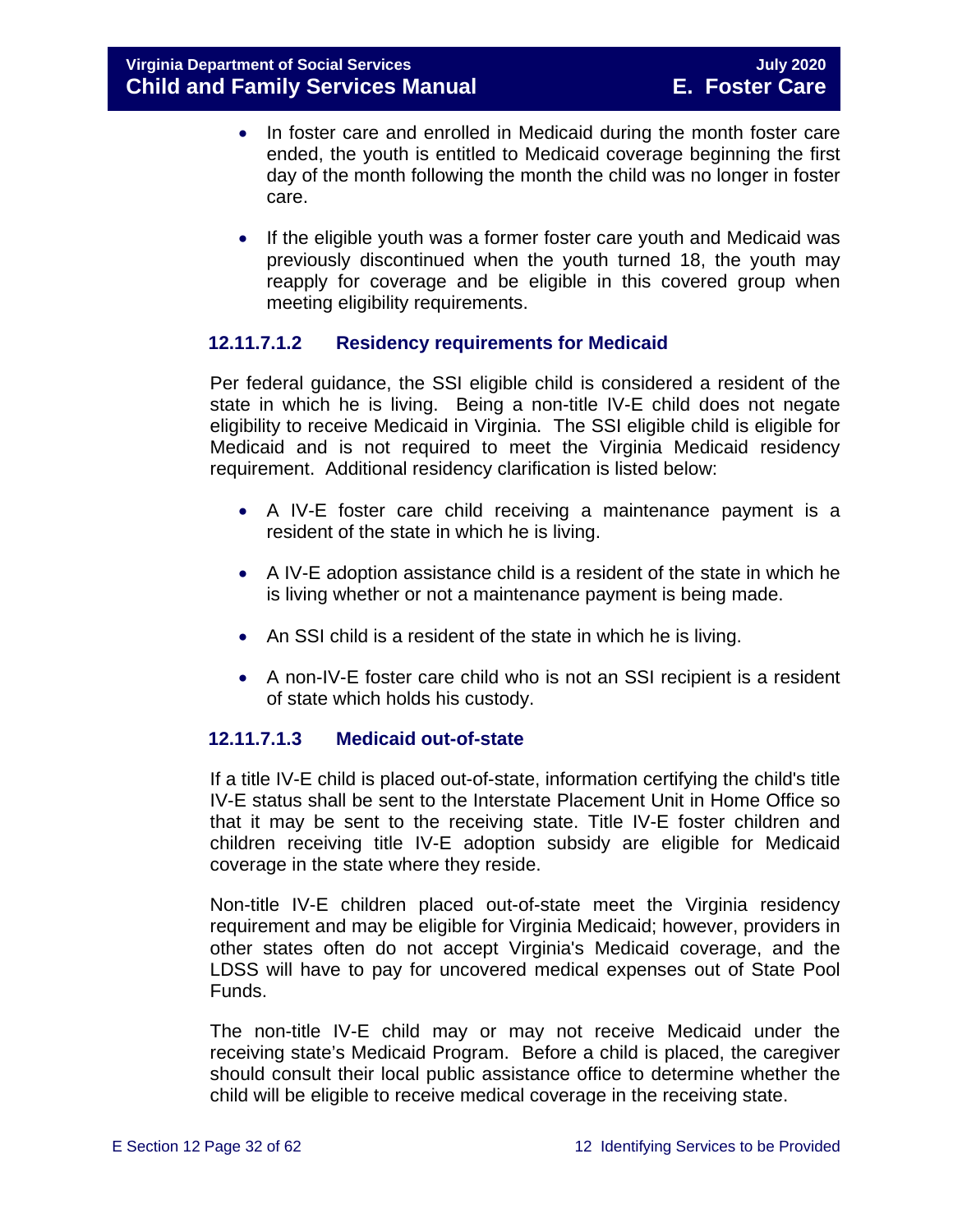If the child is not eligible to receive Medicaid coverage in the receiving state, the child will continue to be covered under Virginia Medicaid. In this case, medical service providers in the other state will need to register as Virginia Medical providers in order to bill Virginia for services provided to the child. **Prior** to placement, the caregiver should be instructed to find medical service providers who are willing to register as Virginia providers and willing to accept Virginia payment rates. Out of state medical providers should log onto<http://dmas.virginia.gov/> to enroll as Virginia providers.

#### **12.11.7.1.4 Extension of Medicaid for children in adoptive placement**

Medical coverage is extended during the adoptive placement until the final order of adoption for children who continue to meet the foster care covered group for Medicaid purposes.

When placing non-title IV-E eligible children for adoption, it is best to have Adoption Assistance in place prior to placement, if possible. In many states, children will be eligible for medical coverage if adoption assistance is in place.

Medical coverage is extended past the final order if:

- The child is title IV-E eligible with a subsidized adoption assistance agreement in effect, regardless of the existence of an interlocutory order or final judicial decree; or
- The adoptive family meets the financial requirements of Medicaid; or
- The child is non-title IV-E eligible, but has special medical or rehabilitative needs referenced in an adoption assistance agreement and meets the financial requirements for the Child Under Age 21 covered group as determined by Virginia's Medicaid program.

#### **12.11.7.2 Using Medicaid providers**

Medicaid providers shall be used for the Medicaid eligible child whenever they are available and accessible for the appropriate treatment of children and youth under fee-for-service. For the Medicaid eligible child receiving services under a responsible managed care organization (MCO), providers in that MCO provider network shall be used. (Note: Medicaid will pay for providers in the MCO provider network that are not in the DMAS Medicaid provider network.) The foster care provider or service worker should ask the service provider to verify eligibility prior to services being provided to ensure coverage of services.

State pool funds shall not be spent for any service that can be funded through Medicaid for Medicaid-eligible children and youth except when Medicaid funded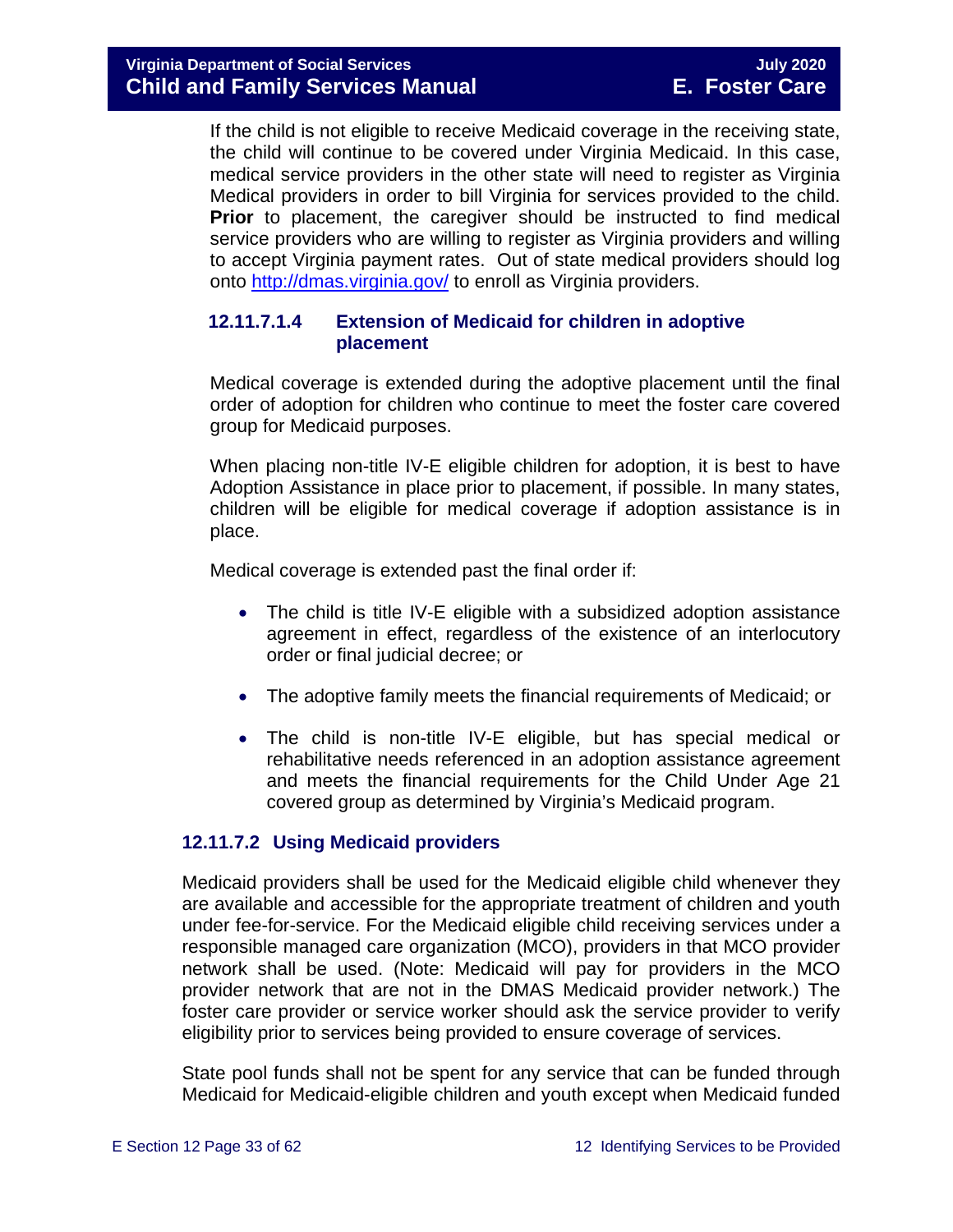#### **Virginia Department of Social Services July 2020 Child and Family Services Manual E. Foster Care**

services are unavailable or inappropriate for meeting the needs of a child. [\(Appropriation Act Item 274E\)](http://lis.virginia.gov/cgi-bin/legp604.exe?111+bud+21-274)

The needs of the child and family shall take precedence over the use of Medicaid-funded services. For example, a child should not be placed in a group home far away from his or her home just to use a Medicaid facility. Similarly, a child should not be placed in a higher level of care than necessary just to access Medicaid funding.

#### **12.11.7.3 Medicaid's Early Intervention Program**

Services under Medicaid's Early Intervention Program include:

- Case management and service coordination.
- Developmental services.
- Family training.
- Counseling.
- Speech-language pathology, including sign language and cued language services.
- Nursing services.
- Occupational therapy.
- Physical therapy.
- Psychological services.
- Social work services.
- Assistive technology related services (such as instruction or training on use of assistive technology).

#### **12.11.7.4 Early and Periodic Screening, Diagnosis, and Treatment (EPSDT)**

[EPSDT](http://dmasva.dmas.virginia.gov/Content_pgs/mch-home.aspx) is a comprehensive and preventive child health program for children in Medicaid or FAMIS Plus up to the age of 21 that detects and treats health care problems early through:

- Regular medical, dental, vision, and hearing check-ups. See Section [5.9.3.1](https://fusion.dss.virginia.gov/Portals/%5bdfs%5d/Files/DFS%20Manuals/Foster%20Care%20Manuals/Foster%20Care%20Manual%2007-2020/Final%20Foster%20Care%20Manual%2007-2020/section_5_conducting_child_and_family_assessment.pdf#page=22) on when EPSDT screenings shall be provided for child.
- Diagnosis of problems.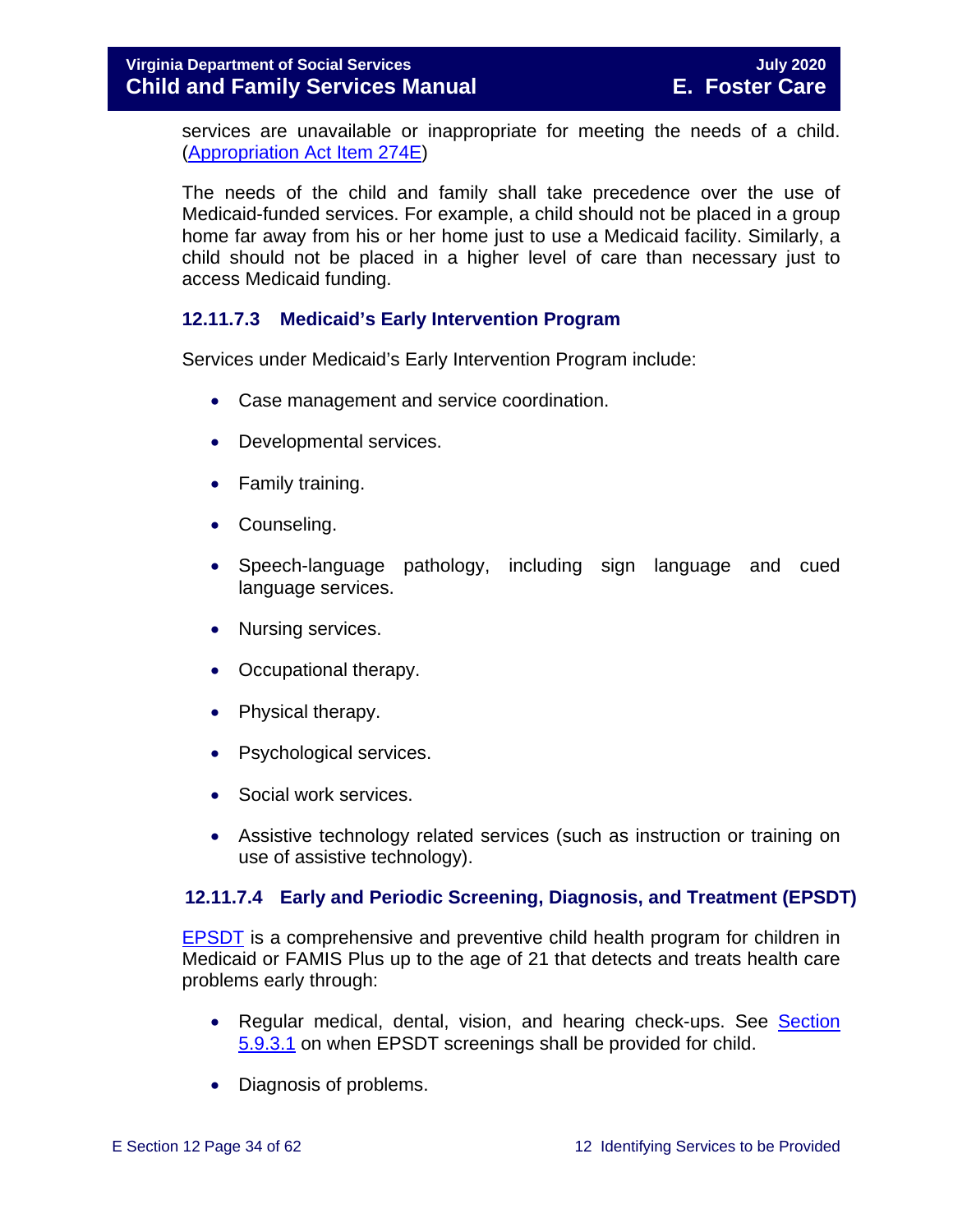**Virginia Department of Social Services July 2020 Child and Family Services Manual E. Foster Care**

- Treatment of dental, eye, hearing, and other medical problems discovered during check-ups.
- Specialized services that are medically necessary treatment services that are not a routinely covered service through Virginia Medicaid. All such services must be a service that is allowed by the Centers for Medicare and Medicaid Services (CMS), as defined in 42. U.S.C. sec 1396d (r) (5).
- Examples of EPSDT specialized services include:
	- o Hearing and audiology.
	- o Assistive technology devices.
	- o Behavioral therapy and applied behavior analysis services
	- o Personal care.
	- o Private duty nursing.
	- o Medical infant formula and medically necessary nutritional supplements.
- See the (DMAS) website on the [EPSDT program](http://www.dmas.virginia.gov/Content_pgs/mch-home.aspx) for information on specialized services, including:
	- o An overview to EPSDT Specialized Services.
	- o EPSDT Fact Sheets on specific services.
	- o Information and forms for service authorization.

All EPSDT treatment services must:

- Be deemed medically necessary to correct or ameliorate a health or mental health condition.
- Be documented by a physician when the need is for specialist referral or treatment.
- Not be services that are considered experimental or investigational.

EPSDT services do not require a local match.

For more information on EPSDT services, see the EPSPT manual under [Provider Manuals](https://www.virginiamedicaid.dmas.virginia.gov/wps/portal/ProviderManual) on the DMAS Web Portal link at [www.virginiamedicaid.dmas.gov.](http://www.virginiamedicaid.dmas.gov/) The following chapters may be most helpful: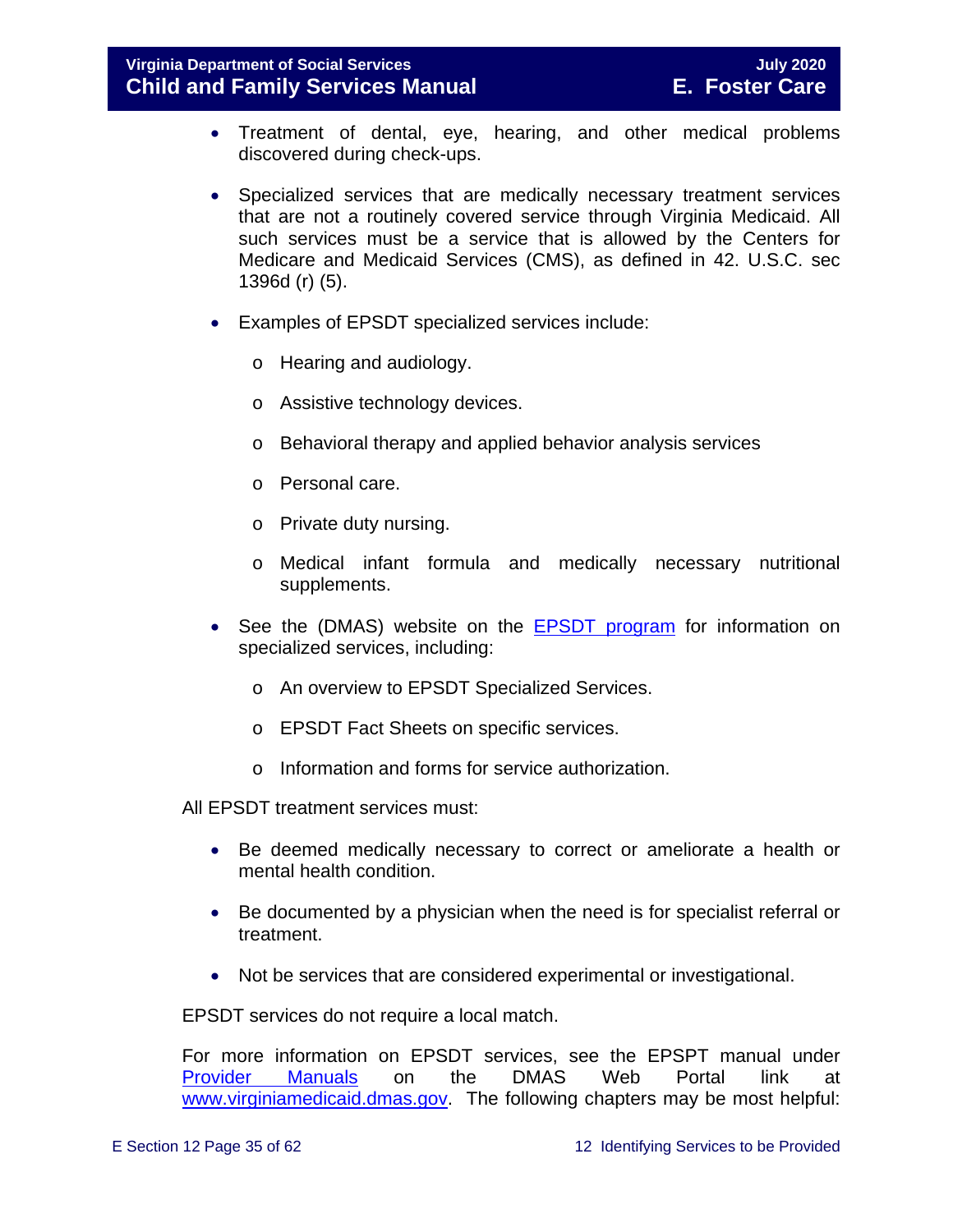Chapter 2 - Provider requirements; Chapter 4 - Covered services; and Chapter 6 - Documentation requirements.

#### **12.11.7.5 Dental services**

The Smiles For Children program provides coverage for diagnostic, preventive, and restorative/surgical procedures, as well as orthodontia services for children. DentaQuest is the single dental benefits administrator that will coordinate the delivery of all Smiles For Children dental services. Dental services do not require a local match.

For more information on dental services, see

- [Dental services](http://dmasva.dmas.virginia.gov/Content_pgs/dental-home.aspx)
- [Dentists who accept Medicaid](http://dmasva.dmas.virginia.gov/Content_pgs/dental-home.aspx)
- Dental Services Manual under [Provider Manuals](https://www.virginiamedicaid.dmas.virginia.gov/wps/portal/ProviderManual) on the DMAS Web Portal link at [www.virginiamedicaid.dmas.gov.](http://www.virginiamedicaid.dmas.gov/) The following chapters may be most helpful: Chapter 2 - Provider requirements; Chapter 4 - Covered services; and Chapter 6 - Documentation requirements.

#### **12.11.7.6 Community Mental Health Rehabilitation Services**

Medicaid provides coverage for community mental health rehabilitation services. These services are provided in the child's home or community and provide diagnosis, treatment, or care of children with mental illnesses or intellectual disability. Services shall meet service definitions, eligibility criteria, required activities, and service limitations. Providers of services shall meet qualifications specified under the "Provider Participation Requirements."

Service authorization is the process to approve specific services for an enrolled Medicaid, FAMIS Plus or FAMIS individual by a Medicaid-enrolled provider prior to service delivery and reimbursement. Some services do not require service authorization and some require service registration.

Registering a service with Magellan as the service is being provided ensures that the care coordinator has a complete picture of all the services an individual is receiving. Registration also may assist with identifying gaps in services that may help an individual progress in their recovery.

These services are managed by [Magellan.](http://www.magellanofvirginia.com/) They are provided primarily by Community Services Boards and private providers:

- Crisis Intervention requires registration.
- Crisis Stabilization requires registration.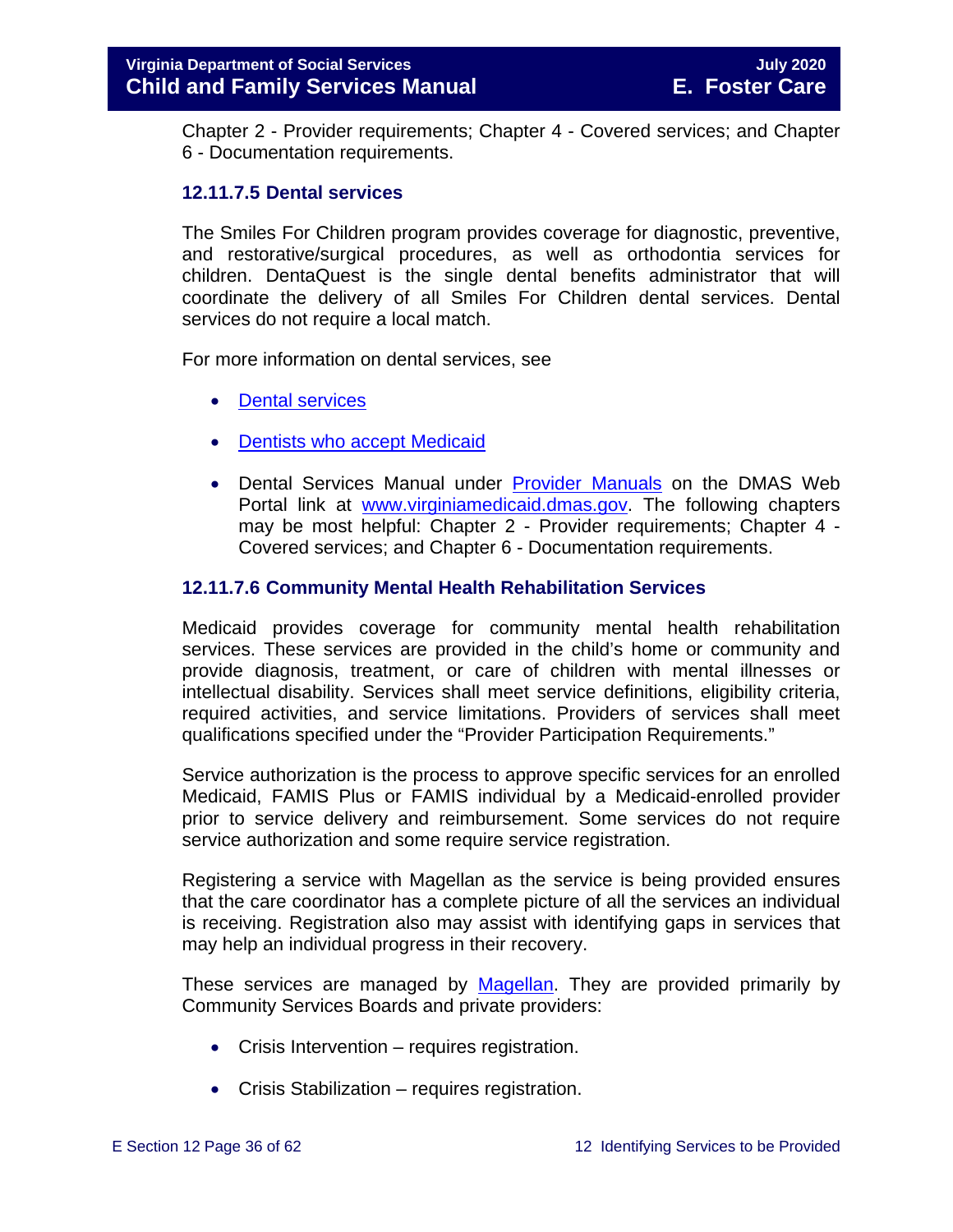- Mental Health Support Services requires authorization.
- Intensive In-Home Services for Children and Adolescents requires authorization.
- Therapeutic Day Treatment for Children and Adolescents requires authorization.
- Community-Based Residential Services for Children and Adolescents under 21 - Level A.
- Therapeutic Behavioral Services for Children and Adolescents Level B - requires authorization.
- Services for older youth approved on case by case basis:
	- o Day Treatment/Partial Hospitalization requires authorization.
	- o Psychosocial Rehabilitation requires authorization.
	- o Intensive Community Treatment requires authorization.
	- o Mental Health Targeted Case Management requires registration.

For more information, see the Community Mental Health Rehabilitation Services Manual under [Provider Manuals](https://www.virginiamedicaid.dmas.virginia.gov/wps/portal/ProviderManual) on the DMAS Web Portal link at [http://dmasva.dmas.virginia.gov/.](http://dmasva.dmas.virginia.gov/) The following chapters may be most helpful: Chapter 2 - Provider requirements; Chapter 4 - Covered services; and Chapter 6 - Documentation requirements.

#### **12.11.7.7 Medicaid Substance Abuse Treatment Services**

- Substance Abuse Crisis Intervention requires registration.
- Substance Abuse Intensive Outpatient requires registration.
- Substance Abuse Day Treatment requires registration.
- Opioid Treatment requires registration.
- Substance Abuse Targeted Case Management requires registration.
- Substance Abuse Day Treatment for Pregnant Women requires registration.
- Substance Abuse Residential Treatment for Pregnant Women.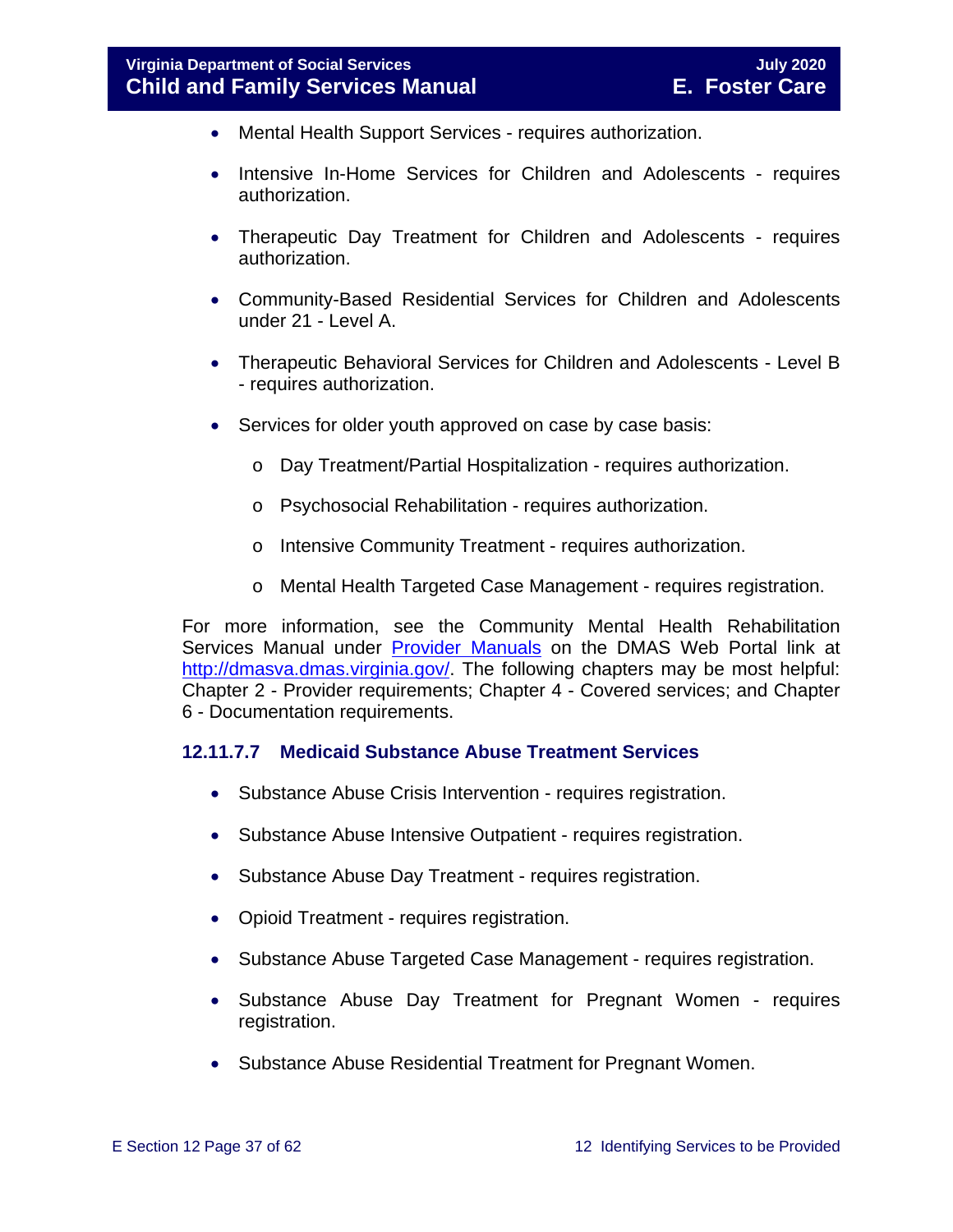• Expanded Prenatal Services (BabyCare) – Substance Abuse Treatment Services for Pregnant and Postpartum Women.

For more information, see the Community Mental Health Rehabilitation Services Manual under [Provider Manuals](https://www.virginiamedicaid.dmas.virginia.gov/wps/portal/ProviderManual) on the DMAS Web Portal link at [http://dmasva.dmas.virginia.gov/.](http://dmasva.dmas.virginia.gov/) The following chapters may be most helpful: Chapter 2 - Provider requirements; Chapter 4 - Covered services; and Chapter 6 - Documentation requirements.

#### **12.11.7.8 Medicaid Psychiatric Services**

- Outpatient Psychiatric Services Individual therapy, family therapy, or group therapy.
- Outpatient Psychiatric Substance Abuse Services requires authorization.
- Inpatient Acute Psychiatric Services (Acute Hospital and Acute Freestanding Hospitals – requires authorization.
- Psychiatric Residential Treatment Facility Level C requires authorization.
- Treatment Foster Care Case Management requires authorization

For more information, see the Psychiatric Services Manual under [Provider](https://www.virginiamedicaid.dmas.virginia.gov/wps/portal/ProviderManual)  [Manuals](https://www.virginiamedicaid.dmas.virginia.gov/wps/portal/ProviderManual) on the DMAS Web Portal link at [The Department of Medical](http://dmasva.dmas.virginia.gov/)  [Assistance Services/Medicaid for Virginia.](http://dmasva.dmas.virginia.gov/) The following chapters may be most helpful: Chapter 2 - Provider requirements; Chapter 4 - Covered services; and Chapter 6 - Documentation requirements.

#### **12.11.7.9 Medicaid Rehabilitation Services**

- Intensive Rehabilitation Services include:
	- o Physician.
	- o Rehabilitative Nursing
	- o Physical Therapy
	- o Occupational Therapy
	- o Speech-Language Pathology
	- o Cognitive Rehabilitation Therapy
	- o Psychology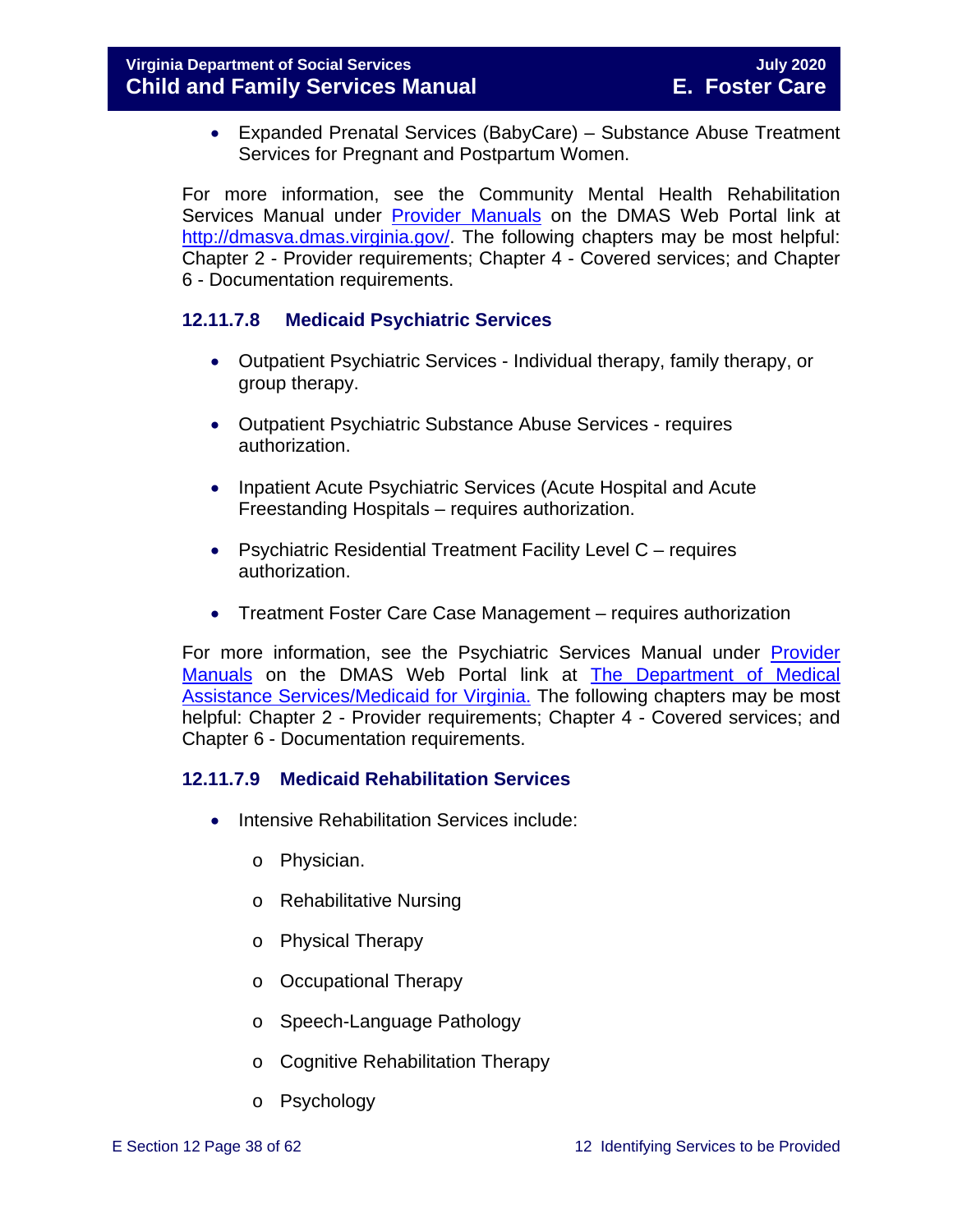- o Social Work
- o Therapeutic Recreation
- o Prosthetic/Orthotic Services
- o Durable Medical Equipment
- Outpatient Rehabilitation Services

For more information, see the Rehabilitation Services Manual under **Provider** [Manuals](https://www.virginiamedicaid.dmas.virginia.gov/wps/portal/ProviderManual) on the DMAS Web Portal link at [The Department of Medical](http://dmasva.dmas.virginia.gov/)  Assistance Services. Medicaid for Virginia. The following chapters may be most helpful: Chapter 2 - Provider requirements; Chapter 4 - Covered services; and Chapter 6 - Documentation requirements.

#### **12.11.7.10 Medicaid Durable Medical Equipment**

- Listing of covered supplies can be found in the "Appendix B" documents under **[Provider Manuals](https://www.virginiamedicaid.dmas.virginia.gov/wps/portal/ProviderManual)** on the DMAS Web Portal link at [http://dmasva.dmas.virginia.gov/.](http://dmasva.dmas.virginia.gov/)
- Wheelchairs.
- Communication devices.
- Diabetic supplies.
- Incontinence supplies.

#### **12.11.7.11 Medicaid Long-Term Care Services**

Medicaid pays for long-term care services in some institutional settings, such as in nursing facilities and Intermediate Care Facilities, and in communities through Home and Community Based Care Waivers.

Medicaid Waivers provide funds to serve people who are eligible for long-term care in institutions, such as hospitals, nursing facilities, and intermediate care facilities. Through Medicaid Waivers, certain requirements are "waived," including the requirement that individuals live in institutions in order to receive Medicaid funding. Waiver services do not require a local match.

The service worker shall notify the appropriate community services board as soon as it is known that a child in foster care has a developmental disability so that the community services board may screen the child for placement on the developmental disability waiver waiting list [\(2019 Acts of Assembly Chapter](http://lis.virginia.gov/cgi-bin/legp604.exe?191+ful+CHAP0301)  [301\)](http://lis.virginia.gov/cgi-bin/legp604.exe?191+ful+CHAP0301). It is imperative that children are placed on this waiting list as soon as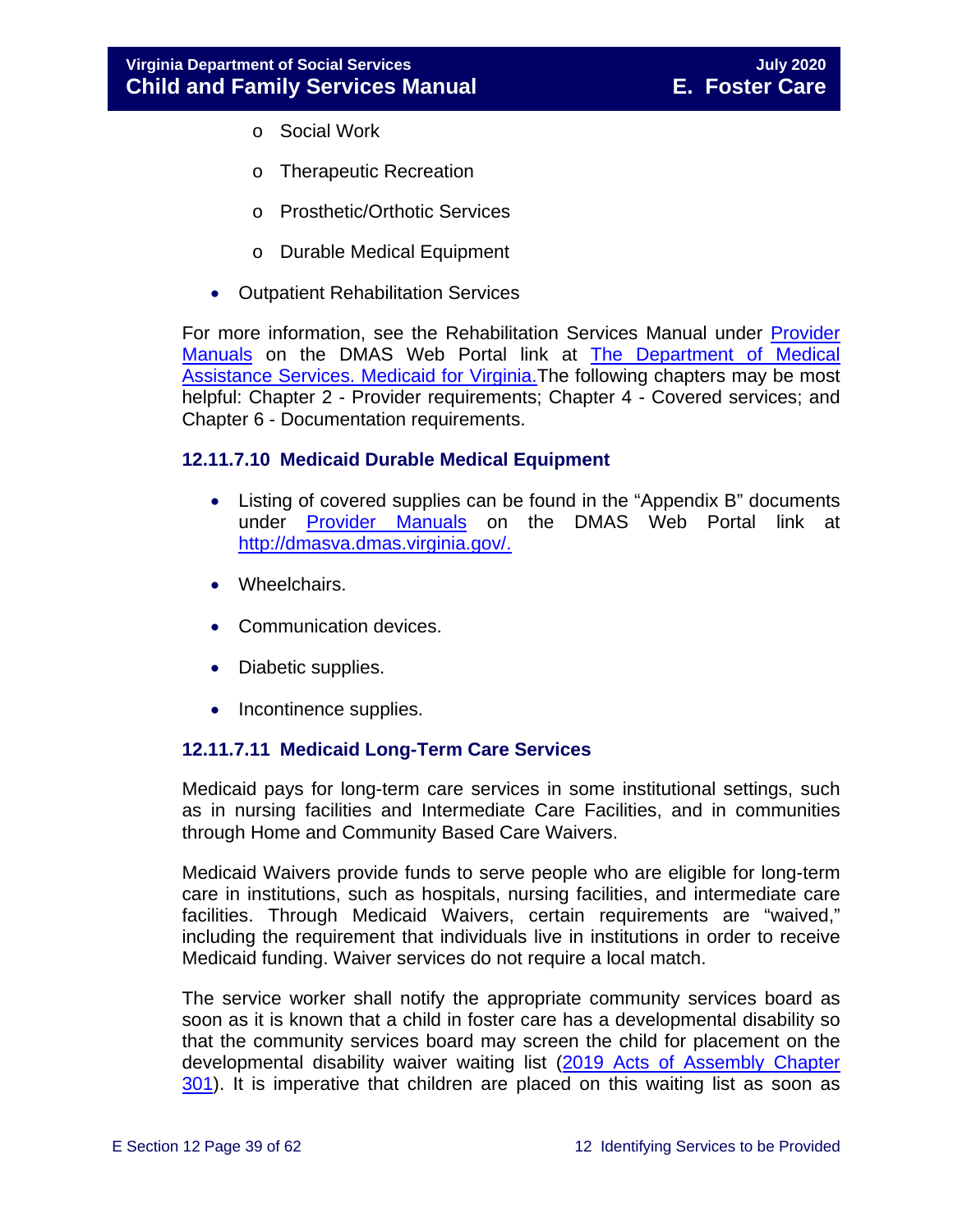possible so that they are able to receive services offered through the waiver more quickly. Additionally, these services can be beneficial in supporting the child's family and caregivers after discharge from foster care and providing services to youth who are transitioning to adulthood.

Children may be eligible for the following waivers:

- Intellectual Disabilities (ID) Waiver.
	- o Eligibility: An individual shall be age 6 or older and have a diagnosis of ID or be under age 6 and at developmental risk. The person should be eligible for placement in an intermediate-care facility for persons with intellectual disabilities or other related conditions (ICF-ID).
	- o Services available: Residential support services, day support, supported employment, prevocational services, personal assistance (agency and consumer directed), respite (agency and consumer directed), companion services (agency and consumer directed), assistive technology, environmental modifications, skilled nursing services, therapeutic consultation, crisis stabilization, transitional services, and personal emergency response systems (PERS). Support coordination is also provided.
	- o Visit the [Department of Behavioral Health and Developmental](http://www.dbhds.virginia.gov/)  [Services \(DBHDS\)](http://www.dbhds.virginia.gov/) website for additional information on this waiver.
- Individual and Family Developmental Disabilities Support (IFDDS or DD) Waiver.
	- o Eligibility: The DD Waiver provides services to individuals 6 years of age and older who have a diagnosis of a developmental disability and do not have a diagnosis of intellectual disability. Individuals also should require the level of care provided in an intermediatecare facility for persons with intellectual disability or other related conditions (ICF/MR). Children who do not have a diagnosis of intellectual disability, and have received services through the ID Waiver, become ineligible for the ID Waiver when they reach the age of 6. At that time, they can be screened for eligibility for the DD Waiver; if found eligible they will receive a DD waiver slot without being placed on the DD waiver waiting list.
	- o Services available: Day support, companion services (agency and consumer directed), supported employment, in-home residential support, therapeutic consultation, personal care services (agency and consumer directed), respite care (agency and consumer directed), skilled nursing services, attendant services, family and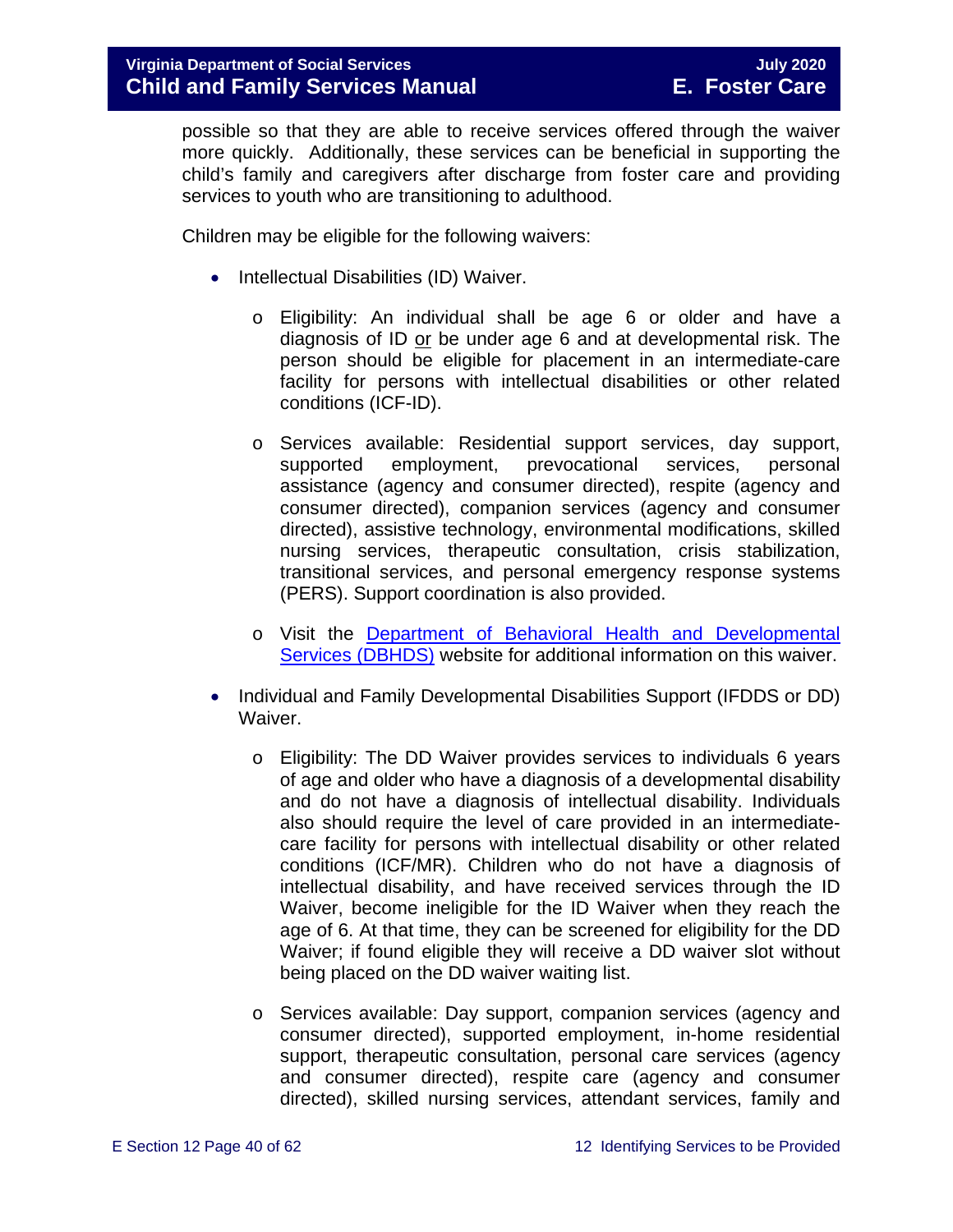caregiver training, crisis stabilization, environmental modifications, assistive technology, personal emergency response system (PERS), and prevocational services. Case management is also provided.

- o Contact the Department of Behavioral [Health and Developmental](http://www.dbhds.virginia.gov/)  [Services \(DBHDS\)](http://www.dbhds.virginia.gov/) for additional information on this waiver.
- Elderly or Disabled with Consumer Direction (EDCD) Waiver
	- o Eligibility: This waiver serves the elderly and persons of all ages with disabilities. An individual must meet nursing facility eligibility criteria, including both medical needs and functional capacity needs (assistance with activities of daily living). An individual can remain on the waiting list for another waiver while being served by the EDCD Waiver and then transfer to the preferred waiver once a slot becomes available.
	- o Services available: Personal care aide services, adult day health care, respite care, skilled respite care, personal emergency response system (PERS), and medication monitoring.

For more information on these and other waivers, see the DMAS Guide on ["Virginia's Medicaid Waivers for Persons with Disabilities, Their Parents, and](http://www.dmas.virginia.gov/Content_pgs/ltc-home.aspx)  [Caregivers."](http://www.dmas.virginia.gov/Content_pgs/ltc-home.aspx)

Waivers are funded per "slot." A slot is an opening of waiver services available to a single individual. For some waivers, there are waiting lists of persons who have already applied or who have been assessed as eligible and are still waiting to receive a waiver slot. It is important to put the child on the waiting list as early as possible, even if no slots are currently available. Waiting lists also help document the unmet need for services when funding priorities are decided.

Receiving a waiver slot also does not guarantee that a child or youth will be able to access services included in the waiver. Services can be provided only by approved agencies in each locality. There may be a limited number of approved persons or agencies in a particular area.

#### <span id="page-40-0"></span>**12.11.8 Preventing misdiagnosis of children in foster care**

When children in foster care are given a diagnosis it is important to ensure that the diagnosis is accurate and that any diagnoses made are periodically reviewed for continued accuracy. To ensure accurate diagnosis, the service worker should:

• Involve the child, parents or guardians, and caregivers in assessments and appointments with professionals treating the child.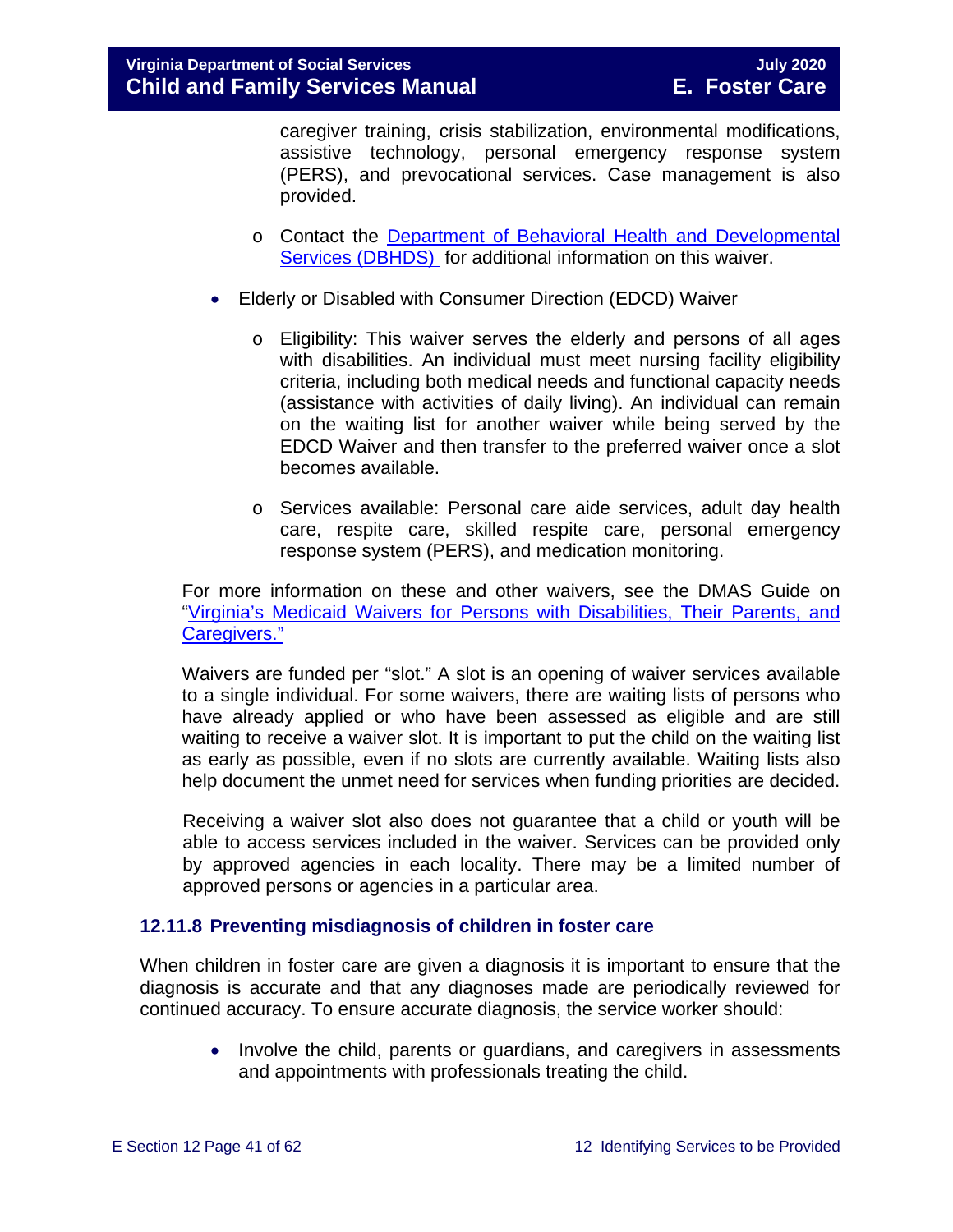- Arrange for the child to have a medical examination prior to the child receiving mental health treatment and/or being given a mental health diagnosis to ensure symptoms are not indicative of a medical problem.
- Arrange for a comprehensive child and adolescent mental health evaluation by a licensed mental health professional. Request that the evaluation address:
	- o The child's previous diagnosis (if applicable)
	- o Psychosocial supports and/or behavioral health services to help meet the child's needs, build on the child's strengths, and help create resiliency in the family, as appropriate.
	- o The appropriate sequencing of psychosocial and/or pharmacologic interventions.
- Help prepare the child and family members, as appropriate, for doctor visits, including how they might:
	- o Share information on the child's emotions, behavior, and symptoms with the doctor.
	- o Ask questions about the child's medication and treatment.
	- o Seek a second opinion, if necessary.
- Ensure that the providers working with the child, including caregivers, are trained to recognize trauma symptoms and are able to provide trauma informed care.
- Keep the child's team informed of the child's mood and behaviors as one component of the overall foster care plan for the child and the family.

For additional information regarding mental health diagnosis and treatment for children see:

- American Academy of Child and Adolescent Psychiatry, Family Resources: [https://www.aacap.org/AACAP/Families\\_and\\_Youth/Family\\_Resour](https://www.aacap.org/AACAP/Families_and_Youth/Family_Resources/Home.aspx) [ces/Home.aspx](https://www.aacap.org/AACAP/Families_and_Youth/Family_Resources/Home.aspx)
- Find Youth Info, Youth Mental Health website at: [https://youth.gov/youth](https://youth.gov/youth-topics/youth-mental-health)[topics/youth-mental-health](https://youth.gov/youth-topics/youth-mental-health)
- National Institute of Mental Health, Publications about Children and Adolescents website at: [https://www.nimh.nih.gov/health/publications/children](https://www.nimh.nih.gov/health/publications/children-and-adolescents-listing.shtml)[and-adolescents-listing.shtml](https://www.nimh.nih.gov/health/publications/children-and-adolescents-listing.shtml)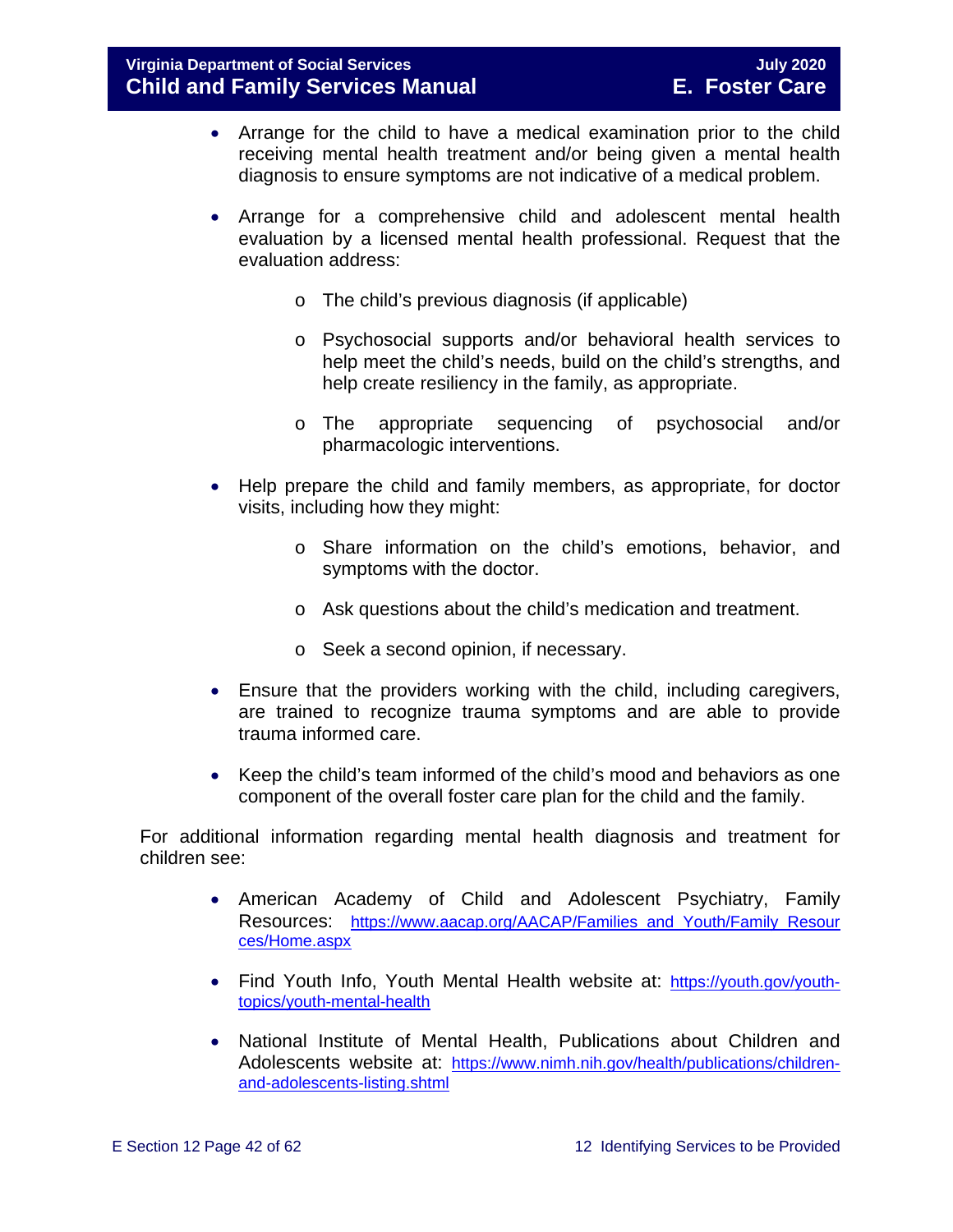#### <span id="page-42-0"></span>**12.11.9 Psychotropic Medication Oversight Protocol**

For some children in foster care who have complex mental health needs, psychotropic medications can be one important component of comprehensive care. There has been a steady increase nationally in the use of psychotropic medications to address the emotional and behavioral problems of children in foster care over the past decade. Data reported from empirical studies show that children in foster care:

- Have higher rates of psychotropic medication use compared to other children in Medicaid and in the general population.
- Are more likely to be prescribed psychotropic medications as they age.
- Often receive more than one class of psychotropic medications when they take such medications.
- Are most likely to receive psychotropic medications in the most restrictive placements, such as group homes or residential treatment programs.

Children in foster care have disproportionately high rates of emotional, behavioral, and mental health needs that require intervention. They also use disproportionately more behavioral health services. Therefore, the higher use of psychotropic medications may in part reflect the increased emotional and behavioral distress for children in foster care.

However, the dramatic increase in use of psychotropic medications may at times exceed clinical practice standards supported by empirical research. There are concerns that when children in foster care are prescribed too many or too much psychotropic medication or prescribed medications when they are too young. There are also significant geographic variations within and across states in the prevalence of psychotropic use. While some children in foster care may be prescribed too many medications, others may not have access to needed medications. [9](#page-42-1)

#### **12.11.8.1 Responsibilities of service worker in managing child's medications**

The service worker is responsible for ensuring that psychotropic medications are documented in OASIS (using the health information screen) and administered and monitored for the child in foster care, including:

• Involving the child, parents or guardians, and caregivers in ongoing decision-making as appropriate, including obtaining appropriate consents (See [Section 12.11.1\)](#page-23-0).

<span id="page-42-1"></span>Ĩ. 9 *Excerpted and adapted from [Promoting the Safe, Appropriate, and Effective Use of Psychotropic Medication for Children in](http://www.acf.hhs.gov/sites/default/files/cb/im1203.pdf)  [Foster Care](http://www.acf.hhs.gov/sites/default/files/cb/im1203.pdf) (ACYF-CB-IM-12-03; April 11, 2012).*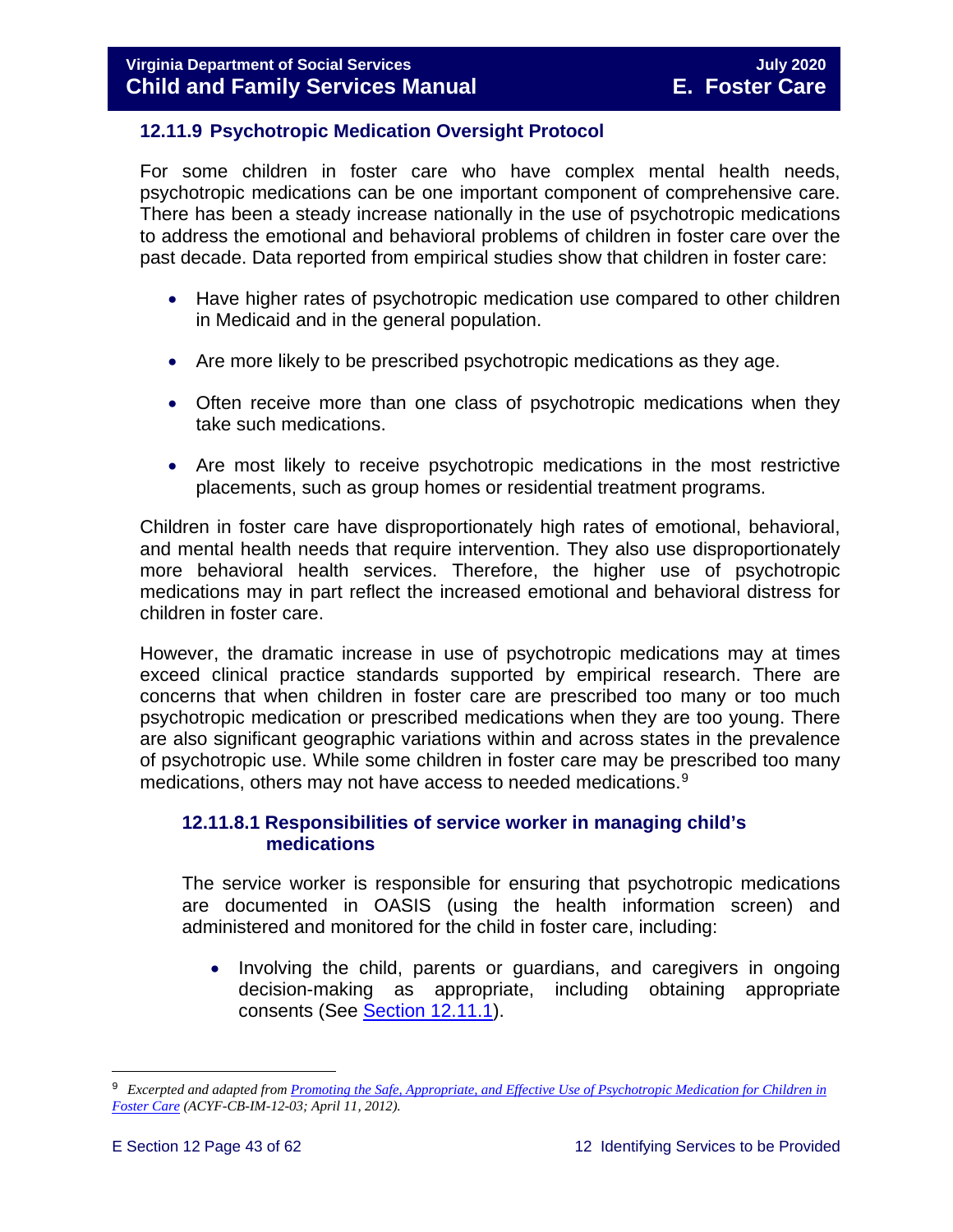- Encouraging the foster parent, TFC worker, or other caregiver to communicate with the MCO about the child's needs and any services or resources the MCO can provide to assist the child.
- Keeping the child's team informed of the child's psychotropic medications as one component of the overall foster care plan for the child and family.
- Ensuring that each child prescribed psychotropic medications is receiving and participating in all recommended behavioral health services (i.e. non-pharmacological interventions).
- Arranging for the child to have the examinations outlined in Section [12.11.8.1.](#page-45-0)
- Identifying the specific individual where the child is living who is responsible for the management, administration, and monitoring of the child's medications.
- Helping prepare the child and family members, as appropriate, for doctor visits, including:
	- o Sharing information on the child's emotions, behavior, and symptoms with the doctor.
	- o Asking questions about the child's medication and treatment.
- Ensuring caregivers and providers are informed about the child's medication. Sources of information for caregivers and providers include:
	- o The drug information provided by the doctor or pharmacist.
	- o Any black box warning labels with potential adverse effects placed on the prescription medication by the Food and Drug Administration (FDA).
	- o The [Medication Guide](http://www.fda.gov/Drugs/DrugSafety/ucm085729.htm) for the specific medication on the FDA website. These guides are the paper handouts included with many prescription medicines. They address issues specific to particular drugs and drug classes, and they contain FDA-approved information that can help patients avoid serious adverse events.
	- o Calling the doctor's office or pharmacist with any questions or concerns.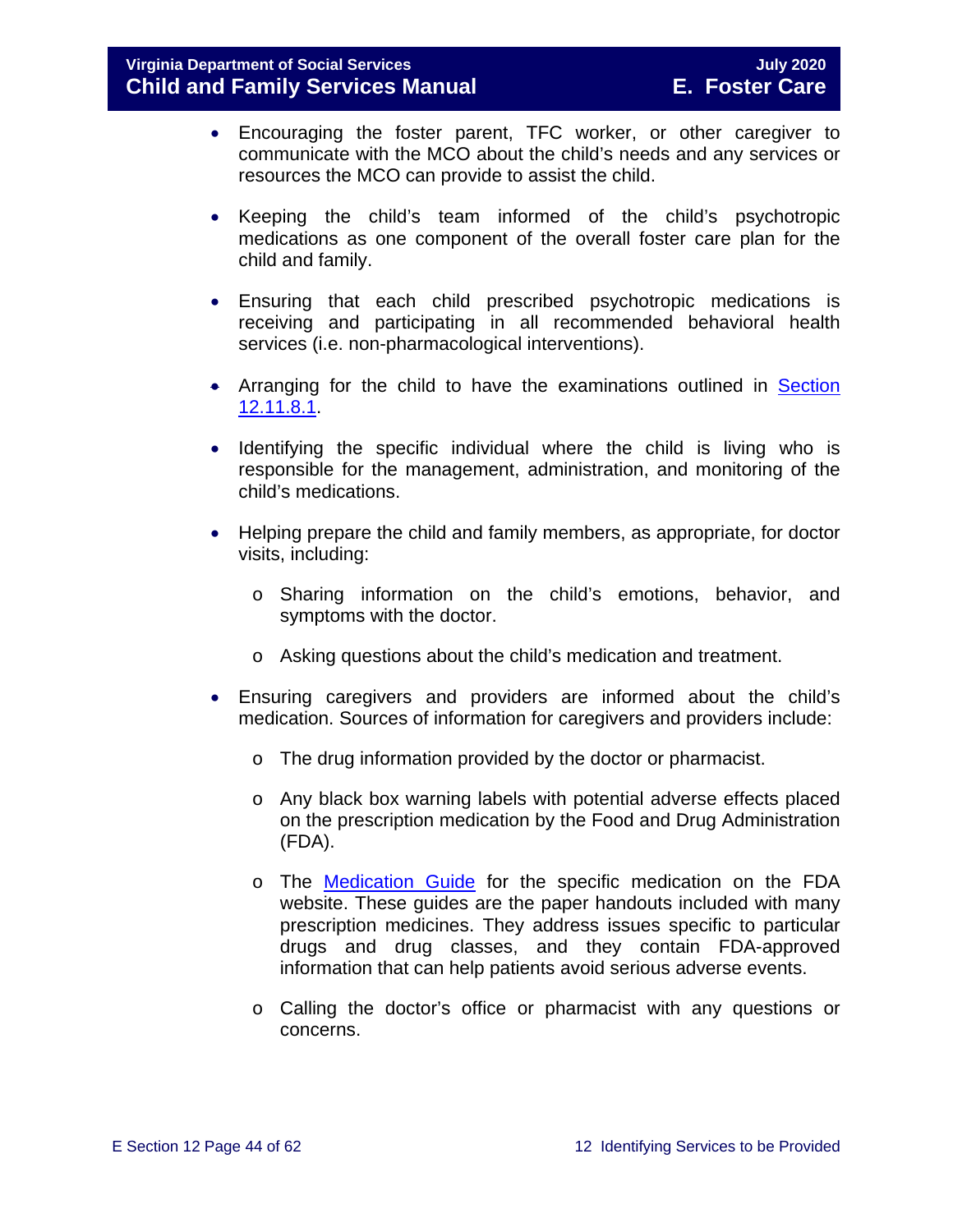- Ensuring that a written plan is developed and implemented for administering and monitoring each of the child's medications. The medication plan should include:
	- o The name, addresses, and contact information of the doctor prescribing the medication.
	- o The name of the medication.
	- o The purpose of the medication.
	- o The dose and how often the child should take the medication.
	- o The maximum dose the child should take.
	- o Whether the medicine should be taken with food or on an empty stomach.
	- o Any foods, medications, or activities the child should avoid while taking the medication.
	- o What to do if the child misses a dose.
	- o When to change the dose, if applicable.
	- o When to stop the medication and how to stop taking it.
	- o Strategies to prevent or minimize side effects.
	- o Dates of follow-up visits for tests and doctor appointments.
	- o When to call the doctor.
	- o The child's adherence to the medication regimen.
	- o All side effects the child experiences.
	- o Information on how the medication is working (e.g., child reports, family reports, teacher reports).
- Communicating to the child, family, foster care provider, other caregivers, and other significant individuals (e.g. teacher), as appropriate, the importance of: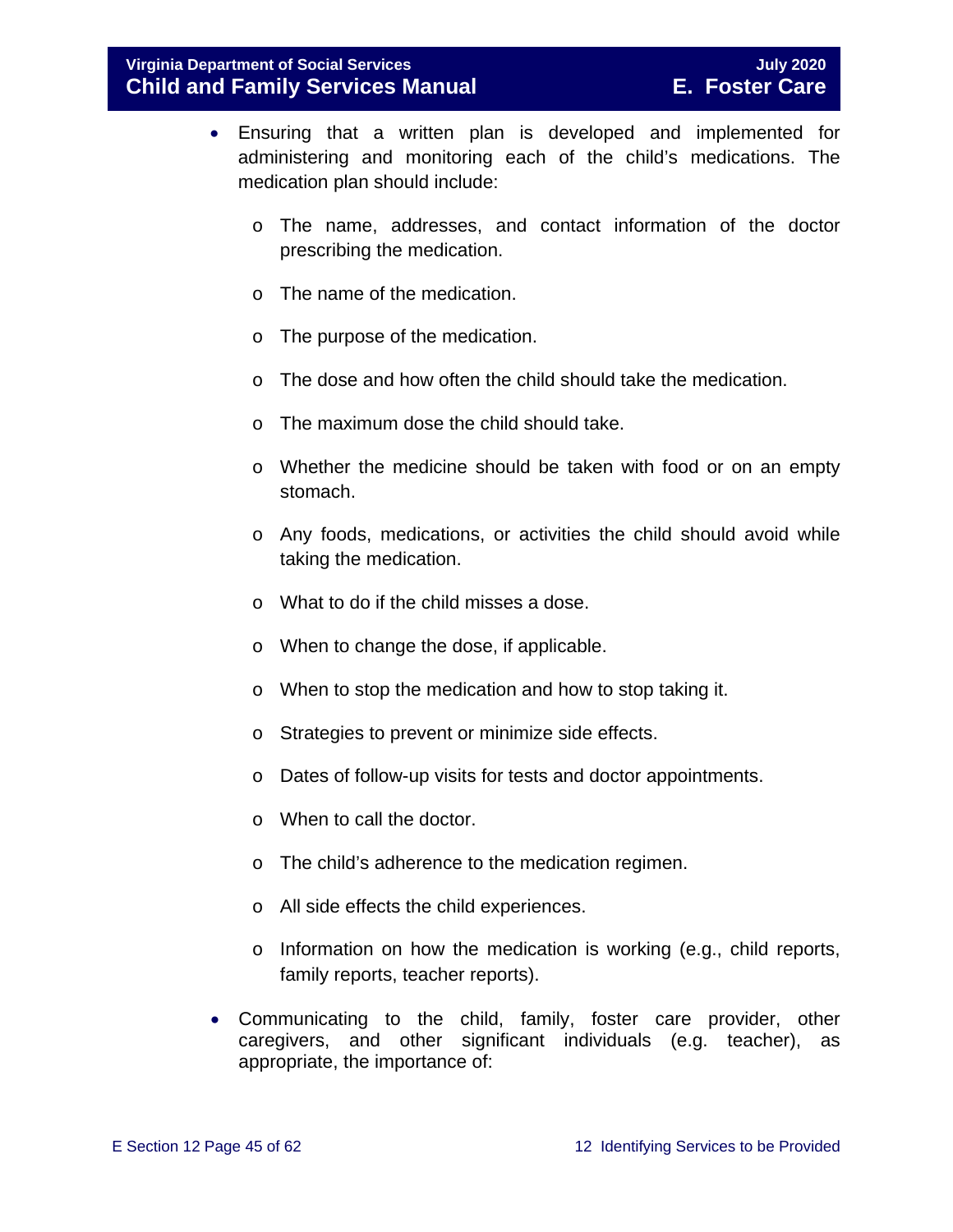- o The child adhering to the medication regimen prescribed by the doctor.
- o Monitoring the child's emotions, behavior, and symptoms.
- o Reporting any side effects and issues related to the medication.
- Discussing the child's medication with the child and caregivers during ongoing monthly visits, including:
	- o How does the child feel about being on the medication?
	- o Is the child taking the medication as prescribed? If not, what are the issues and how are they being resolved?
	- o Have there been any changes in the child's behavior, mood, appetite, sleep, school performance, and relationship with others?
	- o Is the child having any side effects? How are they being managed? Are these strategies working or not?
	- o Has the child attended all medical appointments? What are the dates of upcoming appointments with the doctor?
- Arranging for the child to obtain all necessary tests and attend all medical appointments.
- Contacting the prescribing doctor when there are concerns about the medication. May also contact the pharmacist and the primary care provider. Should contact a child and adolescent psychiatrist when there are significant concerns.
- Reviewing how the child's medications are working and any concerns identified regarding continued use at every FPM held for the child and ensuring the PMC has the Family Partnership Team's feedback to guide a review of the consent as outlined in [Section 12.11.8.3.5.](#page-51-0)

#### <span id="page-45-0"></span>**12.11.8.2 Assessment**

Accurate assessment is essential to preventing barriers to least restrictive placements as outlined in [Section 12.11.7.](#page-40-0) Accurate assessments ensure that children in care are receiving the appropriate services and treatment targeted to their needs. An inappropriate diagnosis may delay them getting the services and treatment that they need, thus exacerbating or prolonging symptoms they may be experiencing. They may also be placed on medication that they will not benefit from and may cause significant side effects.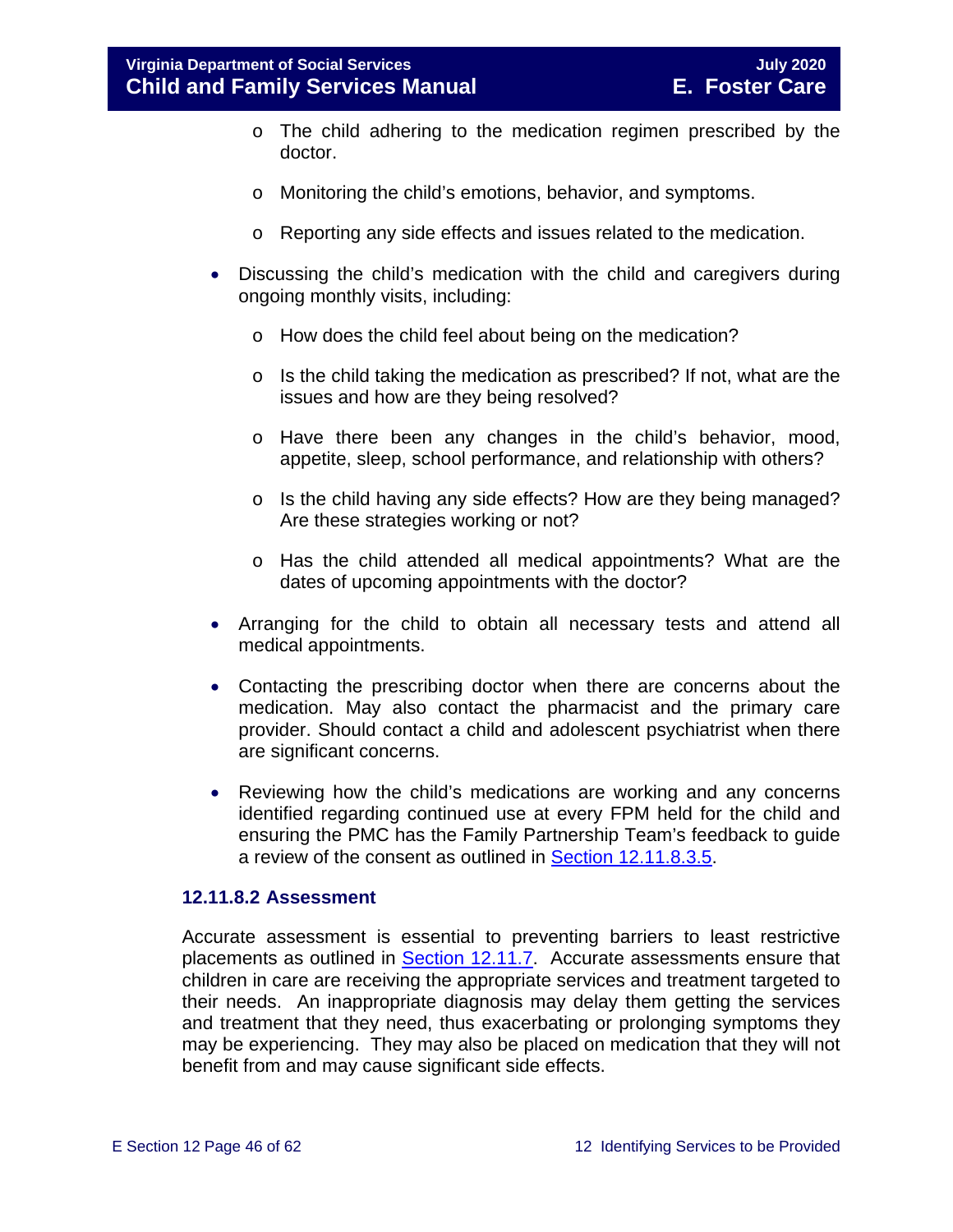Prior to the child being placed on a new psychotropic medication, the child should receive the following inter-periodic screens/assessments:

- A pediatric medical examination to ensure symptoms are not indicative of a medical problem, except in the case of an emergency. In an emergency, a physical examination should be conducted as soon as possible.
- A comprehensive child and adolescent behavioral health evaluation by a licensed mental health professional to identify psychosocial interventions. Information should be requested on:
	- o The child's diagnosis.
	- o Psychosocial supports and/or behavioral health services to help meet the child's needs, build on the child's strengths, and help create resiliency in the family, as appropriate.
	- o The appropriate sequencing of psychosocial and/or pharmacologic interventions.

Note: When the child's condition has already been evaluated and the doctor is changing treatment or psychotropic medication after a treatment or psychotropic medication did not work, these examinations are not necessary.

When children enter care with prescriptions for psychotropic medications, they are required to receive (as part of the evaluations required when a child enters care) a medical examination within 30 days of their placement into care and a mental health evaluation within 60 days of entering care [\(Section 12.11.2\)](#page-24-0). These evaluations should address the same categories listed above and should be completed with input and collaboration from the child's current providers. Additionally, information should be gathered from the birth parents or prior custodian, the current caregiver, and the child about how the medication is working and any side effects. Unless there is an immediate safety concern, the service worker can provide consent for the medication to continue until the next medication appointment. At that time, the PMC will review all available information and provide the consent for the medication to continue or change. This will allow time for the assessments to be completed to provide a more comprehensive understanding of the child's needs.

#### **12.11.8.3 Interventions**

Non-pharmacological interventions are any therapies or behavioral strategies that don't involve medicine that are designed to manage the child's behavior or symptoms. Non-pharmacological interventions should be considered prior to beginning a psychotropic medication, except in emergency situations when the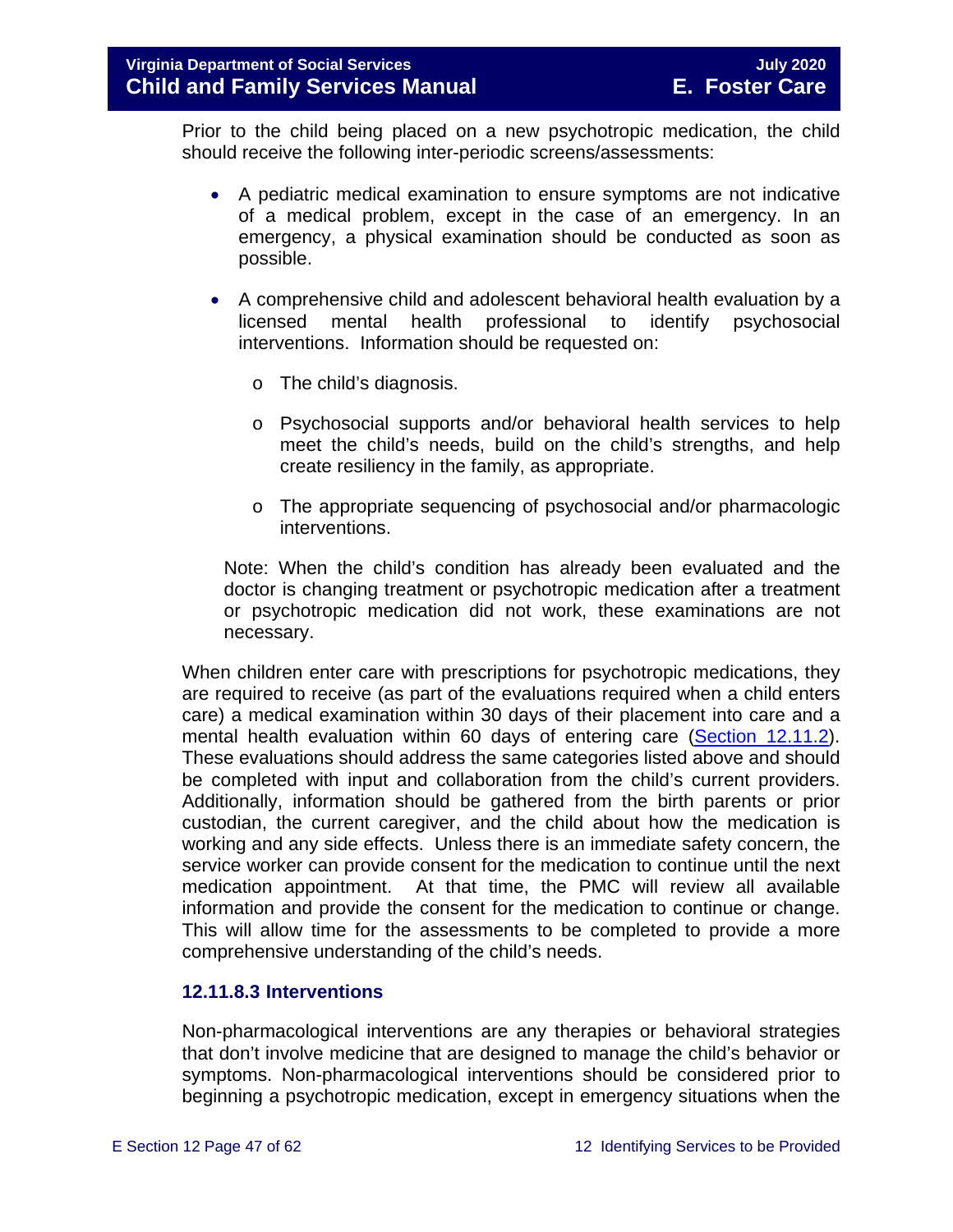child's safety or health is in immediate danger. Non-pharmacological interventions should begin before or concurrently with psychotropic medication.

Interventions should be trauma-informed and evidence-based whenever possible. Resource links are included in [Section 12.3](#page-6-2) and [Section 12.11.3](#page-27-3) to registries and databases of trauma-informed and/or evidence-based interventions.

The child's service providers, including the Primary Care Physician (PCP), should be involved in the decision-making process regarding use of psychotropic medication and their input should be considered as a member of the child's treatment team. Service providers should be informed of the medication the child is on and be part of the ongoing monitoring effort. As psychotropic medications can have significant impacts on the mental and physical health of the child, collaboration with the child's PCP and other service providers is essential. Additionally, care coordination should include the MCO efforts and resources. Coordinating care with the MCO will prevent duplication of effort and ensure that the child is getting the most comprehensive case management.

#### **12.11.8.4 Informed consent**

Except in the instances described in Sections [12.11.1.1](#page-23-2) through [12.11.1.4,](#page-24-1) the local department shall give informed consent for psychotropic medication for a child in the care of the local department. In order to grant consent for a child to take psychotropic medication, the local department is required to identify a Psychotropic Medication Consenter (PMC). Approved PMCs review the prescription for the medication, gather the necessary information, and make a decision to provide or deny consent.

Informed consent is the process of receiving complete information about the proposed treatment or medical procedure (including risk, benefits, side effects) prior to making a decision. There are multiple components to informed consent, especially as it pertains to psychotropic medication.

In order to give informed consent, a PMC is required to have complete information on the proposed medication before making a decision. The PMC must understand:

- The child's diagnosis and symptoms,
- Details regarding the proposed medication (i.e. how that medication will help, how long the child might be taking it, procedures to follow, etc.),
- What may happen without the medication,
- The risks and benefits of the medication,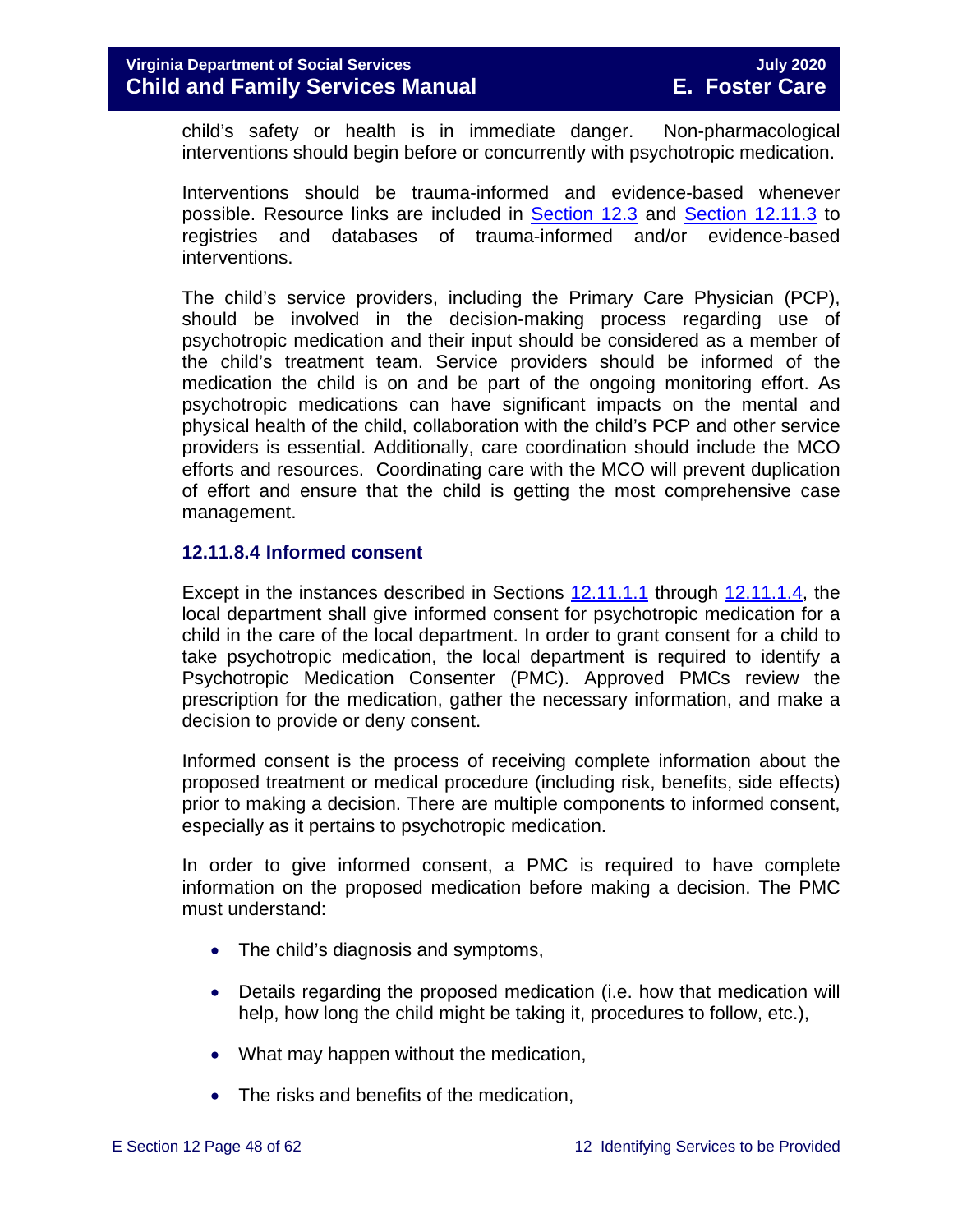- Non-pharmacological interventions, which may be helpful,
- Side effects of the medication, and
- Why the doctor recommends the medication.

In addition to these elements, the PMC should also consider;

- Age of the child,
- Input from the child, family, and foster parents,
- Whether a second opinion is warranted, and
- Child and family medical history.

Approval of psychotropic medication for youth should always be made thoughtfully, considering all relevant information and involving the family and caregivers in the decision-making process. The family has historical information and valuable insight. By involving the family, this helps support the continuity of services when the child achieves permanency.

Informed consent may also be withdrawn at any time after consultation with the prescriber. If informed consent for a specific medication is being withdrawn, instructions regarding how to safely discontinue the medication should be gathered from the prescriber, provided to the caregiver, and documented in the child welfare information system.

#### <span id="page-48-0"></span>**12.11.8.4.1 Psychotropic Medication Consenter (PMC)**

A Psychotropic Medication Consenter (PMC) is an employee of a local agency who has completed psychotropic medication consenter training according to the training curriculum and has been designated by the local agency director.

PMCs are typically senior workers, supervisors, director's designees, or directors. As these individuals can carry caseloads, the child's assigned caseworker is not precluded from being the child's PMC. Agencies can develop as many PMCs as needed to meet their agency's demands.

Individuals selected as PMCs are required to possess the following skills and knowledge:

• Ability to facilitate a focused dialogue that results in all information being made available to be utilized in the consenting process.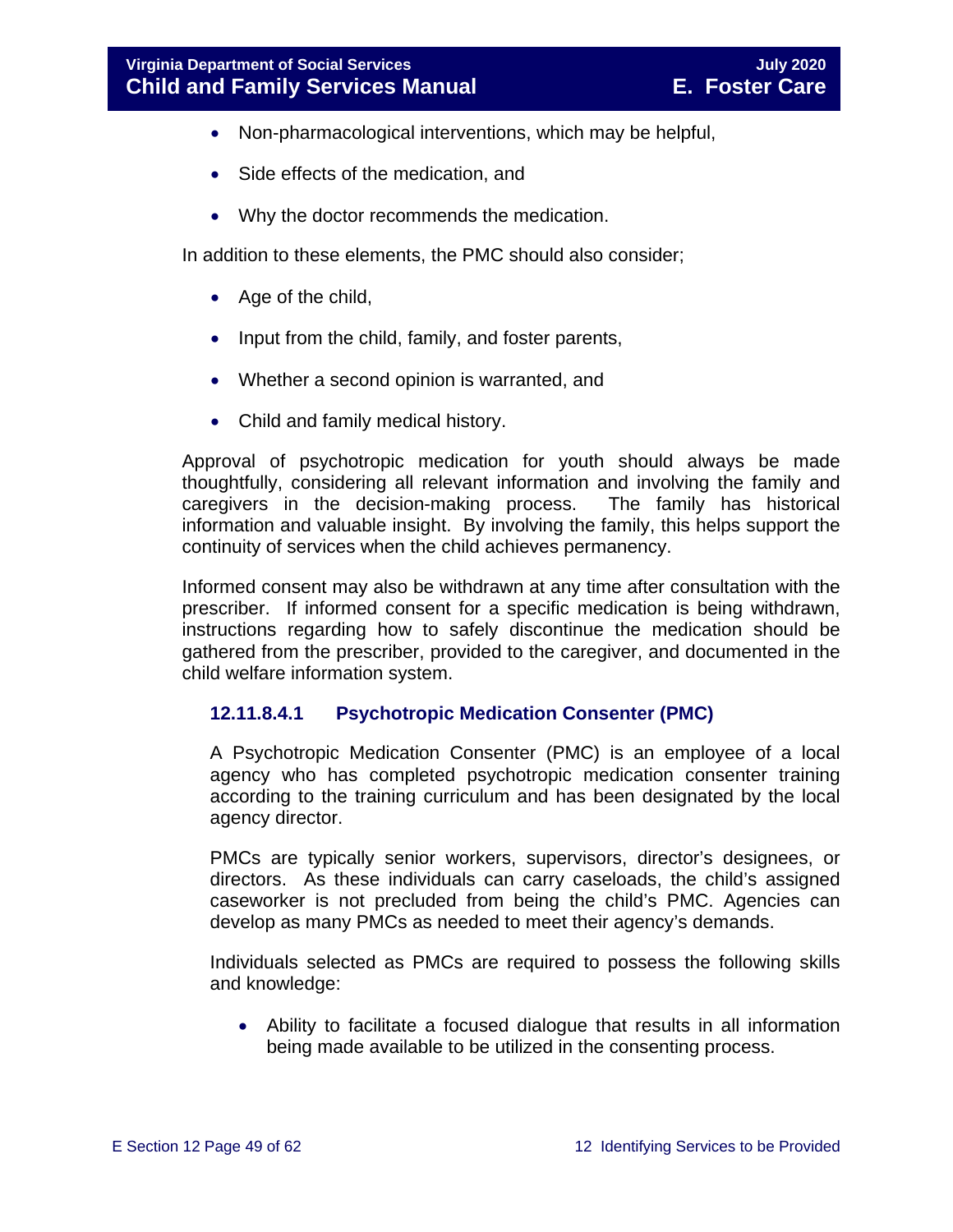- Understanding of child development and norms for child and youth behavior, as well as the effects of abuse, neglect, and other trauma on childhood development.
- Understanding and discernment of the short and long-term impact of placement in foster care and subsequent events such as: a change in placement, termination of parental rights, visitation with parents and other family members, a change in permanency goal, etc.
- Understanding of psychotropic medication, side effects, short and long-term impacts, and effective non-pharmacological interventions.
- Ability to use such information to determine whether the approval of psychotropic medication is in the best interest of the child.

The agency is required to certify that any PMC for their agency meets these competencies and has completed the required training through the use of the Psychotropic Medication Consenter (PMC) Certification Form.

The PMC should know the child well enough to make medical decisions, such as knowing the child's medical and case history, current medical condition, allergies, and medication.

The PMC is responsible for granting consent for the child's psychotropic medications through the use of the Psychotropic Medication Informed Consent Form.

#### **12.11.8.4.2 Engaging the family and caregivers**

The child's family (i.e. parents, relatives) should participate in medical appointments for the child, including psychotropic medication appointments. A child's family has valuable insight into the child as well as historical information that would be useful at the appointment. As the majority of children in foster care achieve permanency through reunification or custody transfer to a relative, involving family helps support the child's transition as they achieve permanency. The service worker should have ongoing conversations with the family about psychotropic medication to ensure they understand the child's current medical needs.

Additionally, the current caregiver's input is vitally important. The caregiver has knowledge regarding the day-to-day needs of the child and is able to share how the medication is working and any side effects observed. By involving the caregiver, the local department also helps to support the stability of the placement.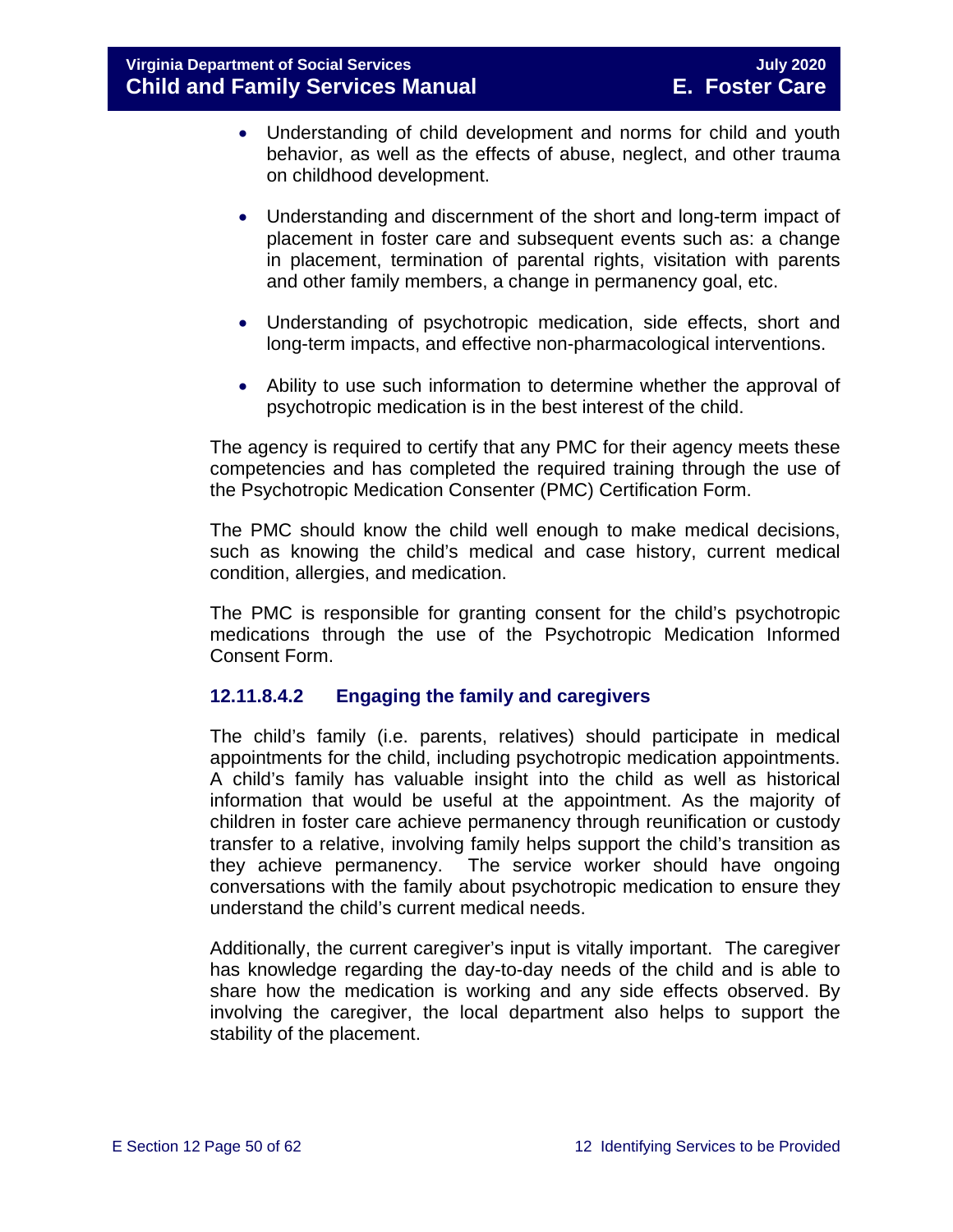#### **12.11.8.4.3 Engaging the child/youth**

Until the child turns 18, they are not legally able to provide informed consent. However, they are able to provide assent which means they are agreeing to the treatment. When psychotropic medication is prescribed for children in foster care, it is important that they are provided an opportunity for input regarding the medication as well as an explanation of the medication in language that is appropriate for their age and development. Children in care should be provided the opportunity to participate in their medical care and medical decisions with the ultimate goal of helping prepare them to make their own decisions when they reach adulthood. PMCs are still responsible for making the decisions regarding psychotropic medications for the child, but the child should be given the opportunity to participate in and understand the decisions made on their behalf. As appropriate for the child's age and development, the child should provide their assent or dissent for the medication. The child should have a say in the decision regarding taking psychotropic medication as they get older. Involving the child in the discussion early on may help them to make better decisions later. However, the PMC is ultimately responsible for the final decision based on what is best for the child.

Involving the child in the discussion is important because of the following:

- Allows the child to feel more in control and helps build trust.
- Helps the child invest in the treatment and may make the treatment more successful.
- Supports the child's decision making once they are an adult.

If a child refuses to provide assent for the treatment, service workers should consult with the child, the prescribing doctor, and the child's treatment team. Depending on the rationale for the refusal, it may be helpful to explore with the child and doctor alternative treatment options, a lower dosage, or a nonpharmacological option. The child should also be provided information regarding the possible effects of refusing the treatment as well as the rationale behind the proposed treatment.

#### **12.11.8.4.4 Transition to adulthood**

Once the youth turns 18, they gain the ability to consent or refuse their own medical treatment, including psychotropic medication [\(Section 12.11.1.4\)](#page-24-1). The service worker, along with the PMC, should support the youth as they transition to making these medical decisions. The youth's transition plan should contain steps to ensure the youth is educated regarding their prescribed psychotropic medications, elements of informed consent, and applicable resources.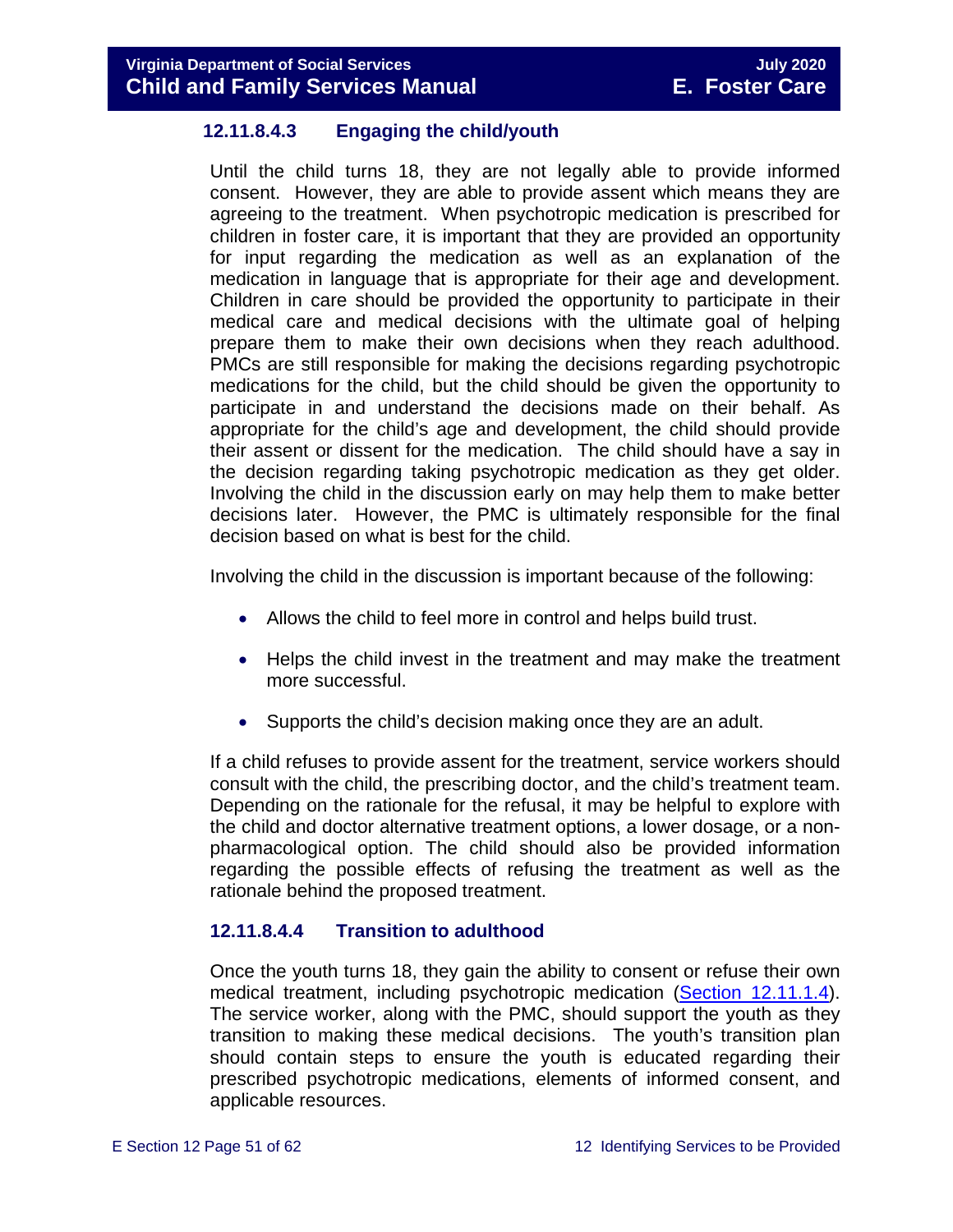Additional ways to help support the youth as they become their own medical consenter:

- Attach a copy of their current medications and prescribers to their transition plan or provide it to the youth at the time of discharge from care, including a copy of the most recent Psychotropic Medication Informed Consent Form;
- Assist the youth in scheduling their next psychotropic medication appointments, develop a plan for how they will get there, and identify individuals who may be a support to them during these appointments; and
- Provide them additional resources to assist in navigating the decisions around psychotropic medications.

#### <span id="page-51-0"></span>**12.11.8.4.5 Reviewing Consents**

PMCs provide the initial consent for psychotropic medications and when new medications are added. When the prescriber recommends dosage changes or terminating a psychotropic medication, the service worker may provide consent for those activities. The service workers should use the PMC as an expert resource in discussing concerns and questions, including if the child is still experiencing the referring symptoms or if the child is experiencing side effects. When children are psychiatrically hospitalized, service workers can provide consent for short-term medication in response to an immediate safety threat; however, consent for any changes to the child's ongoing medications needs to be provided by the PMC.

The child's psychotropic medication should be reviewed at every FPM for the child. The FPM provides an opportunity to have a team review process. The PMC may be present at the FPM or use the feedback from the FPM to help inform the review of their consent. The PMC should use the review section on the Psychotropic Medication Informed Consent Form to indicate that a review of the consent has been conducted. If the child's information has changed substantially from the initial consent form, it may be necessary to update the form entirely.

At a minimum, the PMC should be conducting a review of the consent every six months.

#### **12.11.8.5 Resources**

For information on psychotropic medications, see: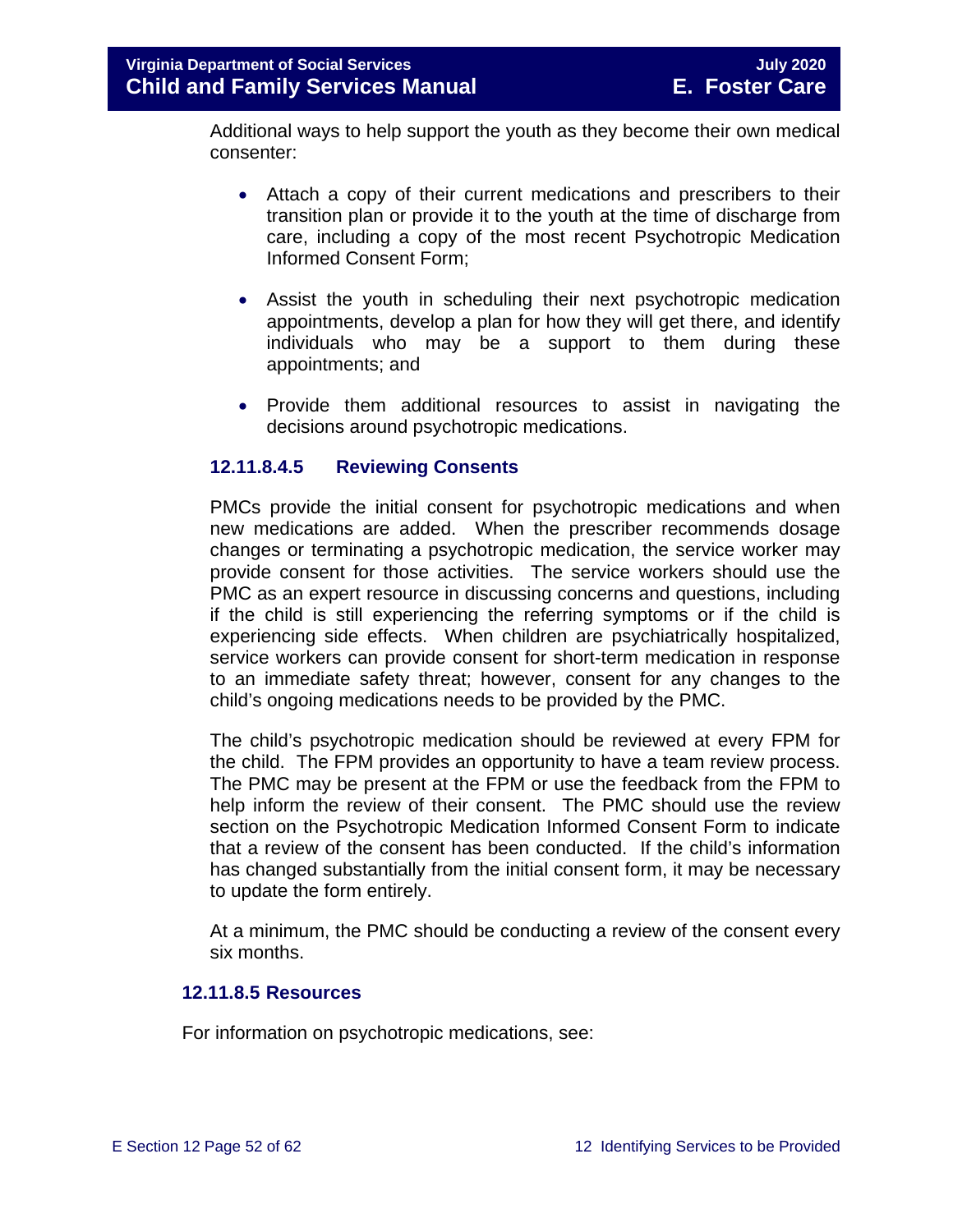- [Promoting the Safe, Appropriate, and Effective Use of Psychotropic](http://www.acf.hhs.gov/sites/default/files/cb/im1203.pdf)  [Medication for Children in Foster Care](http://www.acf.hhs.gov/sites/default/files/cb/im1203.pdf) (ACYF-CB-IM-12-03; April 11, 2012).
- [A Guide for Community Child Serving Agencies on Psychotropic](http://www.aacap.org/App_Themes/AACAP/docs/press/guide_for_community_child_serving_agencies_on_psychotropic_medications_for_children_and_adolescents_2012.pdf)  [Medications for Children and Adolescents](http://www.aacap.org/App_Themes/AACAP/docs/press/guide_for_community_child_serving_agencies_on_psychotropic_medications_for_children_and_adolescents_2012.pdf) (2012) by the American Academy of Child & Adolescent Psychiatry.
- [Mental Health Medications](http://www.nimh.nih.gov/health/publications/mental-health-medications/nimh-mental-health-medications.pdf) by the National Institute of Mental Health.
- [Facts For Families](https://www.aacap.org/AACAP/Families_and_Youth/Facts_for_Families/Facts_for_families_Pages/Psychiatric_Medication_For_Children_And_Adolescents_Part_I_How_Medications_Are_Used_21.aspx) by the American Academy of Child and Adolescent **Psychiatry**
- <span id="page-52-0"></span>• [Making Healthy Choices:](https://www.childwelfare.gov/pubs/mhc-caregivers/) A Guide for Caregivers and Caseworkers on Trauma, Treatment, and Psychotropic Medications.

# <span id="page-52-1"></span>**12.12 School placements and education**

For children and youth in foster care, a change in foster care placement has frequently resulted in a change in school placement. The educational impact of every school change is significant. Each time children enter new schools they must adjust to different curricula, different expectations, new friends, and new teachers. These changes may create several negative outcomes for children placed in foster care:

- They may make less academic progress, falling behind their peers.
- They may experience less opportunity for academic achievement, increasing the risk for dropping out of school.
- They may face challenges in developing and sustaining supportive relationships with teachers and peers.

Keeping children in the same school:

- Provides continuity in education.
- Maintains important relationships at school.
- Provides stability during a traumatic time for the children.
- Improves educational and life outcomes.

After the LDSS determines the most appropriate home for a school age child (see [Section 6.3](https://fusion.dss.virginia.gov/Portals/%5bdfs%5d/Files/DFS%20Manuals/Foster%20Care%20Manuals/Foster%20Care%20Manual%2007-2020/Final%20Foster%20Care%20Manual%2007-2020/section_6_placement_to_achieve_permanency.pdf#page=10) through [Section 6.7\)](https://fusion.dss.virginia.gov/Portals/%5bdfs%5d/Files/DFS%20Manuals/Foster%20Care%20Manuals/Foster%20Care%20Manual%2007-2020/Final%20Foster%20Care%20Manual%2007-2020/section_6_placement_to_achieve_permanency.pdf#page=17), the LDSS and the school division shall have a Best Interest Determination (BID) meeting to work together to jointly determine the child's best interest for school placement. The joint guidance document, Virginia Department of [Education and Virginia Department of Social Services Fostering Connections: Joint](https://fusion.dss.virginia.gov/Portals/%5Bdfs%5D/Files/Foster%20Care/Joint%20Guidance/VDOE%20VDSS%20-%20Joint%20Guidance%20for%20School%20Stability%20of%20Children%20Youth%20in%20FC.pdf)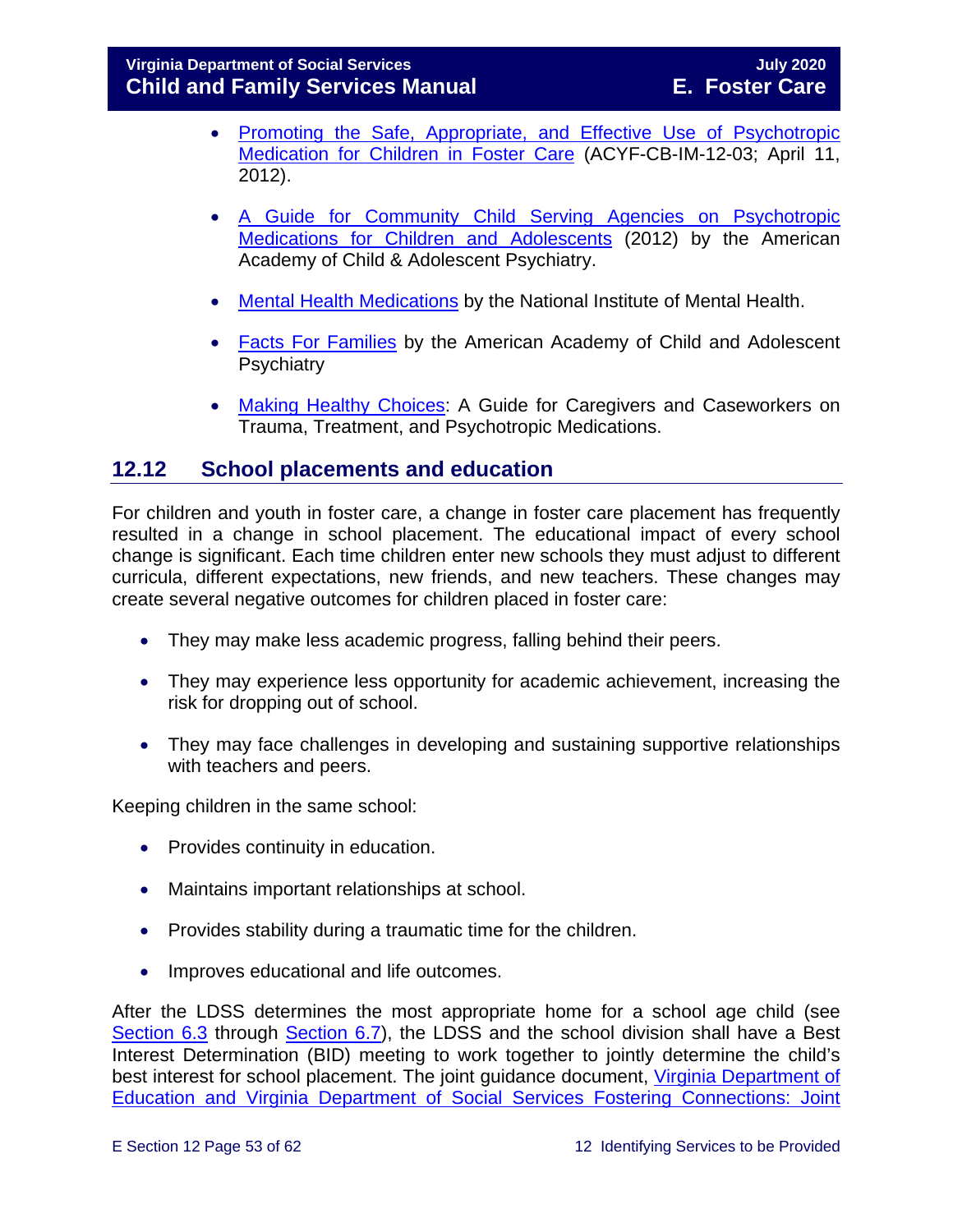[Guidance for School Stability of Children in Foster Care,](https://fusion.dss.virginia.gov/Portals/%5Bdfs%5D/Files/Foster%20Care/Joint%20Guidance/VDOE%20VDSS%20-%20Joint%20Guidance%20for%20School%20Stability%20of%20Children%20Youth%20in%20FC.pdf) represents collaboration of these two State departments to promote school stability for children in foster care. The joint guidance may also be found on the Virginia Department of Education's website under [Enrollment of Students in Foster Care.](http://www.doe.virginia.gov/support/student_family/foster_care_students/index.shtml)

The joint guidance applies to all school age children in both initial and subsequent foster care placements. The joint guidance requirements also apply when the parent retains custody of the child and has entered into a noncustodial foster care agreement with the LDSS to voluntarily place the child in foster care. The updated Client Education Report from OASIS shall be printed and attached to Part A of the youth's foster care plan or the review document each time there is a court hearing.

#### <span id="page-53-0"></span>**12.12.1 Communicating with school on child's education**

The CPA, in collaboration with the birth parent(s) or prior custodians as appropriate, and the foster and adoptive parent or current placement provider, should:

- Refer the child for an evaluation for determination of eligibility for special education services if he or she is suspected of having a disability.
- Communicate any other special needs or issues the child may have related to school.
- Inform school personnel of foster care requirements, such as regular court dates, the child's permanency plan, and the child's foster care plan, as appropriate.
- Monitor the child's educational progress through attending conferences with school personnel, report cards, performance evidence, and IEP meetings as appropriate, and through maintaining contact with the foster care placement and birth parent(s) or prior custodians.
- Inform the school at any time the child is a subject of a petition alleging the child committed, or was adjudicated delinquent for, any criminal acts listed in [§ 16.1-260 G](https://law.lis.virginia.gov/vacode/16.1-260/) and provide the nature of the offense.

LDSS may contact the [School Division Foster Care Liaison.](http://www.doe.virginia.gov/support/student_family/foster_care_students/dss-lea-fostercare-liaison-list.xlsx) The Virginia Department of Education's [Superintendent's Memo #306](http://www.doe.virginia.gov/administrators/superintendents_memos/2010/306-10.shtml) dated December 10, 2010 recommended that each school division designate a point of contact for students in foster care.

#### <span id="page-53-1"></span>**12.12.2 School nutrition programs**

The Healthy, Hunger Free Kids Act of 2010 provides categorical eligibility for free meals, without further application for foster care children. The school division should obtain documentation indicating the status of the child as a child in foster care in the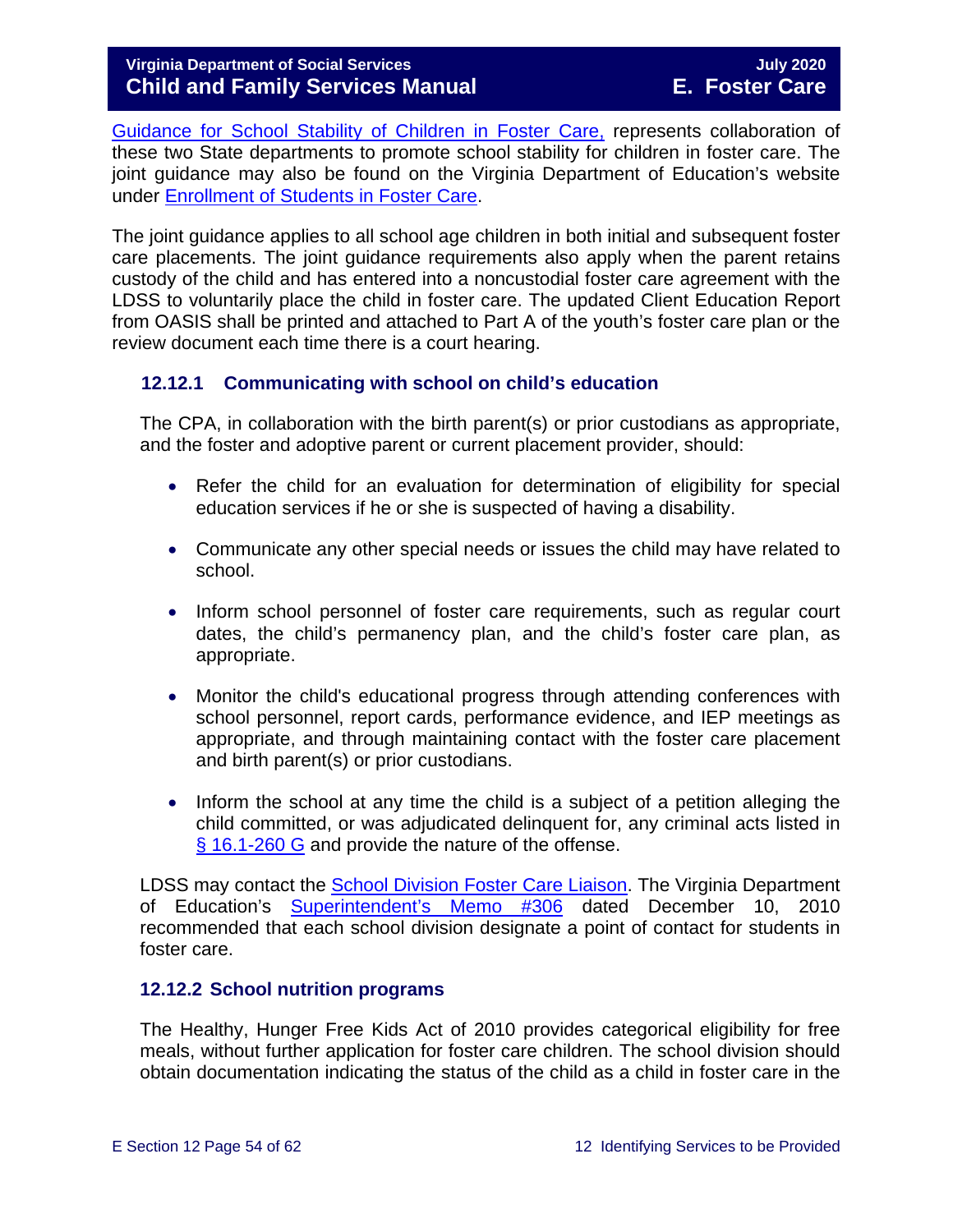placement and care responsibility of the state or that the child in foster care has been placed with a caretaker household by a court.

Prior to the Act, a separate application for free and reduced lunch price meals was submitted for a foster child who was considered a household of one. Now, a foster care child is categorically eligible and may be certified without an application with the appropriate documentation.

Households with foster and non-foster children may choose to include the foster child as a household member, as well as any personal income earned by the foster child, on the same household application that includes the non-foster care children. Information should be relayed to the foster family that the presence of a foster child in the home does not convey eligibility for free meals to all children in the household in the same manner as Supplemental Nutrition Assistance Program (SNAP) or Temporary Assistance for Needy Families (TANF).

When the LEA is processing a household application, the foster care child will be certified for free meals and then an eligibility determination will be made on the remainder of the household based on the household's income (including personal income earned by the foster child).

Foster payments received by the family from the placing agency are not considered income and do not need to be reported.

#### <span id="page-54-0"></span>**12.12.3 Regular education services**

The local school division shall provide free textbooks required for courses of instruction for children attending public schools  $(\S$  [22.1-243\)](https://law.lis.virginia.gov/vacode/22.1-243/). Other educational services needed by the child and not provided by local school divisions may be purchased using state pool funds. Some educational services may be purchased from independent living funds for youth ages 14 and over.

#### **12.12.3.1 When regular education services may be purchased**

- To achieve an educational goal;
- They are not the responsibility of state and/or local education agencies;
- Services are not available without cost; or
- Charges for services are the same to all residents regardless of income.

#### **12.12.3.2 Educational services that may be purchased**

• Normal school expenses such as school trips, summer school, gym suits, fees for labs, art classes, etc., and school supplies.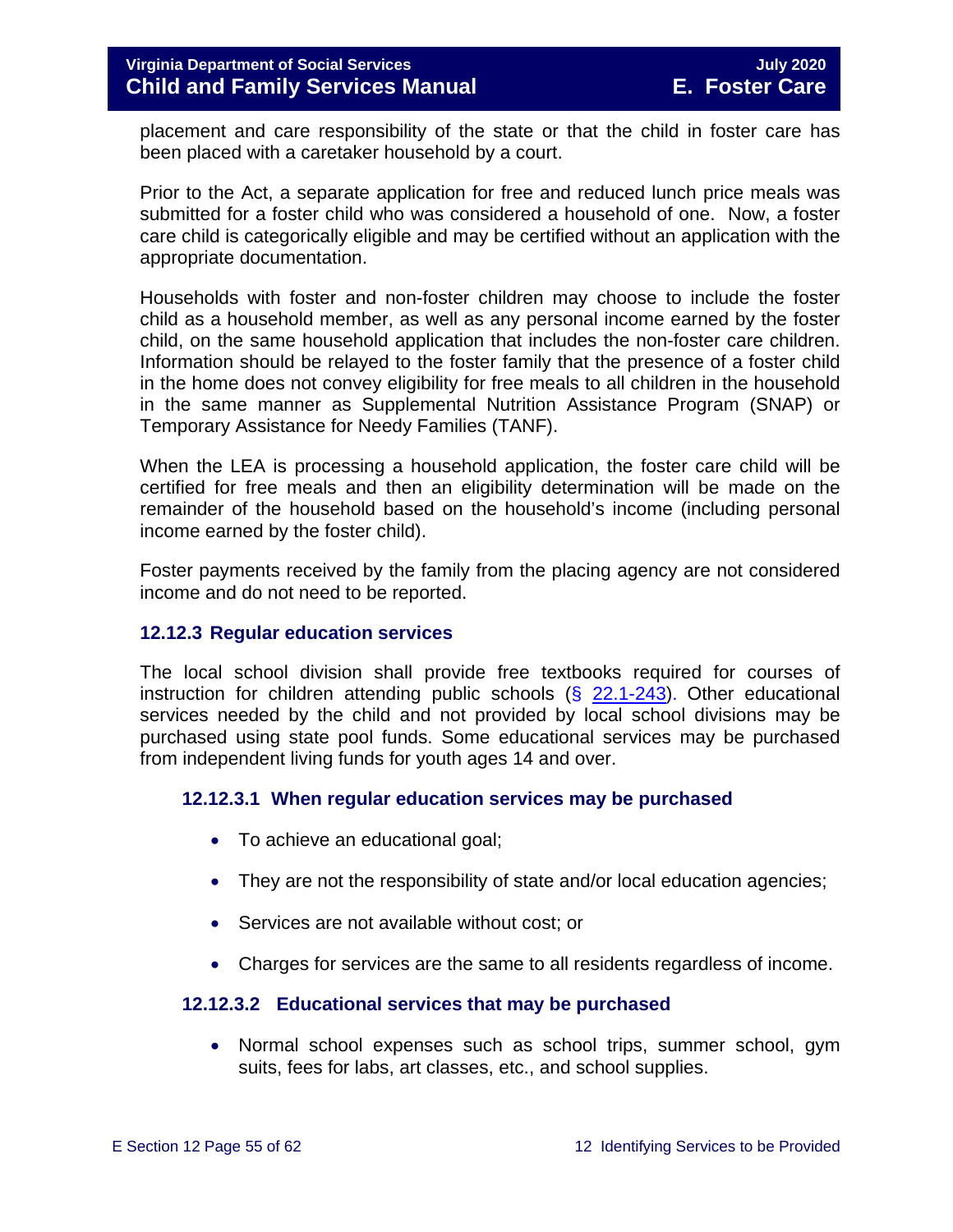- Tutoring.
- Training for employment if no other resource exists.
- Tuition and fees, school supplies, textbooks required for college degree or vocational education.
- Tuition and fees, etc., for placement in a private school or private day school for the child who is not eligible for special education. In this instance, the child's foster care paper case record shall document that:
	- o All other resources to meet the child's specific need have been explored.
	- o These resources have been determined to be inadequate to meet the child's needs.

 Note: Students receiving special education services shall be placed in a school setting in accordance with their IEP.

#### **12.12.3.3 Other school-related expenditures**

Expenses related to school activities that are not necessary to meet an educational goal such as class rings, club dues, and prom fees may be purchased from Chafee Independent Living Funds for youth ages 14 years and older, private donations, and local only funds. After all other funding sources are pursued and determined not available, state pool funds may be used based on CPMT procedures.

#### **12.12.3.4 Additional education requirements**

The most recent information available regarding the child's educational status, including:

- The child's State Testing Identifier (STI) Number for the child of compulsory age for school attendance, meaning the child was age five (5) on or before September 30 of the school year through his or her  $18<sup>th</sup>$ birthday (§ [22.1-254 A\)](https://law.lis.virginia.gov/vacode/22.1-254/). The sole purpose of documenting the STI number is to allow VDSS to obtain educational outcome information on children in foster care from the Virginia Department of Education.
- If an STI number cannot be entered despite reasonable efforts to obtain the number, document the reasons on the foster care plan. Younger children or older youth may have an STI number which shall be entered.
	- o The STI number is confidential by law and shall be protected by LDSS as all confidential child information is maintained (§ [63.2-](https://law.lis.virginia.gov/vacode/63.2-104/)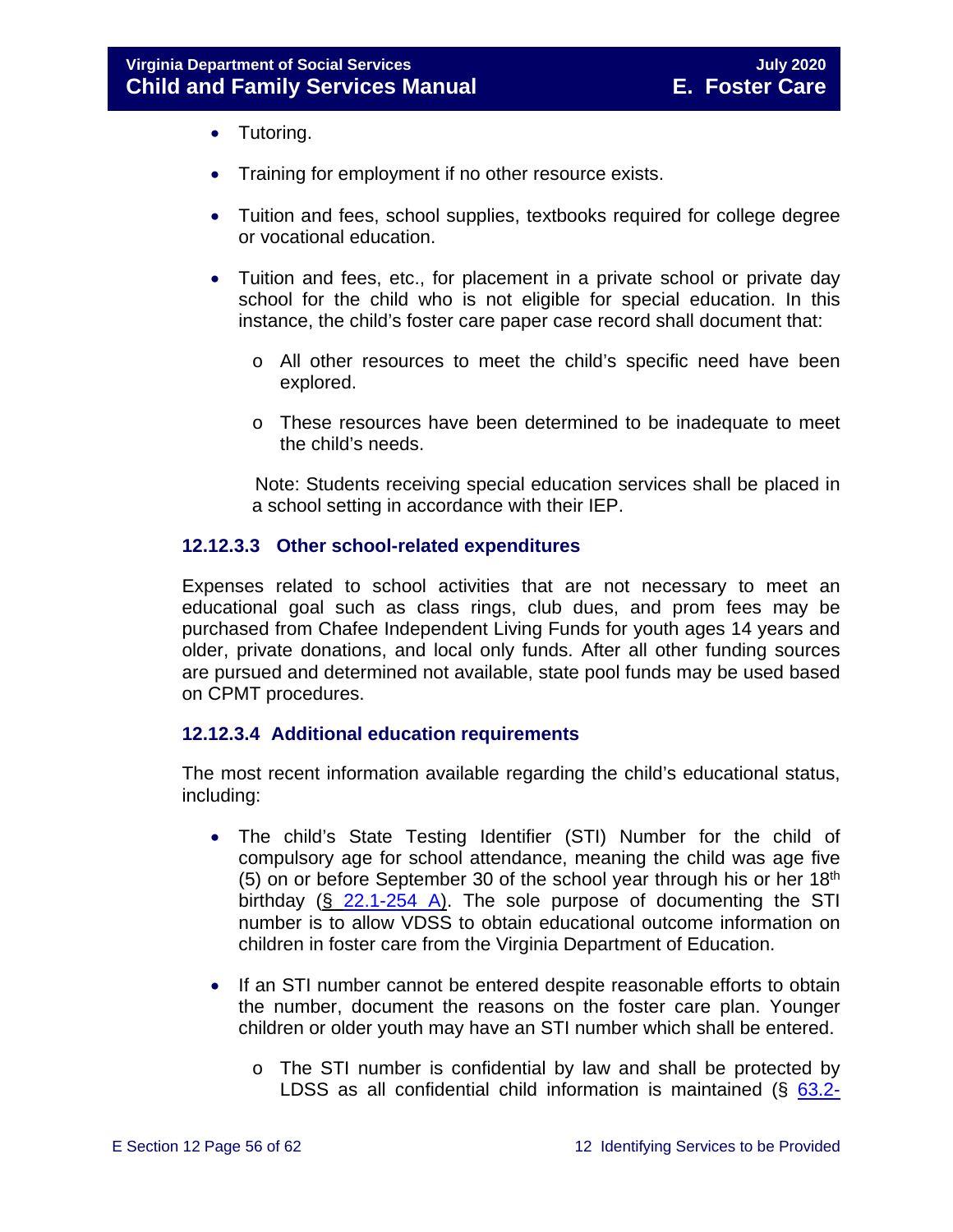[104\)](https://law.lis.virginia.gov/vacode/63.2-104/). The STI number shall only be entered into OASIS. The STI number will only appear on the OASIS screen; it does not appear on the previewed or printed foster care plan. Do not write the number on the printed foster care plan or include it in the body of the foster care plan.

- How to get the number:
	- o The STI number is located on the student's SOL Report or the LDSS may contact the person responsible for student records at the child's school to obtain the number.
	- o For the child who entered foster care through a non-custodial foster care agreement, the LDSS shall request the child's parent who has legal custody of the child to obtain the child's STI number from the school.
- A summary of activities demonstrating that during initial and subsequent placements of a child, the LDSS:
	- o Took into account the appropriateness of the child's current educational setting and the distance from potential placements to the school in which the child was enrolled (e.g., talked with representative from current school, the conclusions reached on the appropriateness of the educational setting, and the distance from potential placements).
	- o Made the placement decisions and immediately coordinated with the child's school to ensure the child remained enrolled in the same school in which he or she was enrolled prior to the placement change, unless contrary to the child's best interests (e.g., met with key partners to determine child's best interest, the determination made at the meeting, the best interest determination form placed in the child's case record).
	- o Immediately and appropriately enrolled the child in his or her new school when it was in the child's best interest to change schools (e.g., child was presented to school with all required documents; immediate enrollment form placed in the child's case record).
- Statement that the school-aged child is either enrolled as a full-time student and is:
	- o Enrolled in elementary, middle, or high school;
	- o Instructed at home in elementary or secondary education, in accordance with home schooling laws and requirements;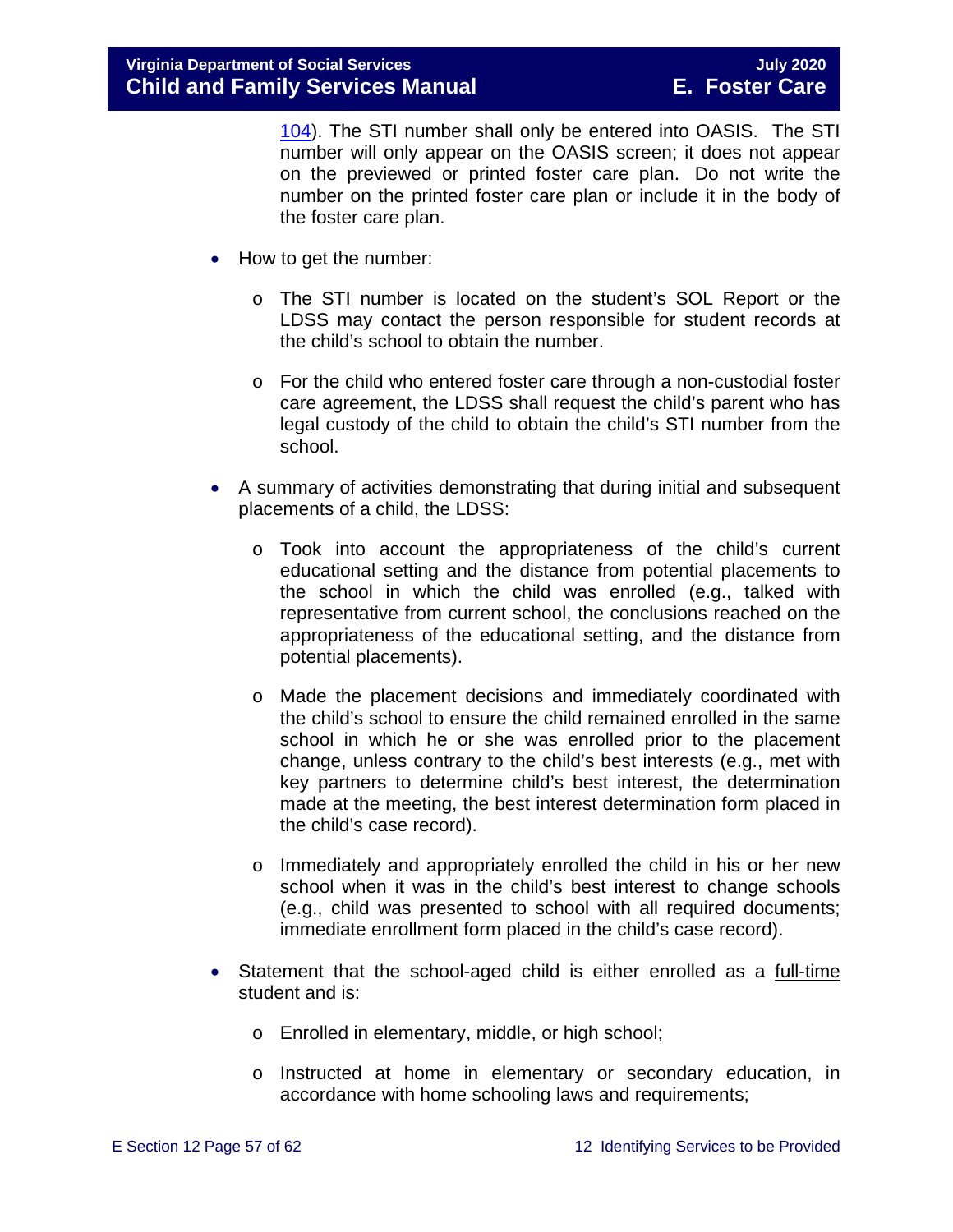- o Instructed in an independent study program for elementary or secondary education that is administered by the local school division, in accordance with education laws; or
- o Incapable of participating in school full-time due to a medical condition that is documented by a qualified professional and updated quarterly or more frequently based on the child's condition;
- o Or, the school-aged child has completed secondary school:
- o Graduated from high school;
- o Earned a Board of Education-approved career and technical education certification.
- And whether the older youth:
	- o Is enrolled full-time in an institute of higher education, technical college, or community college; or
	- o Has completed two year or four year college/university.
- List of information available in the child's case record, including:
	- o The names and addresses of the child's educational providers.
	- o The child's school record, including attendance, and Individualized Education Plans (IEP), 504 plans, or gifted status, as appropriate.
	- o The child's performance in school, including report card and standards of learning tests results.
- Any other relevant educational information concerning the child.

#### <span id="page-57-0"></span>**12.12.4 Special education services**

- School divisions are mandated by law to provide, without cost, instruction specifically designed to meet the unique needs of children with disabilities, ages 2 through 21 (§ [22.1-214\)](https://law.lis.virginia.gov/vacode/22.1-214/).
- A child is determined eligible for special education and related services by an eligibility team at the school. This team uses data gathered through a comprehensive evaluation. The school division may use data provided by the LDSS or other source (e.g., psychological, medical, hearing or vision screenings/evaluation, and sociocultural evaluations). This team makes its decision for such services no later than 65 business days after the referral for the evaluation is received by the division.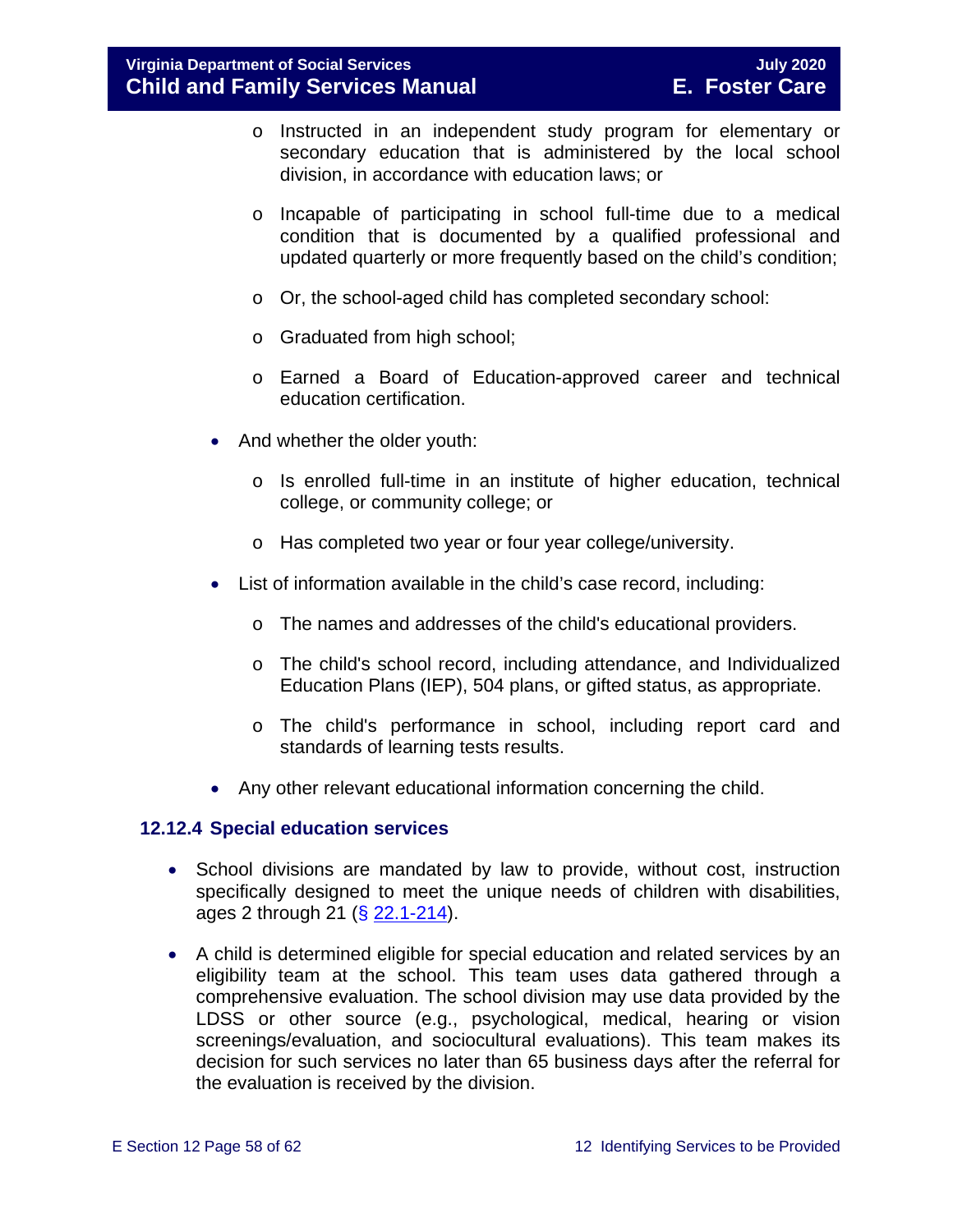#### **Virginia Department of Social Services July 2020 Child and Family Services Manual**

• The school division shall develop an individualized education program (IEP) **within 30 calendar days** after eligibility has been determined.

If the child's parent cannot be found or parental rights have been terminated, school divisions are required by law to train and appoint surrogate parents to represent the educational interests of the children, which may include those in the custody of the LDSS. When a surrogate parent is appointed, that individual holds the same rights and responsibilities relative to the child's education as are afforded to parents. Local school divisions may appoint the foster parent as the surrogate parent under certain circumstances. The school division may recognize the foster parent as parent when the child is in permanent foster care. Additionally, the permanent foster care parent shall have an ongoing, long-term relationship with the child, is willing to make the educational decisions required of the parent under the regulations governing special education, and has no interest that would conflict with the child's interests.

- A surrogate parent is not required for a child in a non-custodial placement. The parent or guardian is responsible for requesting services and signing IEPs. The federal Individuals with Disabilities Education Act [\(P.L. 108-446\)](https://www.gpo.gov/fdsys/pkg/PLAW-108publ446) prohibits LDSS staff from serving as parents (or surrogate parents) for children in custody.
- If the child's parents (which includes birth parents, adoptive parents, permanent foster parents in the situation described above, or surrogate parent) disagree with the evaluation conducted by the school division, they may request an independent evaluation at public expense.
- If the LDSS or foster parents have any concerns or disagreements about a foster care child's special education program or implementation of the special education procedures, the service workers should first contact the director of special education in the local school division for resolution. If resolution is not achieved at the local level, the LDSS may contact the Virginia Department of Education's Dispute Resolution and Administrative Services unit in the [Division of Special Education and Related Services](http://www.doe.virginia.gov/special_ed/resolving_disputes/) for more information about mediation, complaints, and due process hearings.

#### **12.12.4.1 Local school responsibility**

Local school divisions are responsible for paying for special education services identified on the child's Individual Education Program (IEP) when the child is placed within the school system or regional special education program.

When a child is placed in another jurisdiction, the receiving local school division should seek reimbursement for education costs from the Virginia Department of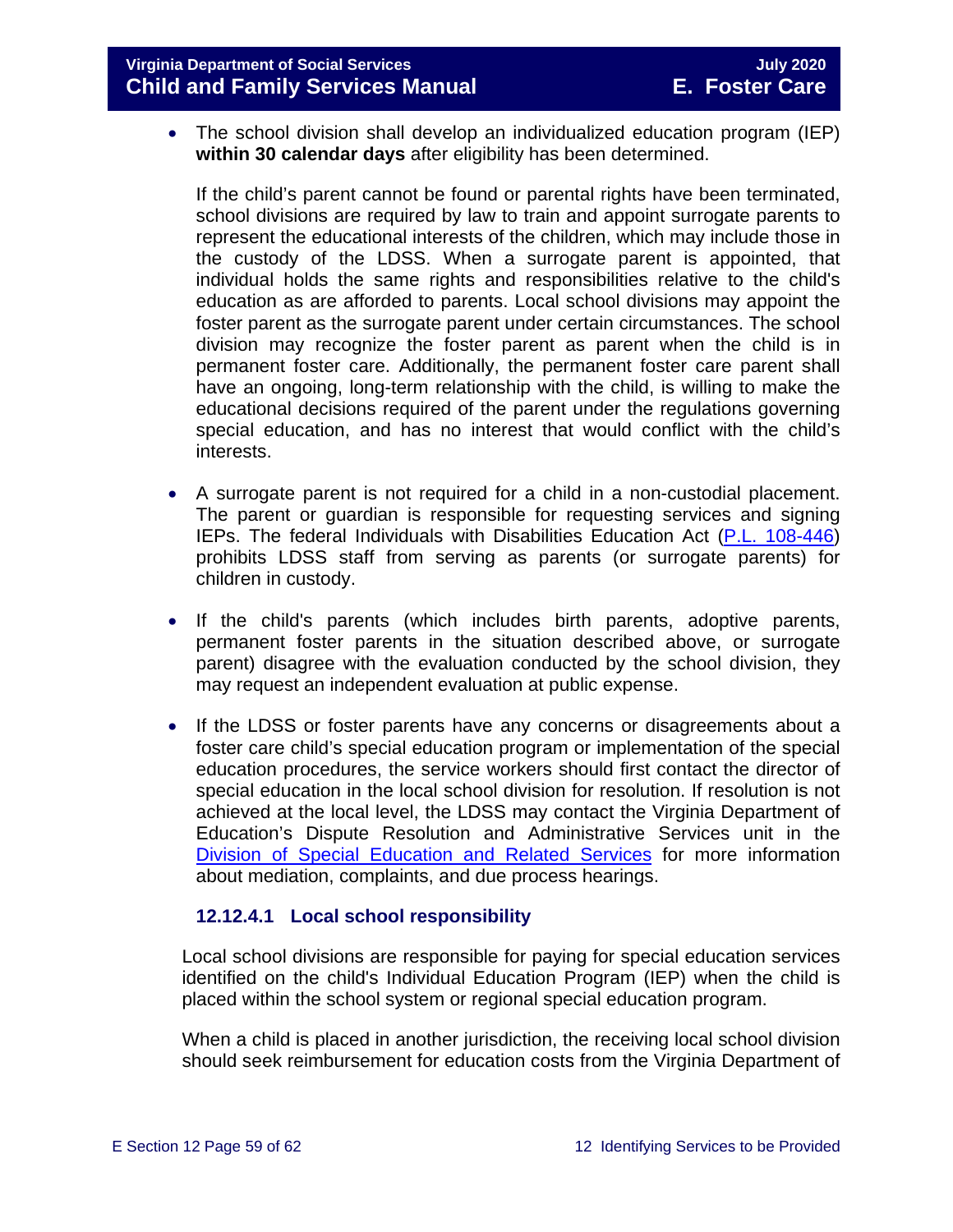Education for any children receiving foster care services. ( $\S$ § [22.1-101.1](https://law.lis.virginia.gov/vacode/22.1-101.1/) and [22.1-215\)](https://law.lis.virginia.gov/vacode/22.1-215/).

#### **12.12.4.2 Length of time child is eligible for special education services**

A child is eligible for special education services until he or she:

- Is found to be no longer eligible by an eligibility team;
- Graduates with a regular or advanced diploma; or
- Reaches age 22 by September 30 of the year.

The local school division where the LDSS is located that has custody of the child is responsible for the child's special education services. In the event that a child is placed in foster care in a different jurisdiction and the child can be educated in the public school or a regional program that includes that jurisdiction, the school division where the child is placed is responsible for the child's education.

#### **12.12.4.3 Use of state pool funds for special education services**

- State pool funds are to be used to purchase special education and related services for a child placed in a residential facility approved for special education or private special education day school in accordance with the child's IEP. Related services include such services as developmental day programs, infant/child stimulation, training to maximize independence, and sheltered workshops. Procedures to access state pool funds for these placements will be based upon CPMT policies. Maintenance for title IV-E eligible children would be paid from title IV-E funds and from state pool funds for non-title IV-E children.
- In addition, the [CSA Manual](http://www.csa.state.va.us/html/manual_pubs/csa_manual_publications.cfm) (Section 4.3.3a) specifies how state pool funds may be used to keep a child in a less restrictive special education environment, when the FAPT makes such a determination and includes it on the IFSP.
- If a child is placed in a facility for special education and is subsequently determined ineligible for special education, removal of the child from the facility or continued funding of services for that child in the facility will be based on local CPMT procedures. The LDSS, in coordination with the FAPT, is responsible for ensuring that an appropriate placement is provided for the child.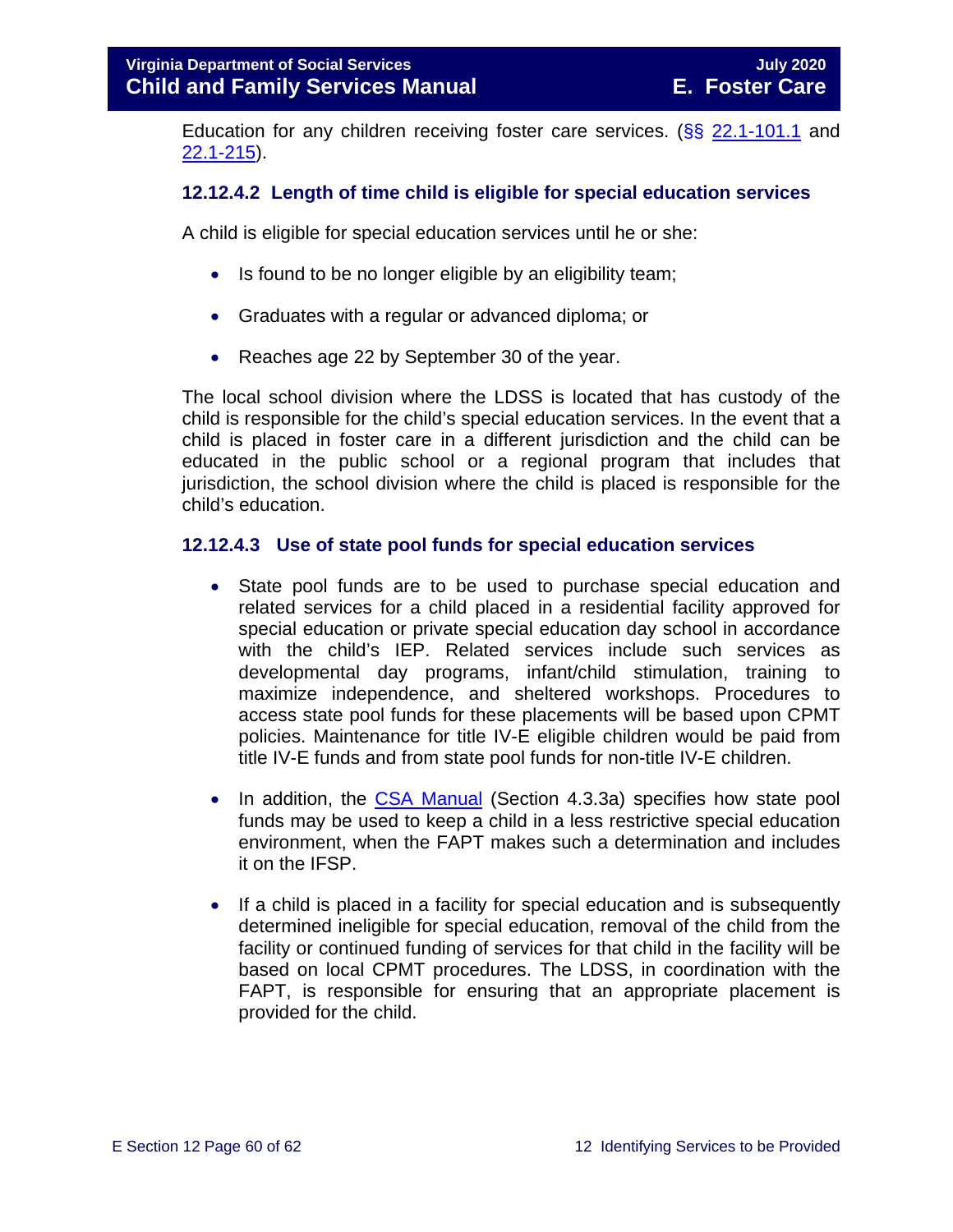#### **12.12.4.4 Cross-jurisdictional placements**

The cost of purchasing special education and related services, where applicable, for children in cross-jurisdictional placements will be covered by the placing agency's school division through the policies of the CPMT. This also applies to children in permanent foster care placements or adoptive placements prior to the final order. If a child is served in a public school, the receiving school division pays for the services. All special education needs shall be included on the IEP in accordance with federal law.

### <span id="page-60-0"></span>**12.13 CSA services**

The Children's Services Act (CSA) establishes a collaborative system of services and funding that is child-centered, family-focused and community-based when addressing the needs of troubled and at risk youth and their families. One of the targeted populations is children and youth for whom foster care services, as defined by  $\S$  [63.2-](https://law.lis.virginia.gov/vacode/63.2-905/) [905,](https://law.lis.virginia.gov/vacode/63.2-905/) are being provided.

#### <span id="page-60-1"></span>**12.13.1 CSA foster care services**

Foster care services are the provision of a full range of casework, treatment and community services including but not limited to independent living services, for a planned period of time to a child or youth who has been abused or neglected, or in need of services, or a family who a child or youth has been identified as needing services to prevent or eliminate the need for foster care placement, a youth or child who has been placed through an agreement between the LDSS or the public agency designated by the CPMT and where legal custody remains with the parents or guardians, or has been committed or entrusted to an LDSS or licensed child placing agency. Foster care services also include the provision and restoration of independent living services to a person who is over the age of 18 years but who has not reached the age of 21 years who is in the process of transitioning from foster care to self-sufficiency.

Access to CSA funds is governed by state and local policies which require multiagency planning, uniform assessment, utilization review, and authorization of funds. The LDSS service worker should become familiar and comply with policies established by their local Community and Policy Management Team for access to CSA funding.

#### <span id="page-60-2"></span>**12.13.2 Role of LDSS when collaborating with FAPT**

The LDSS shall refer the child and family to the Family Assessment and Planning Team (FAPT) or approved multi-disciplinary team, consistent with CMPT policies. As part of this process, the LDSS shall ensure the child is assessed using the mandatory uniform assessment instrument (§ [2.2-5212\)](https://law.lis.virginia.gov/vacode/2.2-5212/). See [Section 5.9.1](https://fusion.dss.virginia.gov/Portals/%5bdfs%5d/Files/DFS%20Manuals/Foster%20Care%20Manuals/Foster%20Care%20Manual%2007-2020/Final%20Foster%20Care%20Manual%2007-2020/section_5_conducting_child_and_family_assessment.pdf#page=18) for information on the Child and Adolescent Needs and Strengths (CANS) tool.